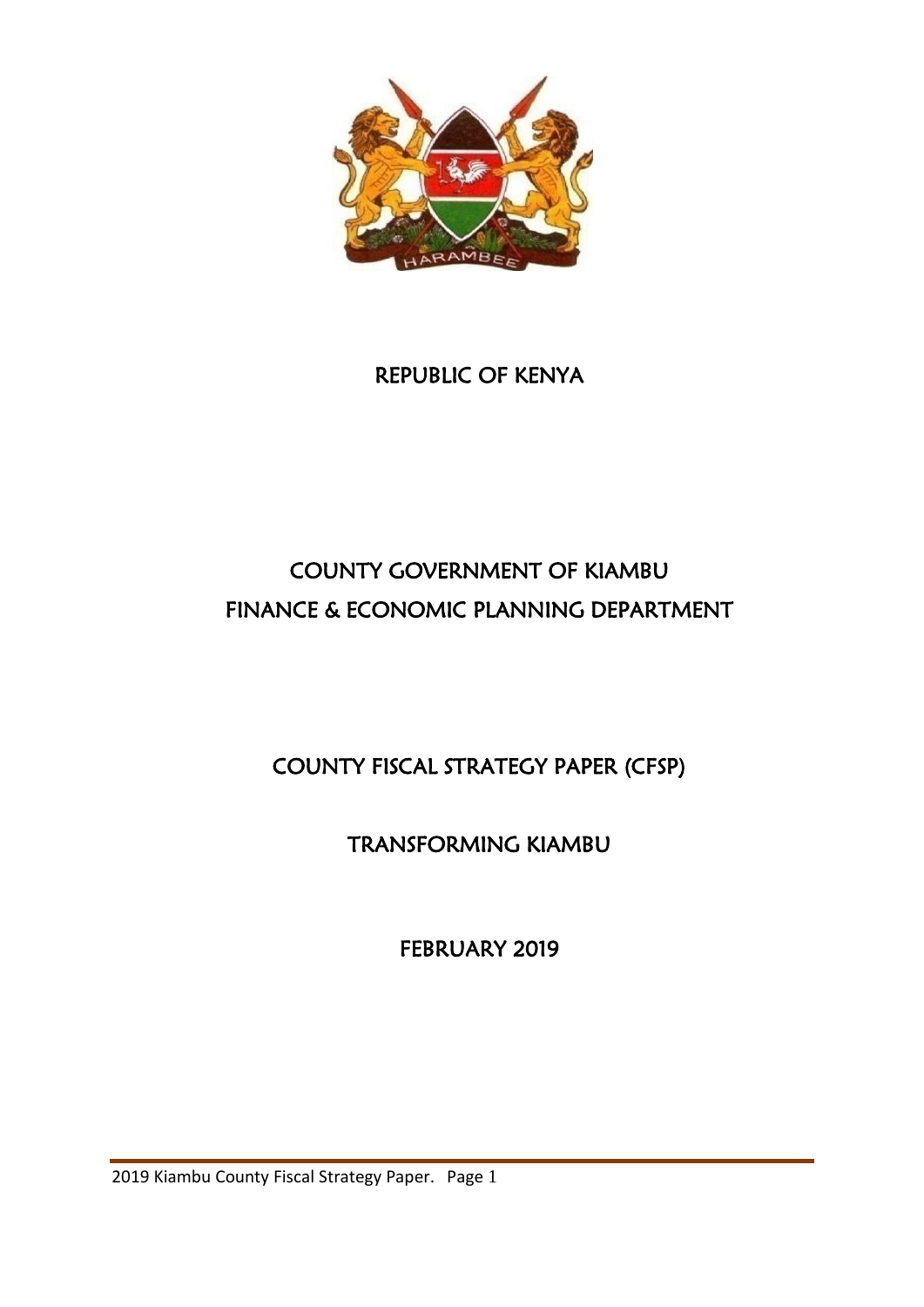© County Fiscal Strategy Paper (CFSP) 2019

To obtain copies of the document, please contact:

## Public Relations & Communications Office

Kiambu County Treasury P. O. Box 2344-00900 KIAMBU, KENYA Tel: +254-067 5858167/71

The document is also available on the County website: [www.kiambu.go.ke](http://www.kiambu.go.ke/)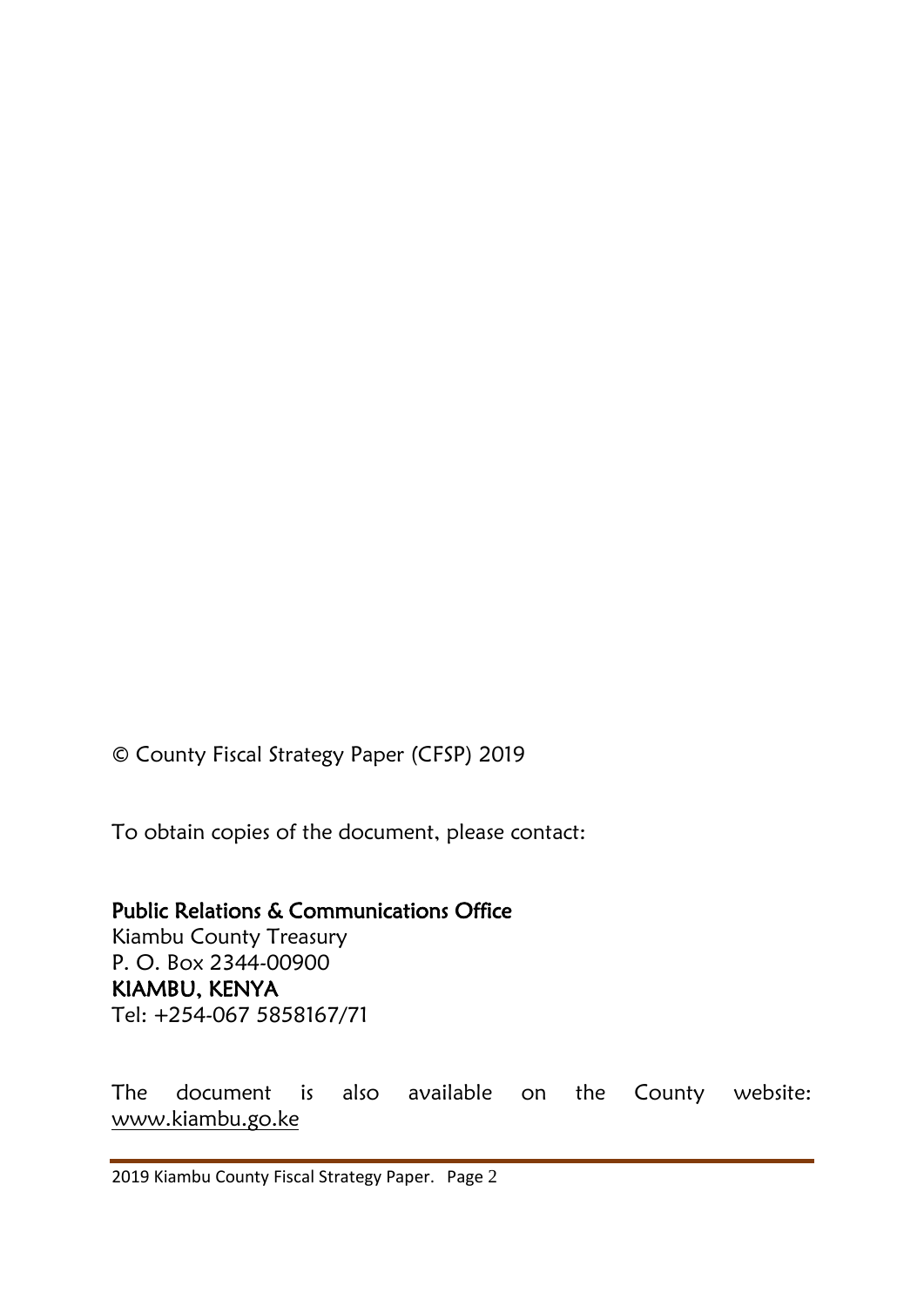#### <span id="page-2-0"></span>FOREWORD

The 2019 county fiscal strategy paper (CFSP), sets out the Kiambu County Administration priority programs and reforms to be implemented over the next MTEF period (2019/20 – 2021/22). The programs and policies herein reflect the concerns of Kiambu people and are anchored under the second County Integrated Development Plan (CIDP), Governor's manifesto, the 'BIG FOUR' National agenda and the Kenya Vision 2030. These priority programs and policies will guide the County Government in preparing their budgets both for the following financial year and over the medium term

The 2019 CFSP comes at early stage of the Second County Integrated Development Plan which covers the period 2018-2022 and builds on the gains made in key sectors of the economy during the First County Integrated Development Plan. In this regard, the policy goals, priority programs and fiscal framework are aligned to support achievement of the objectives of the Second CIDP and ultimately the Vision 2030. The county will augment economic transformation by implementing key programs under Governors Manifesto and the Second CIDP to transform the lives of the people of Kiambu. Through this paper, County Government proposes to allocate more resources to agriculture; industries, ICT innovations, health and environment with an aim to stimulating general economic performance while addressing the issues that promote welfare of County residents. To achieve this, the policy shifts resources from recurrent to capital investment while at the same time promoting sustainable and inclusive growth. Recurrent expenditure has been rationalized to decrease over time as capital expenditure increase in relative terms over the medium term period. To finance expenditures set out in this paper, the county will implement revenue enhancement initiatives in order to expand the Revenue base and strengthen Revenue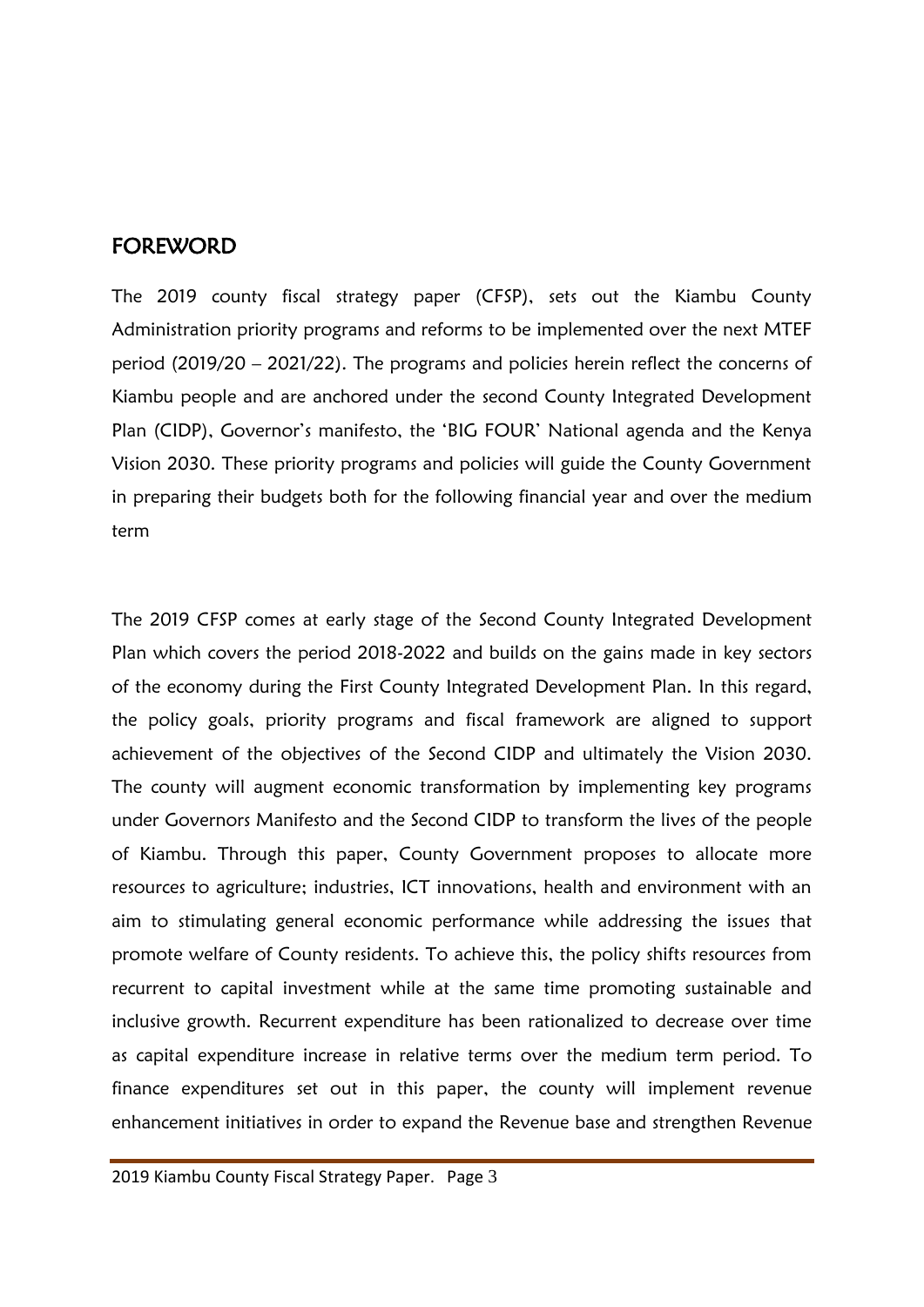administration. In addition, the county has already initiated a number of revenue reforms and will continue to invest in technology geared towards automating revenue collection services. These reforms are expected to increase Own Source of Revenue which will help in financing future county Budgets. The reforms are also expected to make Revenue payment more convenient.

As required, the paper is aligned with the national objectives contained in the Budget Policy Statement (BPS 2019), the National Policy document that sets out the broad strategic priorities and policy goals that guide the National Government and County Governments in preparing their budgets

I would like to thank H.E. the Governor Ferdinand Waititu Babayao and H.E. the Deputy Governor for the guidance and counsel in the development of this document. My sincere gratitude goes to my fellow CECM, the county Treasury staff as well as other county Government officials, for their contributions. Equally we received useful inputs from stakeholders and Kiambu Residents during the public Participations which were held from 11th to 14th February 2019 in line with the requirements of the Public Finance Management (PFM) Act, 2012 and the Constitution. We value these inputs and extend our appreciation to all.

## HON.CPA. Francis Kigo Njenga County Executive Committee Member, Finance & Economic Planning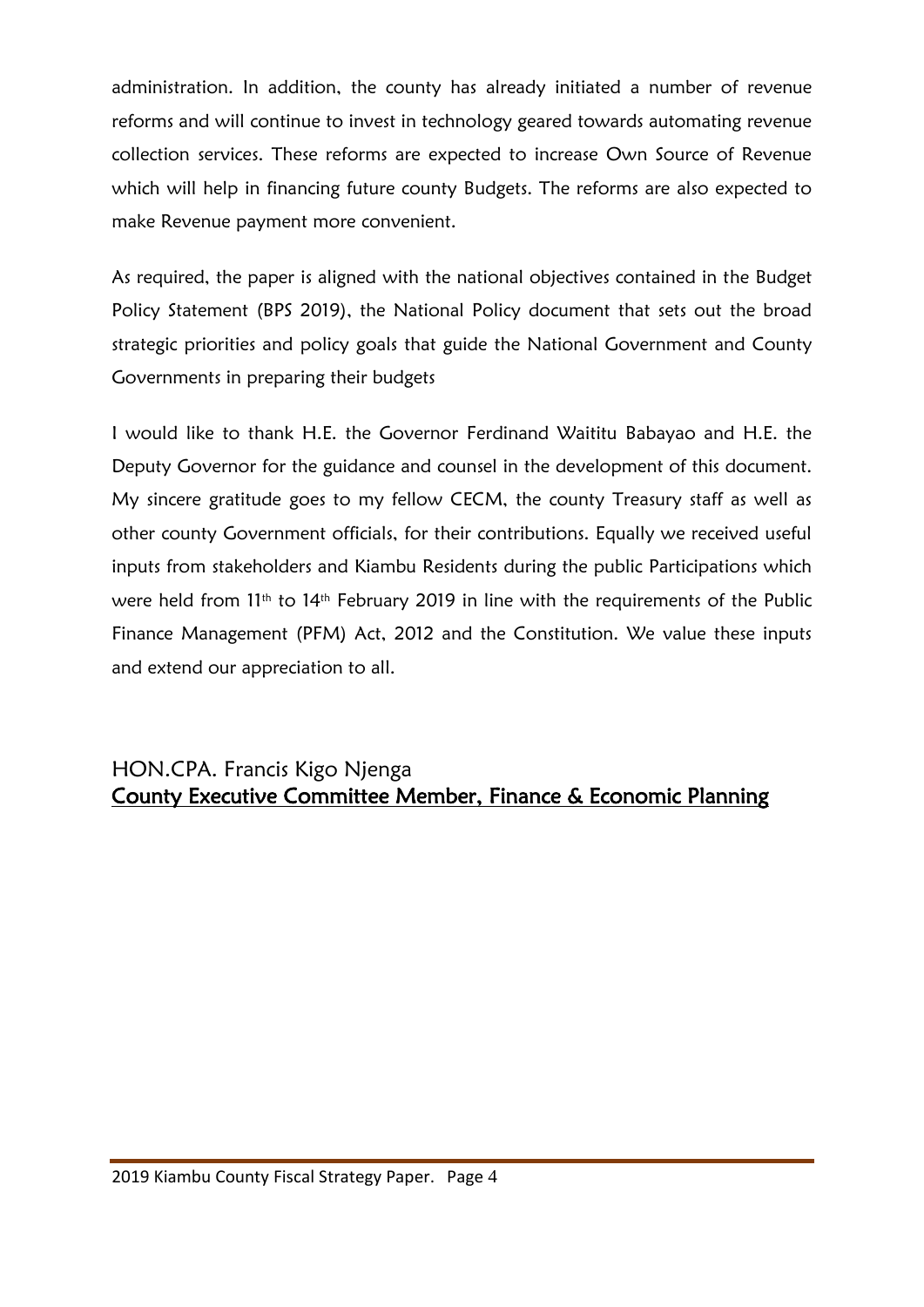## <span id="page-4-0"></span>ACKNOWLEDGEMENT

The 2019 County Fiscal Strategy Paper is prepared in compliance with the provisions of the Public Finance Management Act; 2012.It outlines the current state of the county and outlook over the medium term, it also gives broad macroeconomic issues and medium term fiscal framework of the National Economy as contained in the 2019 Budget Policy Statement. The 2019 CFSP specifies the set strategic priorities and policy goals and a summary of Government spending plans, as a basis ofthe FY 2019/20 budget. The document is expected to improve the public'sunderstanding of public finances and guide public debate on economicand development matters. Much of the information in this document was obtained from the various County Government Departments. We also received valuable inputs from Sector Working Groups and the public during budget consultation process which was held from 11<sup>th</sup> to 14th February 2019.

I am grateful to all County Treasury staff for their teamwork and support that has contributed immensely to the timely delivery of the policy paper. Special thanks go to David Warwathe, Stephen Mungai, Eliaph Karanja, Alice Kamau and Rosalyne Kibe for their commitment and hard work.

I am also grateful to the County Secretary and all Chief Officers for the valuable information they provided in their respective fields and for the cooperation shown during the period of the assignment. It is with great humility that I take the opportunity to express my profound gratitude and deepest regards to members of the County Executive Committee and especially His Excellency the Governor for the visionary leadership that has enabled us chart a clear development path. It is through his exemplary guidance, support and mentorship that the County Treasury has continued to produce and implement prudent policies, excellent plans and budget documents that have helped steer the County to greater success on financial and budgetary matters.

Finally, Special thanks also go to all the members of the public who attended and actively participated in the public forums held from 11th to 14th February 2019. We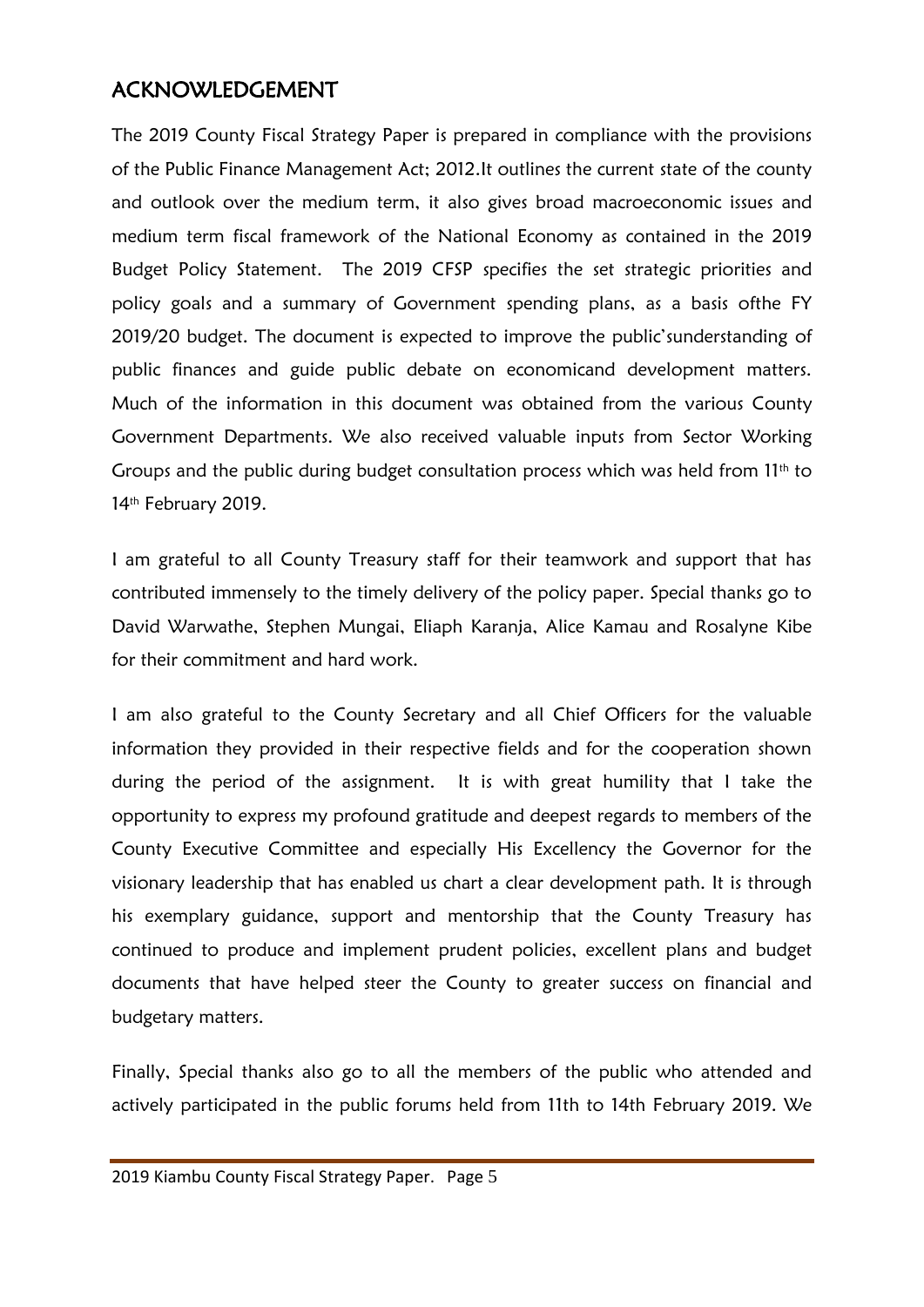reiterate our commitment to serving you and improve on prudent public finance management, transparency and accountability on all public finance matters.

Faith Njeri Harrison **Chief Officer, Finance& Economic Planning**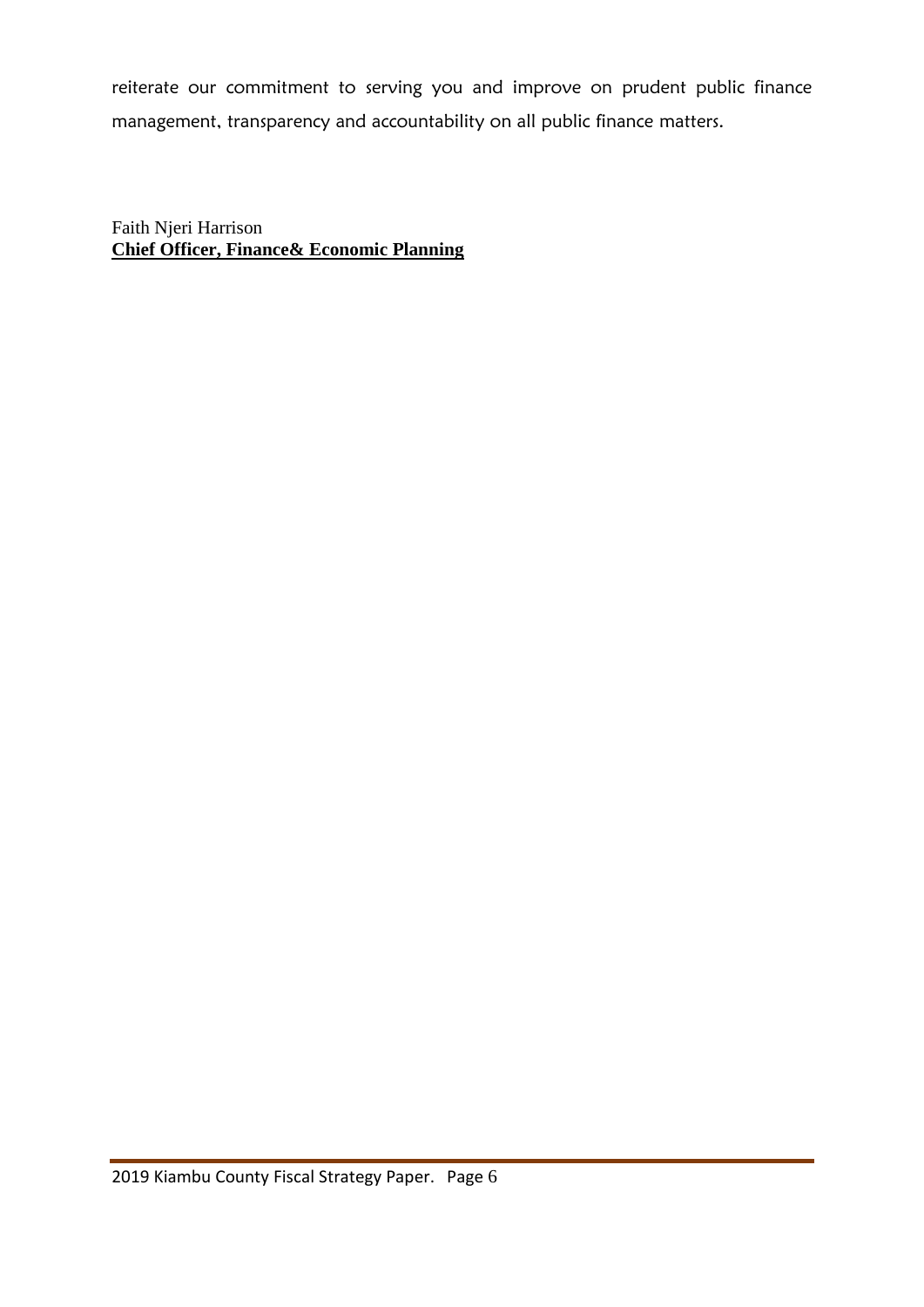# TABLE OF CONTENT

| 2.0 RECENT NATIONAL AND COUNTY ECONOMIC DEVELOPMENT AND                                      |  |
|----------------------------------------------------------------------------------------------|--|
|                                                                                              |  |
| 2.2 County Economic Developments  Error! Bookmark not defined.                               |  |
|                                                                                              |  |
|                                                                                              |  |
|                                                                                              |  |
|                                                                                              |  |
|                                                                                              |  |
|                                                                                              |  |
|                                                                                              |  |
| 3.2 Job creation for the youth through investing in new industries and I.C.T innovations .27 |  |
| 3.3 Provision of preventive and curative health services (Universal Healthcare) 28           |  |
| 3.4 Access to Clean and Affordable Water for Drinking and Irrigation30                       |  |
|                                                                                              |  |
|                                                                                              |  |
|                                                                                              |  |
|                                                                                              |  |
|                                                                                              |  |
|                                                                                              |  |
|                                                                                              |  |
| 4.5 Budgetary Allocations for the Fy 2019/20 and The Medium Term 36                          |  |
|                                                                                              |  |
|                                                                                              |  |
|                                                                                              |  |
|                                                                                              |  |
|                                                                                              |  |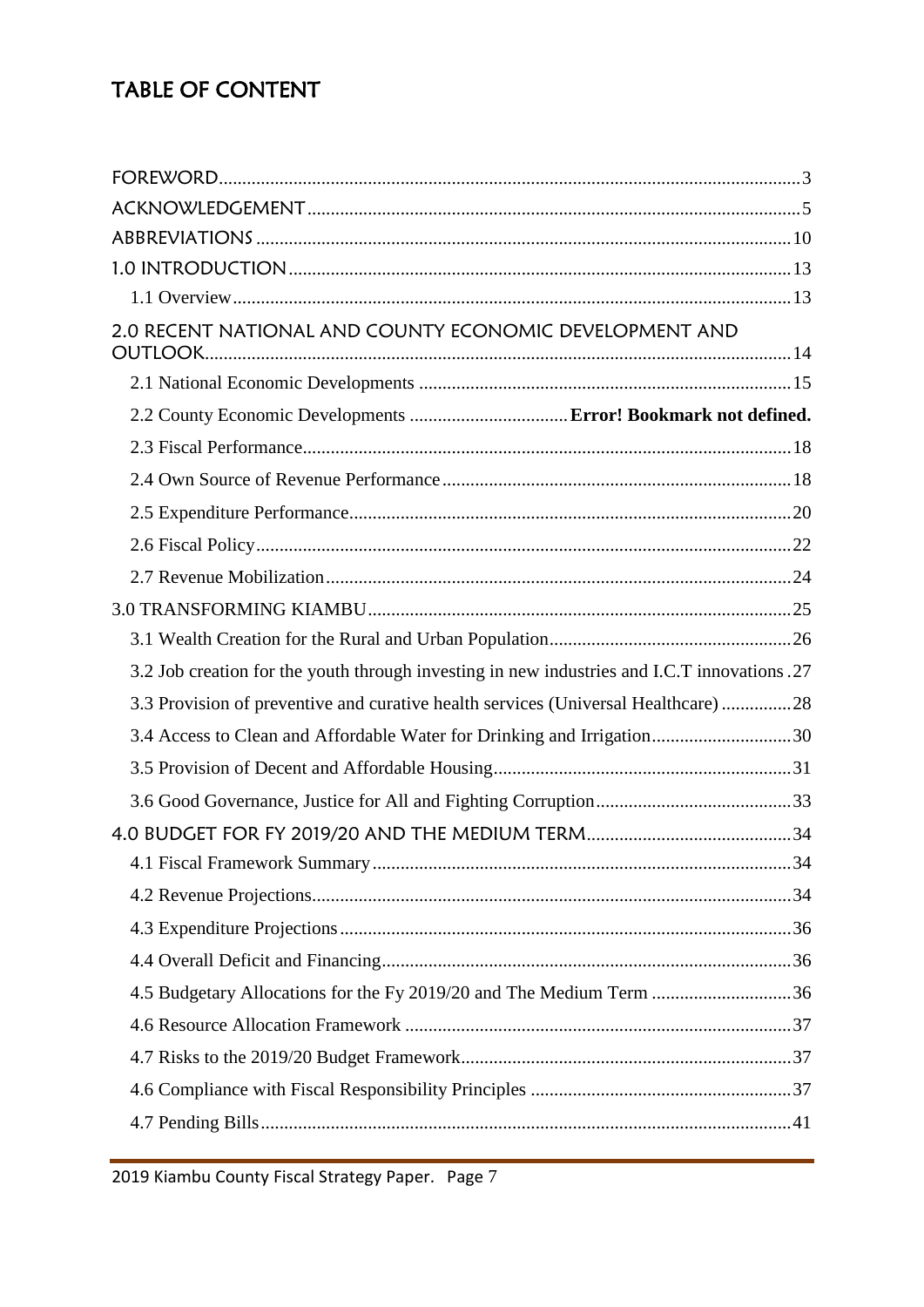| 5.12 Trade Tourism Industry and Cooperative Development59                                                 |
|-----------------------------------------------------------------------------------------------------------|
|                                                                                                           |
|                                                                                                           |
| Annex 1: Summary of Budget Allocations for the FY 2019/20 - 2021/22Error!<br><b>Bookmark not defined.</b> |
| Annex 2: Medium Term Department Ceilings, 2019/20 - 2021/22 (Kshs Million)63                              |
|                                                                                                           |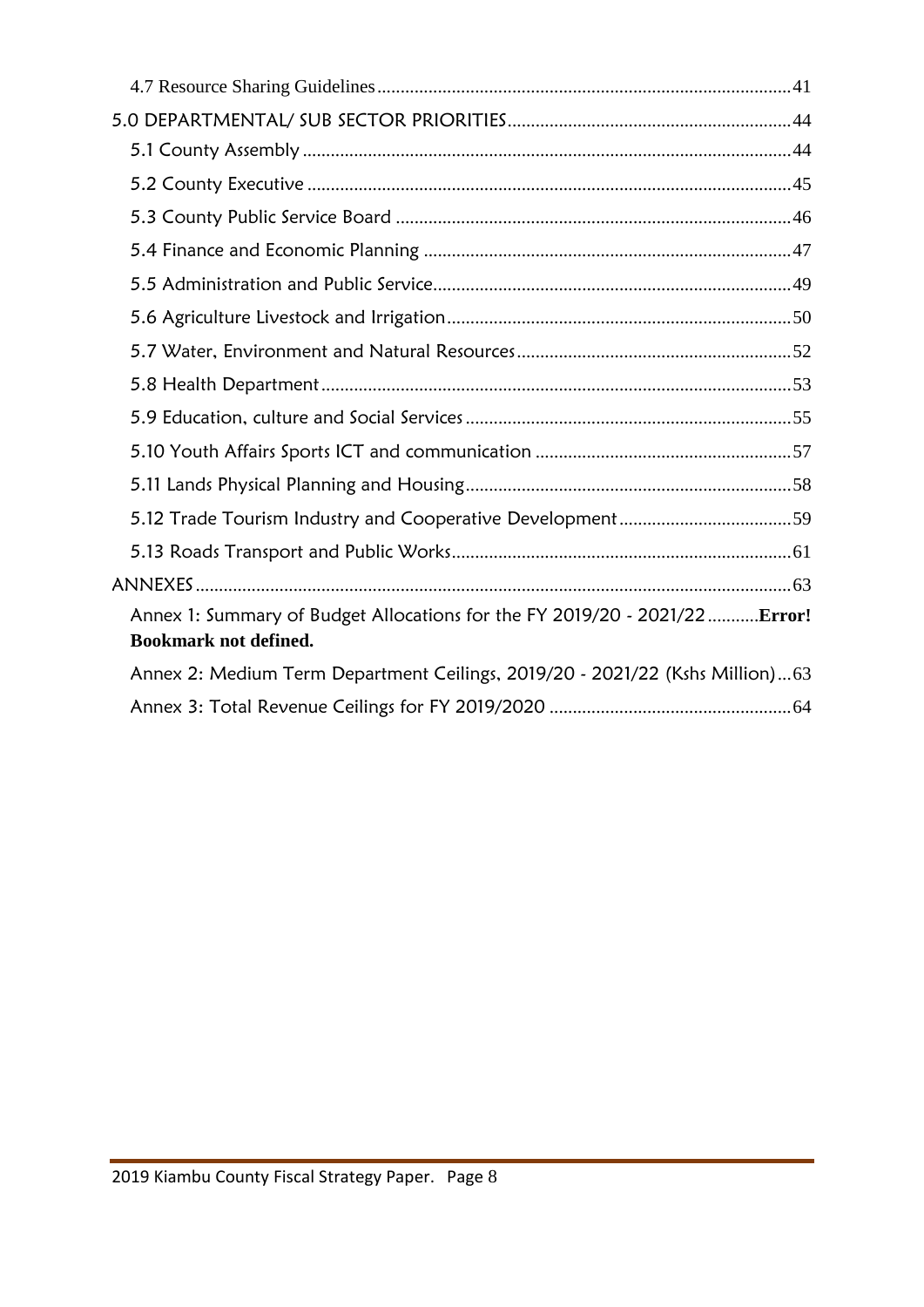# LIST OF TABLES

| Table 2: Analysis of County Expenditures as at December 2018 20     |  |
|---------------------------------------------------------------------|--|
|                                                                     |  |
|                                                                     |  |
| Table 5: Summary of Budget Allocations for the FY 2019/20 - 2021/22 |  |
|                                                                     |  |
| Table 6: Medium Term Department Ceilings, 2019/20 - 2021/22 (Kshs   |  |
|                                                                     |  |

# LIST OF FIGURES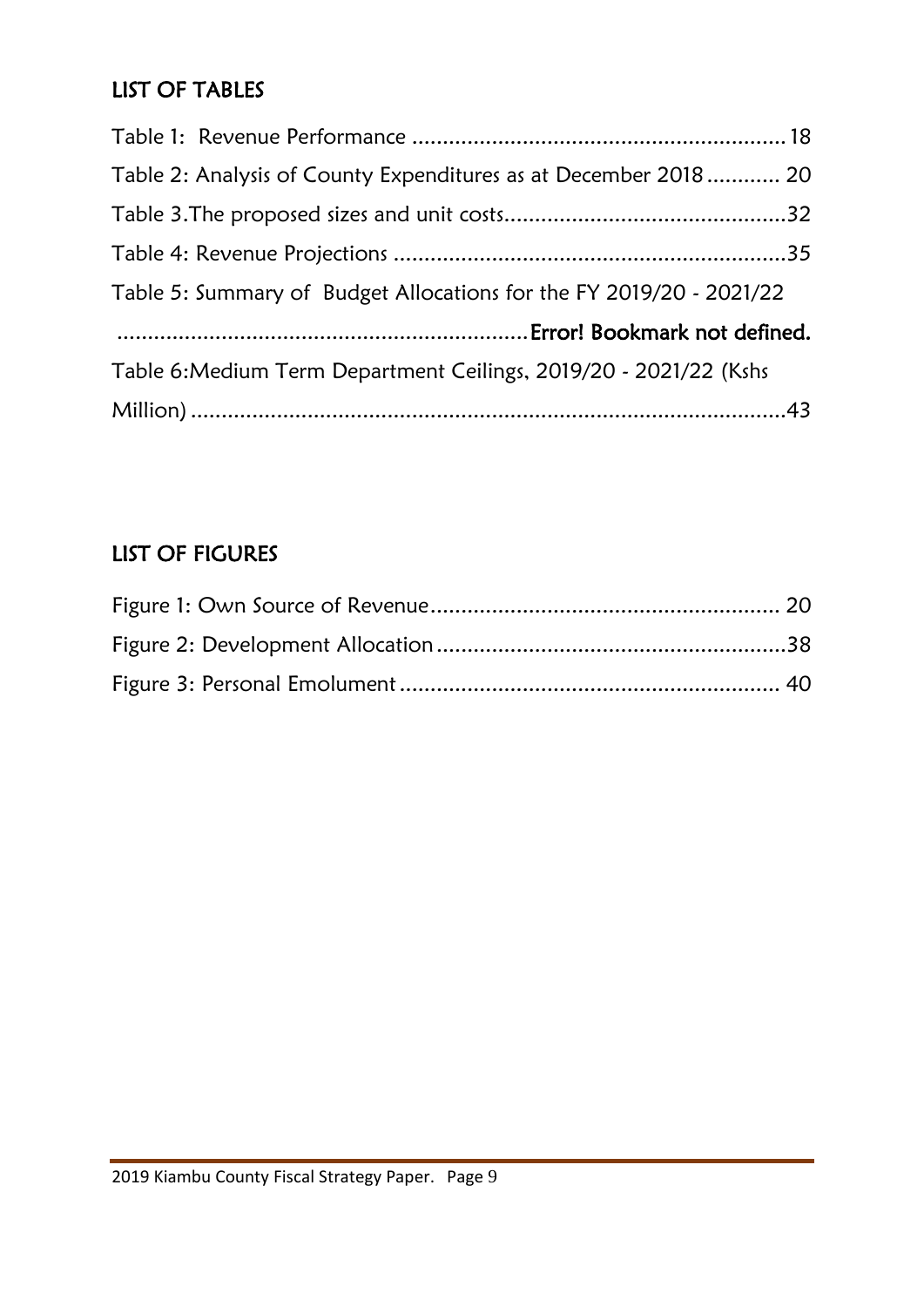## <span id="page-9-0"></span>ABBREVIATIONS

| <b>ADP</b>       | Annual Development Plan                            |
|------------------|----------------------------------------------------|
| <b>BPS</b>       | <b>Budget Policy Statement</b>                     |
| <b>CBEF</b>      | County Budget and Economic Forum                   |
| <b>CBROP</b>     | County Budget Review and Outlook Paper             |
| <b>CFSP</b>      | County Fiscal Strategy paper                       |
| <b>CIDP</b>      | County Integrated Development Plan                 |
| <b>CIUDS</b>     | County Integrated Urban Development Strategy       |
| <b>CLIMS</b>     | County Land Management Information System          |
| <b>CLMC</b>      | County Land Management Committees                  |
| <b>ECDE</b>      | Early Childhood Development Education              |
| <b>ECDEC</b>     | Early Childhood Development Education Centre       |
| FY               | <b>Financial Year</b>                              |
| <b>ISUDP</b>     | Integrated Strategic Urban Development Plan        |
| ICT              | Information, Communication & Technology            |
| <b>IFMIS</b>     | Integrated Financial Management Information System |
| <b>LH&amp;PP</b> | Land, Housing and Physical Planning                |
| <b>MOU</b>       | Memorandum of Understanding                        |
| <b>MSMEs</b>     | Medium and small micro Enterprises                 |
| <b>MTEF</b>      | Medium Term Expenditure framework                  |
| <b>MTP</b>       | Medium Term Plan                                   |
| <b>OSR</b>       | Own Source of Revenue                              |
| <b>PDPs</b>      | Partial Development Plans                          |
| <b>PFMA</b>      | Public Finance Management Act                      |
| <b>REA</b>       | Rural electrification Authority                    |
| <b>SACCOs</b>    | Saving and Credit Cooperative Societies            |
| <b>USSD</b>      | Unstructured Supplementary Service Data            |
| <b>WB</b>        | World Bank                                         |
| <b>VTCs</b>      | <b>Vocational Training Centres</b>                 |
| GIS              | Geographical Information system                    |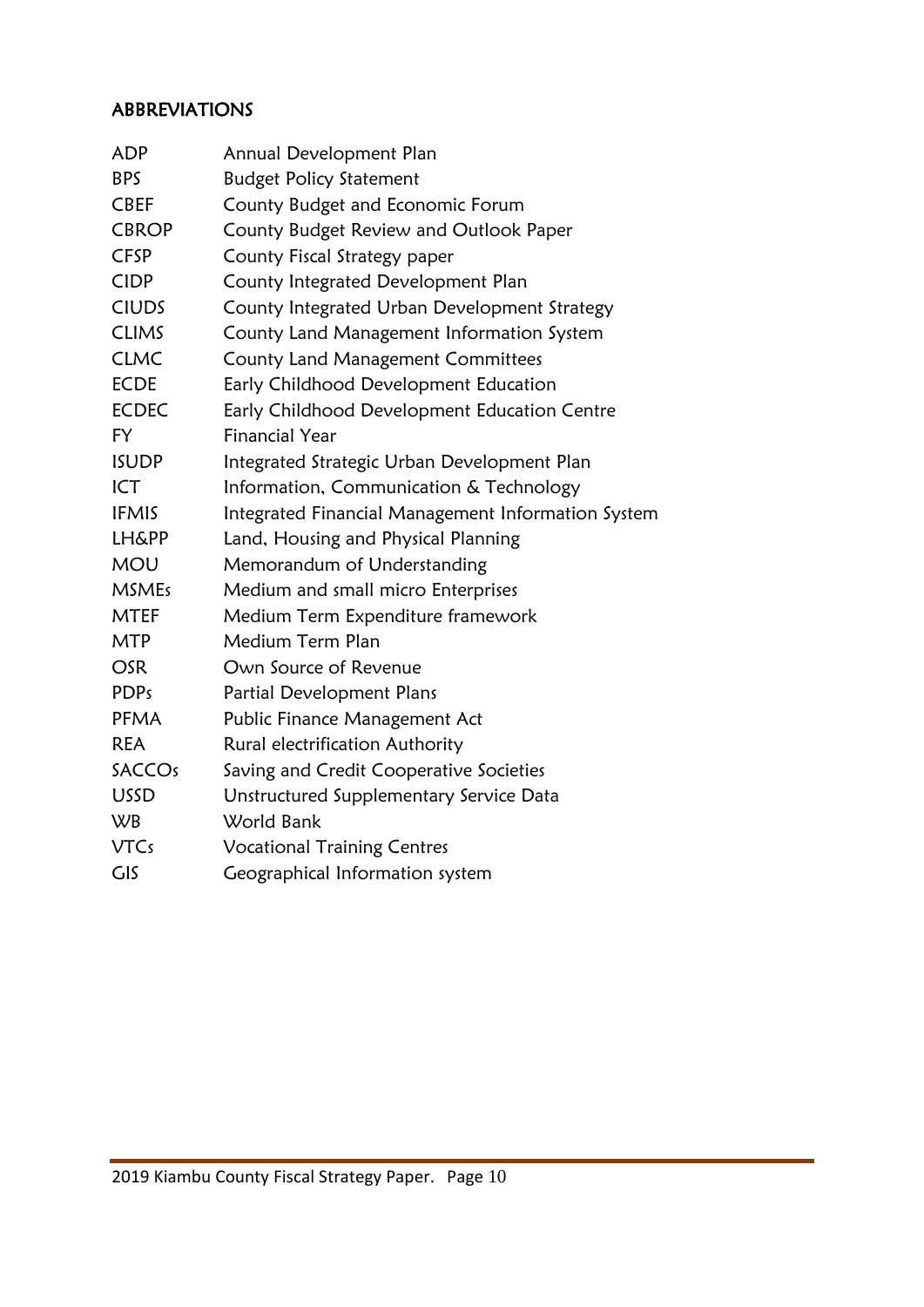## Fiscal Responsibility Principles for the National and County Governments

In line with the Constitution, the Public Finance Management Act (PFMA), 2012, sets out the fiscal responsibility principles to ensure prudent and transparent management of public resources. The PFM law (Section 107) states that:

(2) In managing the County government's public finances, the County Treasury shall enforce the following fiscal responsibility principles as set out in section 107 of the public finance management Act-

- (a) The County government recurrent expenditure shall not exceed the County government's total revenue;
- (b) Over the medium term, a minimum of thirty percent of the County government's budget shall be allocated to the development expenditure;
- (c) The County government's expenditure on wages and benefits for its public officers shall not exceed a percentage of the County government's total revenue as prescribed by the County Executive member for finance in regulations and approved by the County Assembly;
- (d) Over the medium term, the government's borrowings shall be used only for the purpose of financing development expenditure and not for recurrent expenditure;
- (e) The County debt shall be maintained at a sustainable level as approved by County assembly;
- (f) The fiscal risks shall be managed prudently; and
- (g) A reasonable degree of predictability with respect to the level of tax rates and tax bases shall be maintained, taking into account any tax reforms that may be made in the future.

(3) For the purposes of subsection (2) (d), short term borrowing shall be restricted to management of cash flows and shall not exceed five percent of the most recent audited County government revenue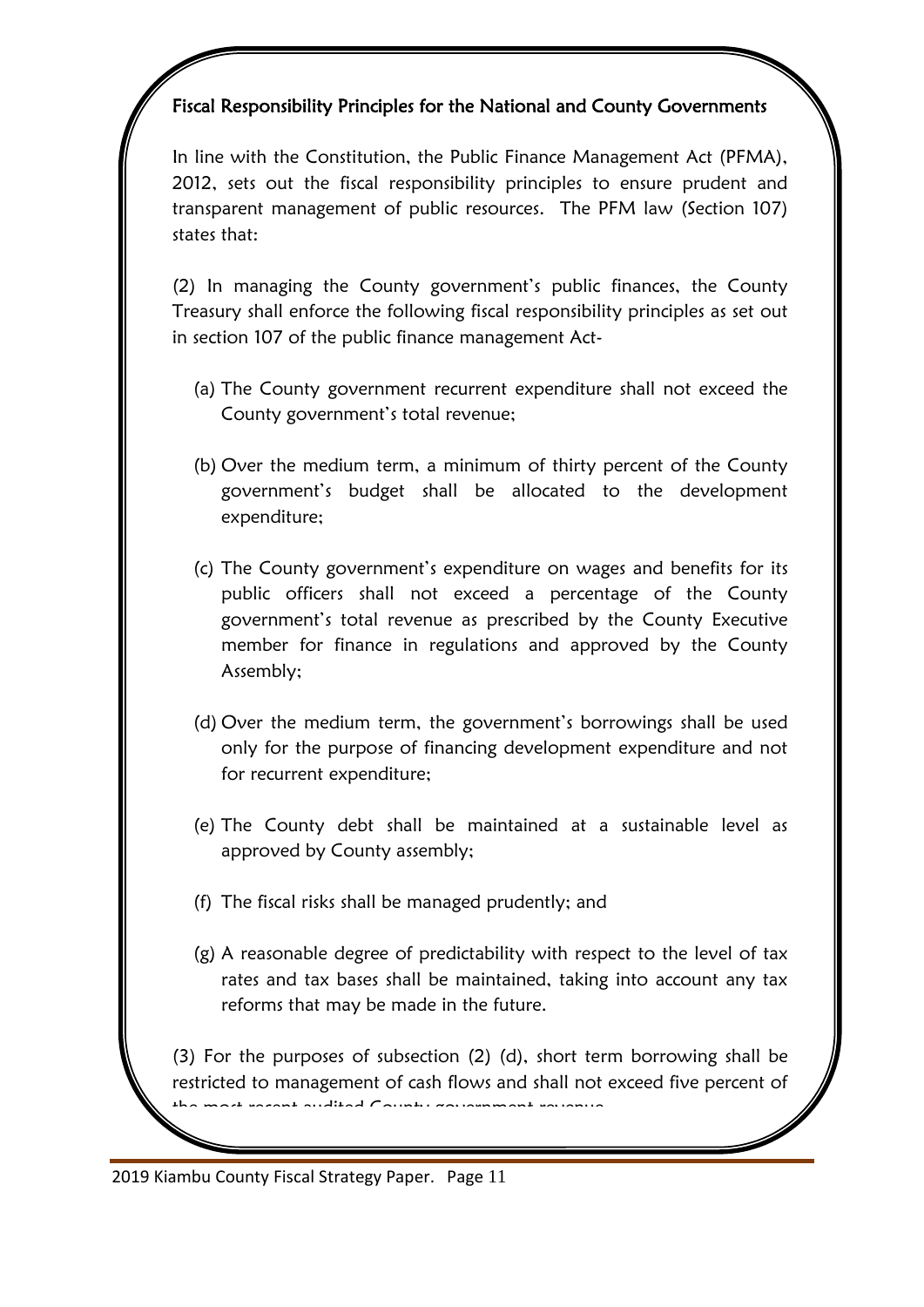- (h) The County government recurrent expenditure shall not exceed the County government's total revenue;
- (i) Over the medium term, a minimum of thirty percent of the County government's budget shall be allocated to the development expenditure;
- (j) The County government's expenditure on wages and benefits for its public officers shall not exceed a percentage of the County government's total revenue as prescribed by the County Executive member for finance in regulations and approved by the County Assembly;
- (k) Over the medium term, the government's borrowings shall be used only for the purpose of financing development expenditure and not for recurrent expenditure;
- (l) The County debt shall be maintained at a sustainable level as approved by County assembly;
- (m)The fiscal risks shall be managed prudently; and
- (n) A reasonable degree of predictability with respect to the level of tax rates and tax bases shall be maintained, taking into account any tax reforms that may be made in the future.

(4) For the purposes of subsection (2) (d), short term borrowing shall be restricted to management of cash flows and shall not exceed five percent of the most recent audited County government revenue

(5) Every County government shall ensure that its level of debt at any particular time does not exceed a percentage of its annual revenue specified in respect of each financial year by a resolution of the County assembly.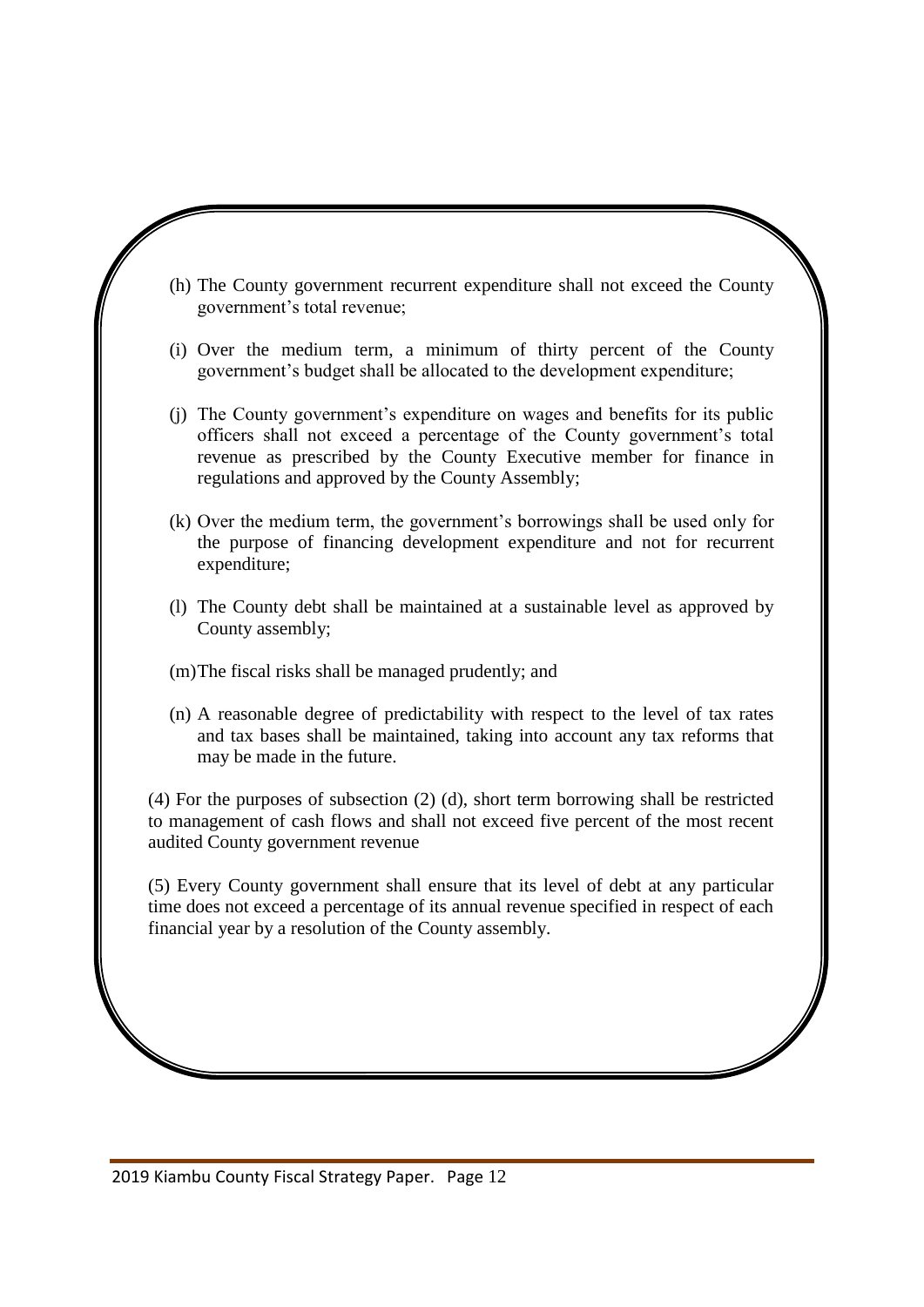## <span id="page-12-0"></span>1.0 INTRODUCTION

## <span id="page-12-1"></span>**1.1 Overview**

- 1. This paper is prepared in accordance with the provision of Section 117 of the PFM Act 2012 and Regulations 26, 27 and 28 of the PFM Regulations 2015 which requires the County Treasury to prepare the County Fiscal Strategy Paper. The paper has aligned itself with the national objectives contained in the 2019 draft Budget Policy Statement and also applies fiscal responsibility principles under Section 107 of the PFMA in the management of public finances. The paper has been enriched with views from the members of the public through public hearings that were held from 11<sup>th</sup> to 14<sup>th</sup> February 2019 at ward levels.
- 2. The Paper sets out broad strategic priorities and policy goals that guide the two levels of the County Government in preparing their budget for the subsequent financial years and medium term expenditure. It provides valuable proposals for reviewing fiscal strategy in light of emerging challenges and opportunities. The County Fiscal Strategy Paper is therefore a critical document for policy makers as it facilitates evaluation of effectiveness of existing strategy.
- 3. The 2019 County Fiscal Strategy Paper contains:
	- i. an assessment of the current state of the economy including macroeconomic forecasts as contained in the National Budget Policy Statement;
	- ii. the financial outlook with respect to county Government revenue from the National Government and Own Source of Revenue, expenditures for the next financial year and over the medium term;
	- iii. the proposed expenditure ceilings for the county Government Departments;
	- iv. The fiscal responsibility principles and financial objectives over the mediumterm;
	- v. key achievements, plans for 2019/20 FY and over the MTEF period as well as challenges experienced by the department; programs planned for implementation for FY 2019/20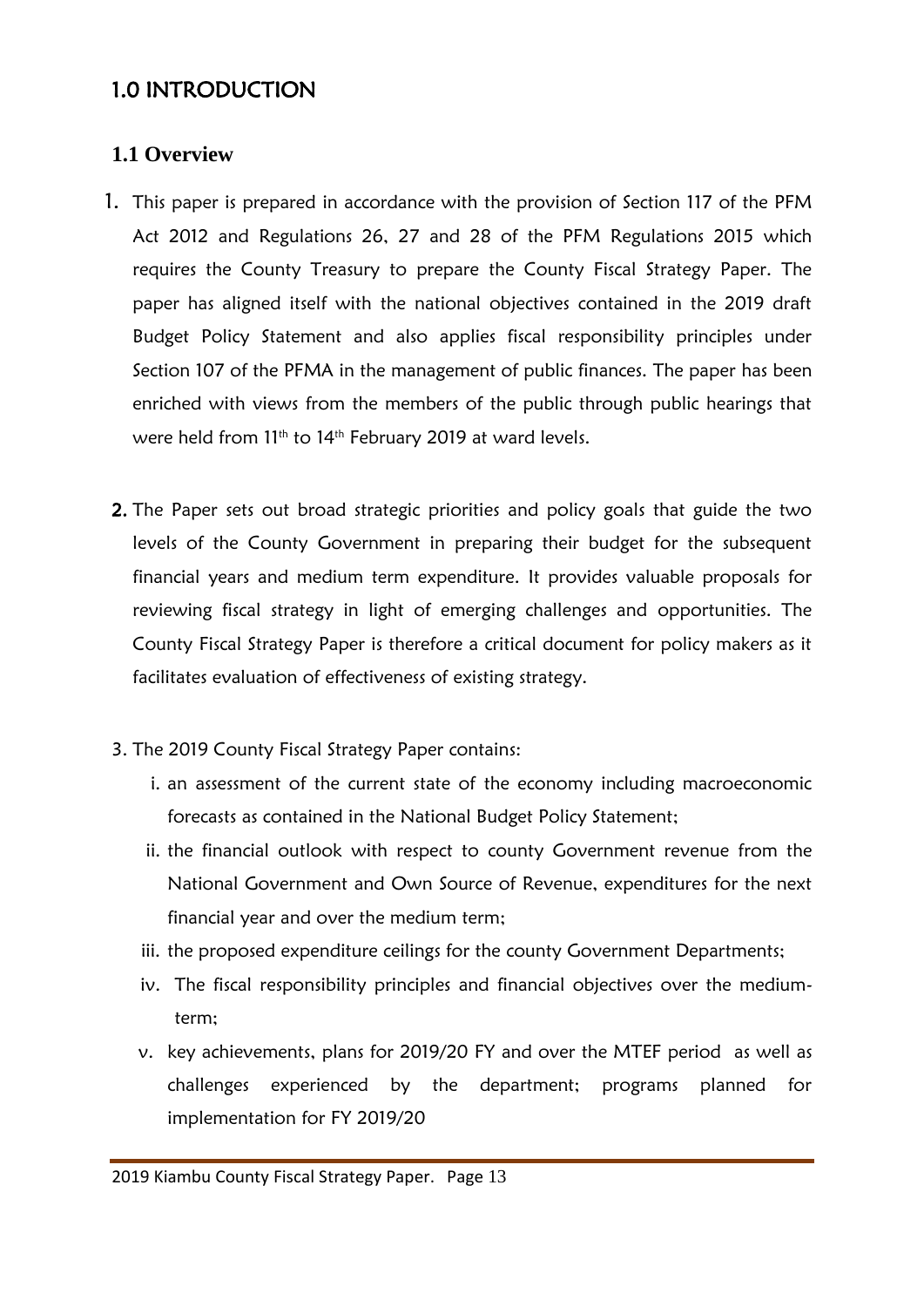#### <span id="page-13-0"></span>2.0 RECENT NATIONAL AND COUNTY ECONOMIC DEVELOPMENT AND **OUTLOOK**

- 4.Economic activities picked up in 2018, after the slowdown in 2017, reflecting improved rains, better business sentiment and easing of political uncertainty. The National economy grew by 5.8 percent, 6.2 percent and 6.0 percent in the first, second and third quarters of 2018 respectively, up from 4.7 percent in similar quarters in 2017. Growth for the first three quarters of 2018 averaged 6.0 percent and is projected to grow by 6.0 percent in 2018 up from 4.9 percent in 2017. This growth is supported by a strong rebound in agricultural output, steadily recovering industrial activity, and robust performance in the services sector.
- 5. The economy continues to register macroeconomic stability with low and stable interest rates and a competitive exchange rate to support exports. Month-on month Overall inflation remained stable and within target at 5.7 percent in December 2018 from 5.6 percent in November 2018, largely on account of low food prices following favourable weather conditions and a decline in energy prices due to lower prices of electricity and diesel. However, overall inflation increased from 4.5 percent in December 2017 to 5.7 percent in December 2018 on account of an increase in international oil prices.
- 6.The foreign exchange market remains stable supported by a continued narrowing in the current account deficit. The current account deficit is expected to narrow to 5.2 percent of GDP in 2018 from 6.3 percent in 2017, with strong performance of agricultural exports particularly tea and horticulture, increased diaspora remittances, strong receipts from tourism, and lower imports of food and Standard Gauge Railway (SGR) related equipment relative to 2017.
- 7. Over the medium term, economic growth is expected to rise gradually to 6.0 percent per annum due to investments in strategic areas under the "Big Four" Plan that aim to increase job creation through the manufacturing sector, ensure food security and improved nutrition, achieve universal health coverage and provide affordable houses to Kenyans. These efforts will support the business environment, create jobs and ultimately promote broad based inclusive growth.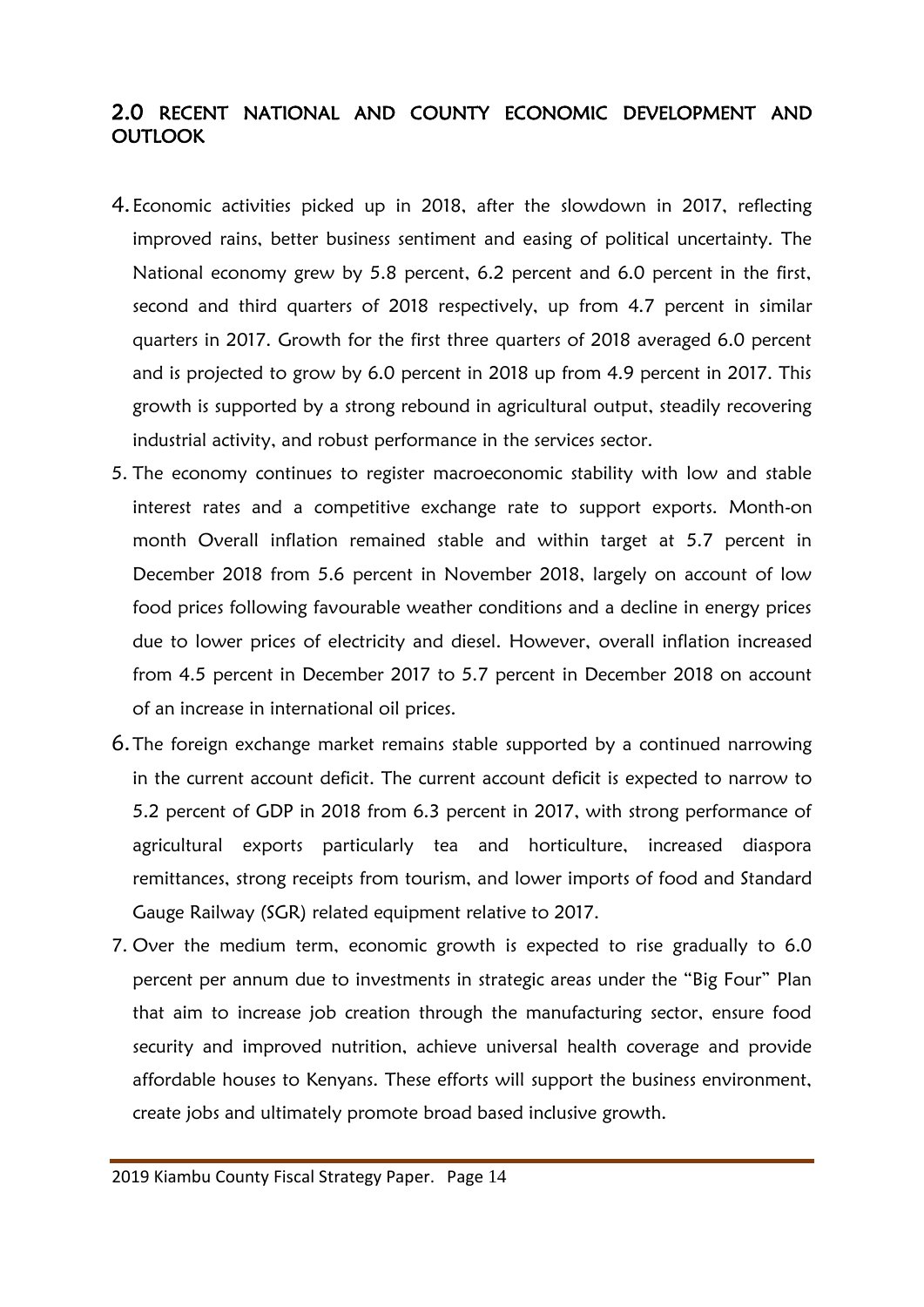8. Kenya continues to be ranked favourably in the ease of doing business and as a top investment destination. In the 2019 World Bank's Doing Business Report, Kenya was ranked position 61 in 2018 moving 19 places from position 80 in 2017.

#### <span id="page-14-0"></span>**2.1 National Economic Developments**

#### Global and Regional Economic Developments

- 9. Global growth is projected to remain steady and grow by 3.7 percent in 2018 and 2019. The levelling-off is driven by the recently announced trade measures, including the tariffs imposed on \$200 billion of US imports from China, closure of output gaps in advanced economies, moderation in trade and investment, and a gradual tightening of financing conditions due to ongoing withdrawal of accommodative monetary policy in advanced economies. Global growth optimism is constrained by rising trade tensions likely to have a negative impact on confidence, asset prices, global trade and investments.
- 10. Growth prospects for sub-Saharan Africa continue to strengthen. Growth is expected to improve from 2.7 percent in 2017 to 3.1 percent in 2018 and further to 3.8 percent in 2019, supported by a stronger global growth, higher commodity prices, improved capital market access and contained fiscal imbalances in many countries. However, downside risks may arise from uncertainties in the run up to the 2019 general elections in South Africa.
- 11. Kenya's economic growth has remained strong and resilient even under emerging global challenges, supported by strong public and private sector investment and appropriate economic and financial policies. The broad-based economic growth has averaged 5.6 percent for the last five years outperforming the average growth rate of 4.7 percent in the period 2008 to 2012 and 4.6 percent in the period 2002 to 2007
- 12. The rebound in economic activity in 2018 is a reflection of improved rains, better business sentiment and easing of political uncertainty. The economy grew by 6.0 percent in the third quarter of 2018 and 6.2 percent in the second quarter of 2018 up from 5.8 percent in the first quarter of 2018, averaging 6.0 percent in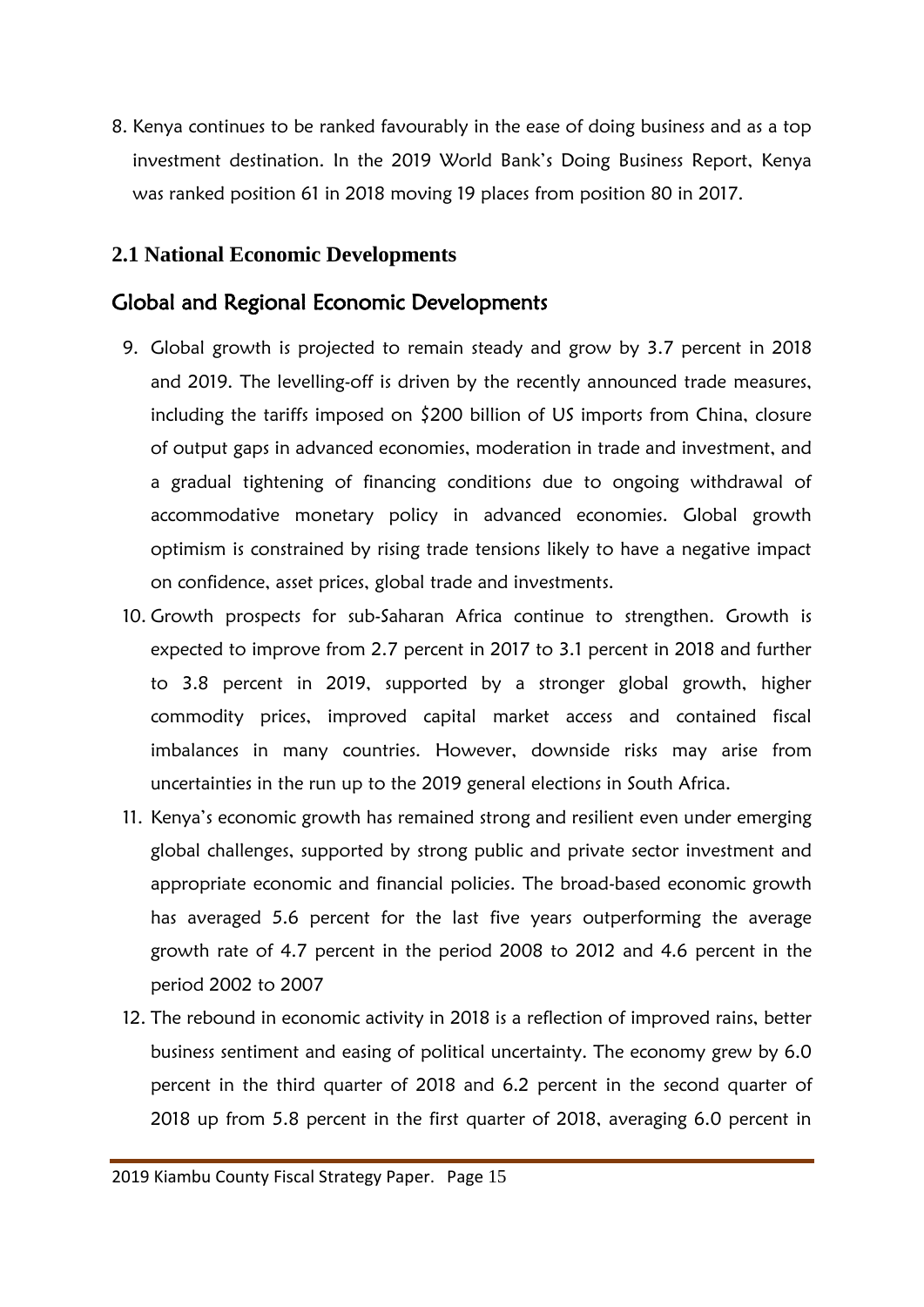the first three quarters of 2018. Growth is projected at 6.0 percent in 2018 up from 4.9 percent in 2017, which is in line with the 2018 Budget Review and Outlook Paper (BROP) projection

### Inflation Rate

- 13. Inflation rate was highly volatile in the period 2008-2012 and averaged 10.6 percent compared to the period 2003-2007 when it averaged 8.5 percent. The sharp increase in inflation rate in the year 2008 to 2010 was occasioned by internal shocks (post-elections disruptions and unfavourable weather conditions) and external shocks (high crude oil prices and global financial crisis).The tightening of monetary policy, together with an easing in global food and fuel prices, saw the levels of inflation come under control in 2012. The inflationary pressure witnessed in 2017 due to drought that affected food prices eased in 2018 supported by improved weather conditions that resulted in lower food prices.
- 14. Month-on-month overall inflation remained stable and within target at 5.7 percent in December 2018 from 5.6 percent in November 2018, owing to a decline in food prices particularly maize, onions and tomatoes following improved weather conditions and a decline in energy prices following lower costs in prices of electricity and diesel. However, overall Inflation increased from 4.5 percent in December 2017 to 5.7 percent in December 2018 on account of an increase in international oil prices.
- 15. Kenya's rate of inflation compares favourably with the rest of sub-Saharan African countries and especially its peers such as Nigeria and Ghana whose inflation rates were 11.2 percent and 9.5 percent, respectively in November 2018.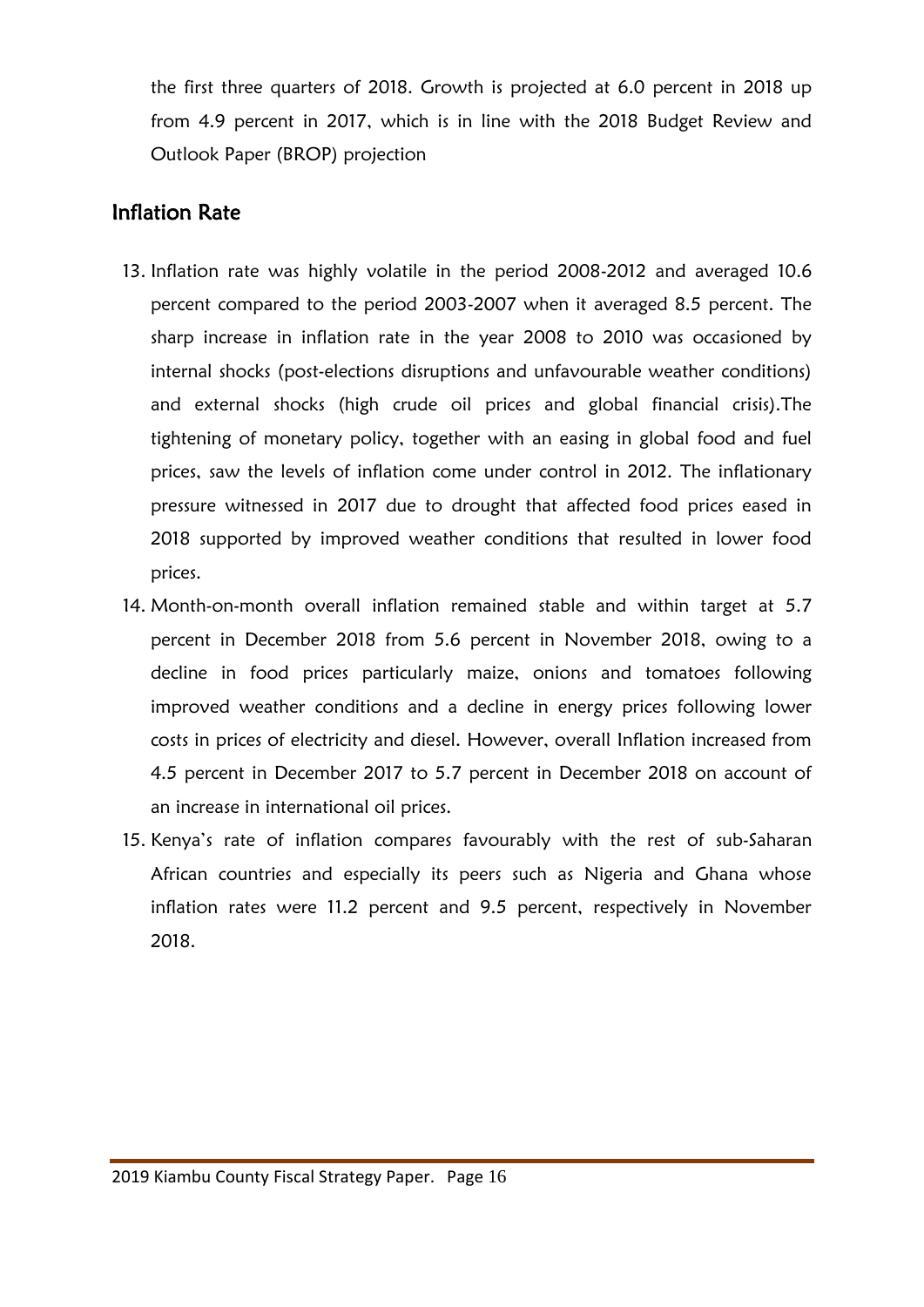## Kenya Shilling Exchange Rate

- 16. The Kenya Shilling exchange rate remained broadly stable and competitive against major international currencies. Against the dollar, the exchange rate has been relatively less volatile exchanging at Ksh 102.3 in December 2018 from Ksh 103.1 in December 2017. Against the Euro and the Sterling pound, the Shilling also strengthened to Ksh 116.4 and Ksh 129.7 in December 2018 from Ksh 122.0 and Ksh 138.2 in December 2017, respectively
- 17. The Kenya Shilling exchange rate has continued to display relatively less volatility, compared to most sub - Saharan Currencies This stability reflects strong inflows from tea and horticulture exports, resilient diaspora remittances and improved receipts from services particularly tourism.

## Interest Rates

18. Interest rates have been low and stable for the period 2002 to 2011 due to ample liquidity in the money market. However, interest rates increased in 2012 following tight monetary policy stance in order to ease inflationary pressures. Interest rates remained stable and low in the period 2013-2018 except June – December 2015 when world currencies were under pressure. During the period, the policy rate (Central Bank Rate) was adjusted appropriately to anchor inflation expectation. The Central Bank Rate was reduced to 9.0 percent on 30th July 2018 from 9.5 percent in March 2018 as there was room for easing monetary policy stance to support economic activity.

## Money and Credit

19. Broad money supply, M3, improved to a growth of 9.1 percent in the year to October 2018 compared to a growth of 7.2 percent in the year to October 2017. This was due to the increase in the net foreign assets (NFA) of the banking sector despite a slowdown in the growth of net domestic assets (NDA) of the banking system. The decline in growth of NDA was largely reflected in the decrease in net domestic credit to Government.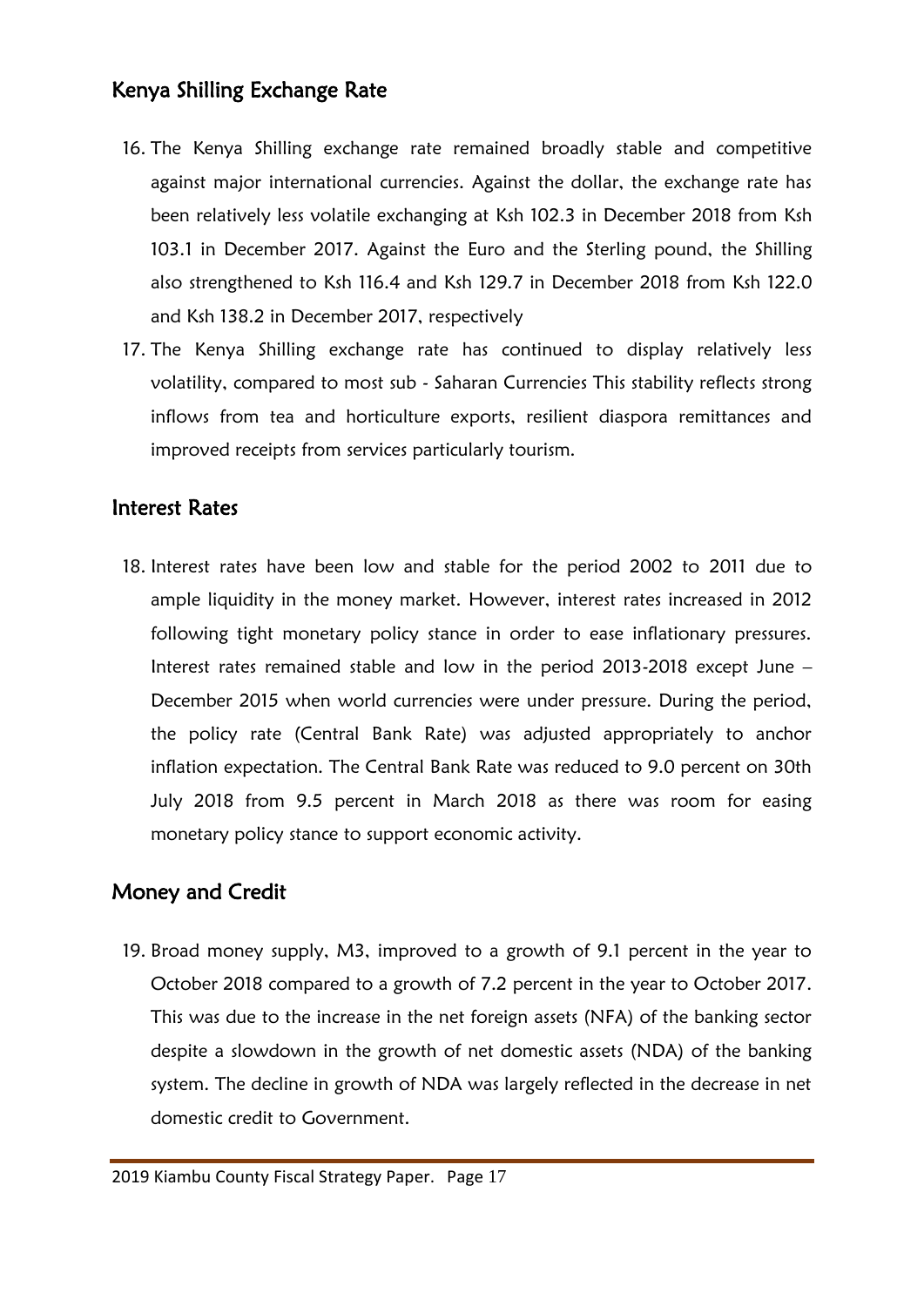## Nairobi Securities Exchange

**20.** Activity in the capital market slowed down with equity share prices declining as shown by the NSE 20 Share Index. The NSE 20 Share Index was at 2,834 points by end- December 2018 from 3,712 points in December 2017. The depressed share prices resulted in lower market capitalization of Ksh 2,102 billion in December 2018 from Ksh 2,522 billion in December 2017. The decline reflects trends in the global equities markets as investors shift to bond markets in expectation for a further hike in the U.S. interest rates on strong jobs and economic data.

#### <span id="page-17-0"></span>**2.3 Fiscal Performance**

- 21. Budget execution advanced well and picked up towards the end of the second quarter of the FY 2018/19. The Finance Bill 2018 was presented to the assembly and approved within the stipulated time as provided for in the Public Finance Management Act, 2012. Own source of Revenue collected within the first half of the financial year was generally within the set targets. The county continued to experience late disbursement of exchequer which has continued to affect budget execution.
- 22.The absorption of development budget has generally remained low partly due to delayed disbursement of development exchequer.

#### <span id="page-17-1"></span>**2.4 Own Source of Revenue Performance**

|                                                   | <b>Actual Revenue</b> | Revenue<br>Target<br>upto 31st Dec | Actual revenue as<br>at 31st Dec | Variance         |
|---------------------------------------------------|-----------------------|------------------------------------|----------------------------------|------------------|
|                                                   |                       |                                    |                                  |                  |
| <b>Revenue Streams</b>                            | 2017/18               | 2018/2019                          | 2018/19                          |                  |
| <b>Fisheries</b><br>Agriculture<br>Livestock<br>& | 22,199,626            | 18,826,647.75                      | 1,440,960.00                     | $-17,385,687.75$ |
| Management Unit                                   |                       |                                    |                                  |                  |
| Physical Planning Management Unit                 | 283,290,873           | 326,887,367.50                     | 213,997,438.00                   | -112,889,929.50  |
| <b>Business Permit Management Unit</b>            | 181,975,798           | 131,124,392.50                     | 40,241,140.00                    | $-90,883,252.50$ |
| Cess Management Unit                              | 65,355,229            | 47,335,813.00                      | 50,033,997.00                    | 2,698,184.00     |
| Culture<br>Social<br>Education<br>&<br>ICT        | 105.000               |                                    | 24,000.00                        | 24,000.00        |
| Services Unit                                     |                       |                                    |                                  |                  |
| Health Services Management Unit                   | 493,863,597           | 272,806,032.00                     | 400,811,305.00                   | 128,005,273.00   |

## <span id="page-17-2"></span>Table 1: OSR Performance

2019 Kiambu County Fiscal Strategy Paper. Page 18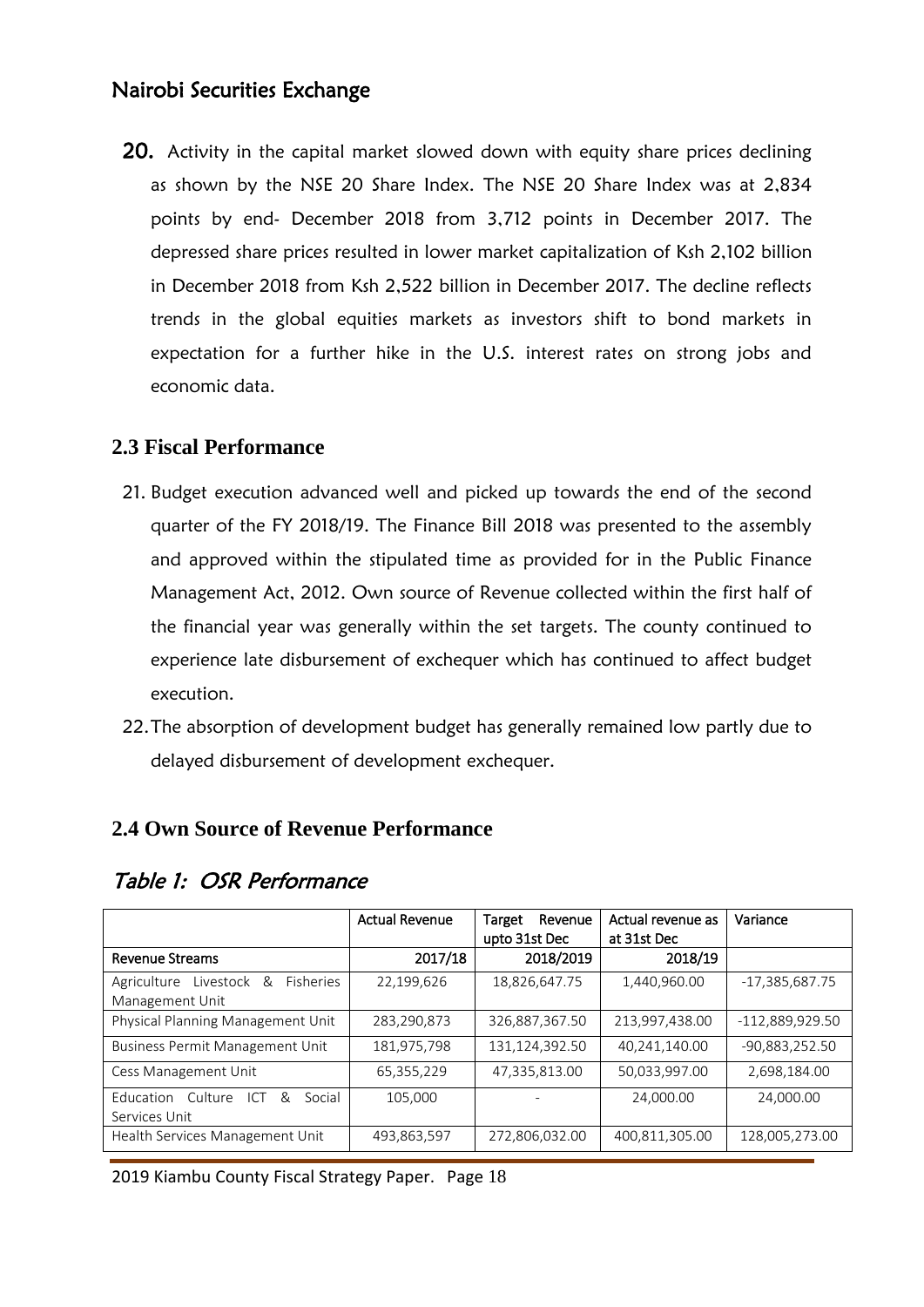|                                                            | <b>Actual Revenue</b> | Revenue<br>Target<br>upto 31st Dec | Actual revenue as<br>at 31st Dec | Variance         |
|------------------------------------------------------------|-----------------------|------------------------------------|----------------------------------|------------------|
| <b>Revenue Streams</b>                                     | 2017/18               | 2018/2019                          | 2018/19                          |                  |
| Housing Management Unit                                    | 1,997,100             | 31,472,651.50                      | 632,240.00                       | -30,840,411.50   |
| Land Rates Management Unit                                 | 180,986,283           | 180,397,031.00                     | 116,594,316.00                   | -63,802,715.00   |
| Market Management Unit                                     | 13,219,617            | 40,074,352.00                      | 10,080,996.00                    | -29,993,356.00   |
| <b>Others</b>                                              | 91,179,089            | 9,663,324.25                       | 18,648,740.00                    | 8,985,415.75     |
| Public<br>Works<br>Roads<br>Transport<br>Management Unit   | 34,065,005            | 77,359,064.00                      | 14,866,745.00                    | $-62,492,319.00$ |
| Slaughterhouse Management Unit                             | 38,388,715            | 26,393,349.00                      | 20,498,501.00                    | -5,894,848.00    |
| &<br>Trade<br>Industry<br>Tourism<br>Cooperatives Unit     | 13,183,990            | 7,773,553.50                       | 9,004,479.00                     | 1,230,925.50     |
| Vehicle Parking Management Unit                            | 225,689,990           | 159,508,905.00                     | 97,182,160.00                    | $-62,326,745.00$ |
| &<br>Water<br>Environment<br>Natural<br>Resources Mgt Unit | 41,693,580            | 29,306,513.50                      | 10,624,500.00                    | $-18,682,013.50$ |
| liquor management unit                                     | 6,627,500             | 9,663,324.25                       | 1,395,000.00                     | $-8,268,324.25$  |
| total                                                      | 1,693,820,992         | 1,368,592,320.75                   | 1,006,076,517.00                 | -362,515,803.75  |

- 23. In the FY 2015/ 16 the county collected 2.4 billion. The FY 2017/18 revenue performed dismally in comparison to the base performance major reason being that it was a major election year leading to prolonged politics which undermined the revenue.
	- 24.The target for the current financial year is Ksh 2.9 billion up and above the actual collection of Ksh1.6 billion in the previous fiscal year.The county anticipates a growth increment of about 7% in revenue. In addition, the county has considered the implementation of new valuation roll which is a major source of revenue in properties such as land.Moreover, the county hopes that the new finance act Dec 2018 which was not contested will create good public relations; a factor that will create a good will and help improve revenue further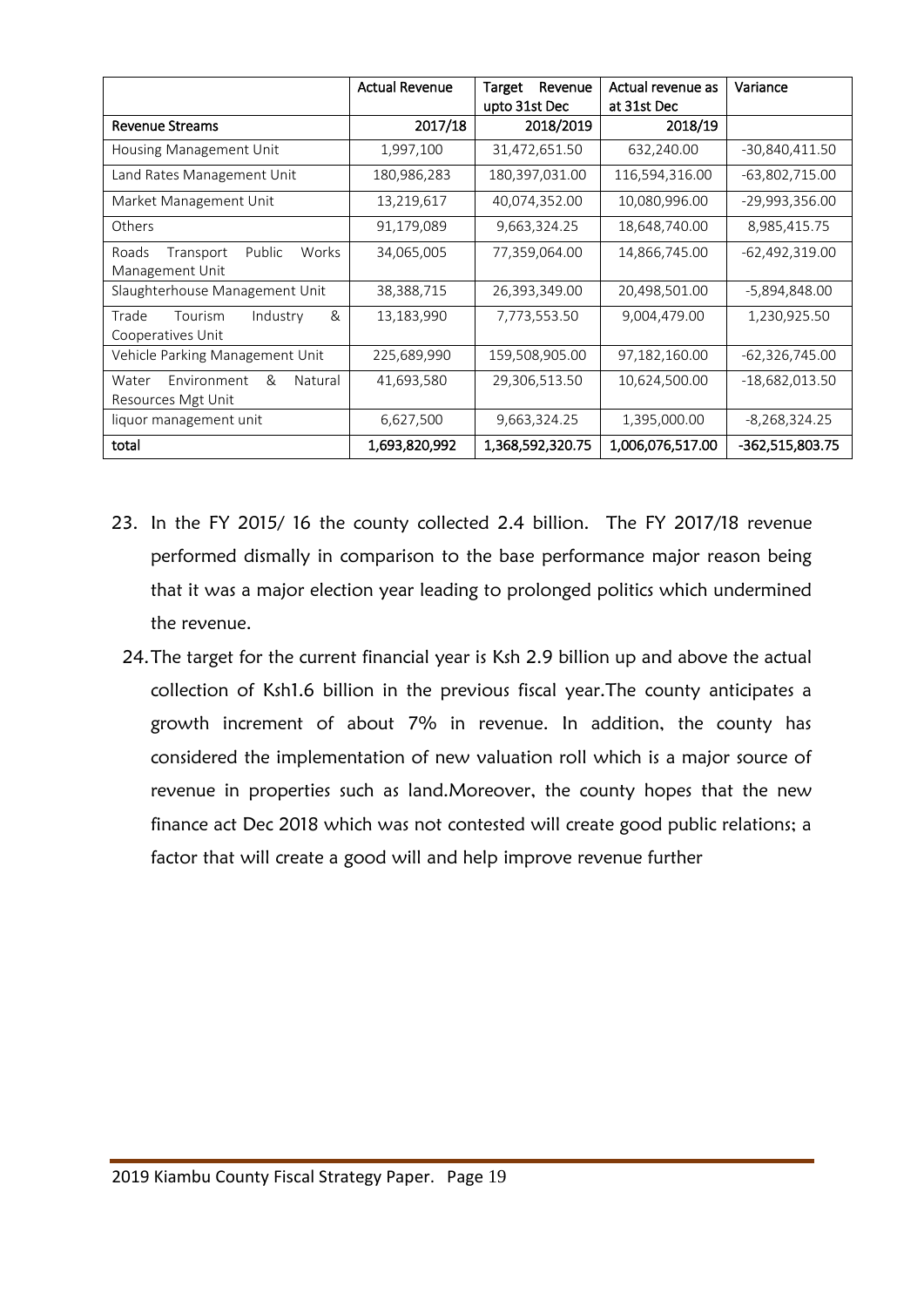<span id="page-19-2"></span>



25.From the above diagram, in FY 2016/17, the county targeted to raise Ksh 3.7 billion in own-source revenue, but collected Kshs 2.1 billion. In FY 2017/18, the target was abit lower at Ksh 1.9 Billion, but the county only managed to raise 1.6 billion. As seen, own source revenue collected in FY 2017/18 was low as compared to FY 2016/17. The revenue shortfall was as result of; prolonged electioneering period, challenges in enforcement of development control fees especially in the area of building plans approvals, general reduction in charges, fees and levies in the finance Act. However, revenue performance is projected to remain on an upward trajectory over the medium term as proper tax administrative measures are being put in place.

#### <span id="page-19-0"></span>**2.5 Expenditure Performance**

<span id="page-19-1"></span>

| Table 2: Analysis of County Expenditures as at December 2018 |
|--------------------------------------------------------------|
|--------------------------------------------------------------|

|      | <b>RECURRENT BUDGET</b>       |                                        |                                           |                                                |                 |  |
|------|-------------------------------|----------------------------------------|-------------------------------------------|------------------------------------------------|-----------------|--|
|      | <b>DEPARTMENT</b>             | Approved<br><b>Budget</b><br>2018-2019 | <b>Budget Allocation</b><br>July-dec 2018 | Actual<br><b>Expenditures</b><br>July-Dec 2018 | Absorption<br>% |  |
| 4061 | County Assembly               | 1,200,864,621                          | 600,432,311                               | 355,470,075                                    | 59%             |  |
| 4062 | County Executive              | 332,517,998                            | 166,258,999                               | 159,353,430                                    | 96%             |  |
| 4063 | County Public Service Board   | 74,322,096                             | 37,161,048                                | 27,489,460                                     | 74%             |  |
| 4064 | Finance and Economic Planning | 1,267,520,661                          | 633,760,331                               | 530,755,598                                    | 84%             |  |

2019 Kiambu County Fiscal Strategy Paper. Page 20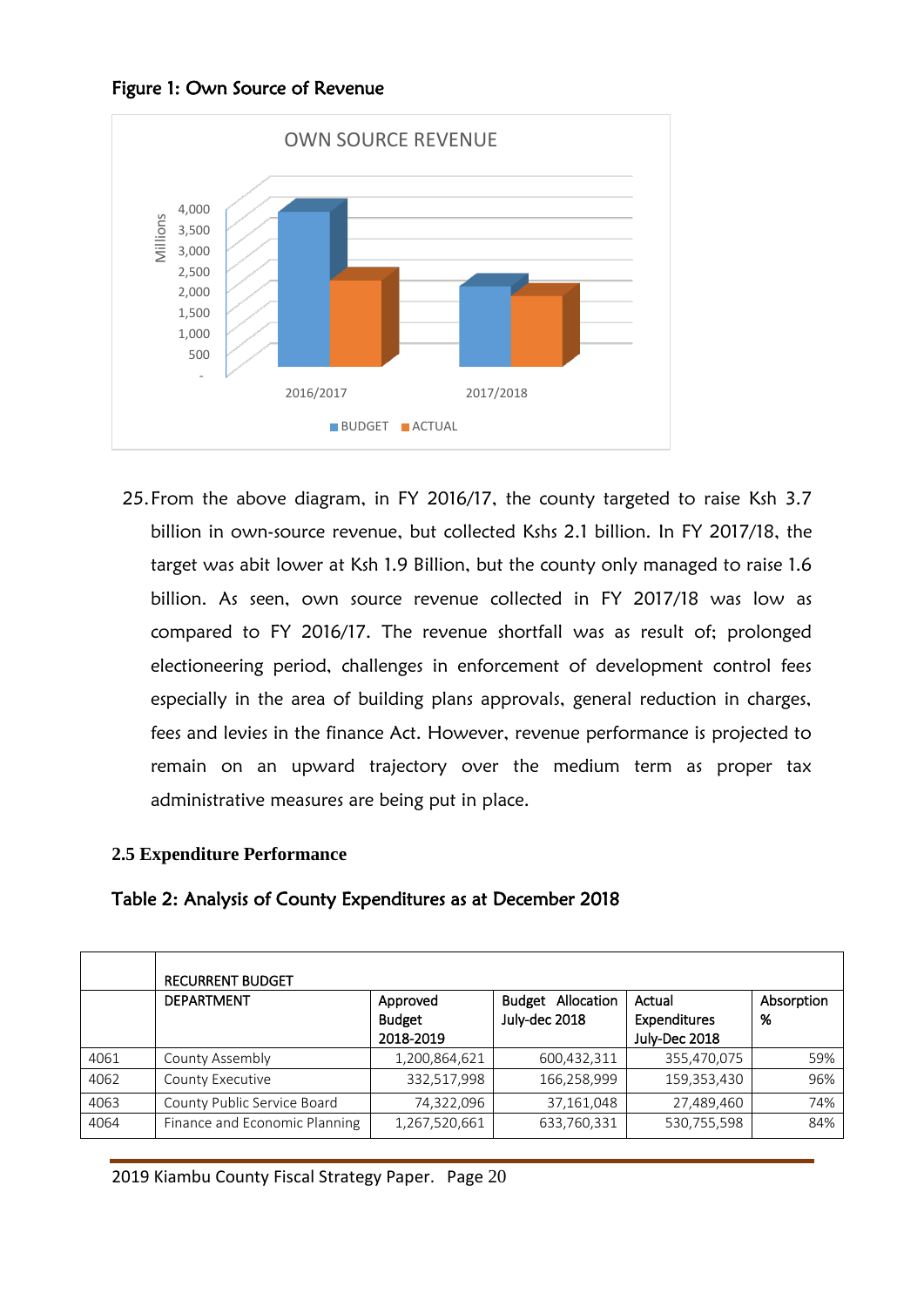|                    | <b>RECURRENT BUDGET</b>                                        |                                        |                                           |                                                |                 |  |
|--------------------|----------------------------------------------------------------|----------------------------------------|-------------------------------------------|------------------------------------------------|-----------------|--|
|                    | <b>DEPARTMENT</b>                                              | Approved<br><b>Budget</b><br>2018-2019 | <b>Budget Allocation</b><br>July-dec 2018 | Actual<br><b>Expenditures</b><br>July-Dec 2018 | Absorption<br>% |  |
| 4065               | Public<br>Administration<br>and<br>Service                     | 535,729,867                            | 267,864,934                               | 234,722,732                                    | 88%             |  |
| 4066               | Agriculture, Crop and Irrigation                               | 239,258,769                            | 119,629,385                               | 95,962,374                                     | 80%             |  |
| 4067               | Environment<br>Water.<br>and<br>Natural Resources              | 237,465,095                            | 118,732,548                               | 109,798,428                                    | 92%             |  |
| 4068               | <b>Health Services</b>                                         | 3,962,088,304                          | 1,981,044,152                             | 2,315,793,308                                  | 117%            |  |
| 4069               | Culture,<br>Education,<br>Youth,<br>Sports and Social Services | 944,196,828                            | 472,098,414                               | 412,635,480                                    | 87%             |  |
| 4071               | Lands, Physical Planning and<br>Housing                        | 146,149,241                            | 73,074,621                                | 63,833,542                                     | 87%             |  |
| 4072               | Trade, Tourism, Industry and<br>Co-Operative                   | 119,484,132                            | 59,742,066                                | 40,536,680                                     | 68%             |  |
| 4073               | Roads, Transport and Public<br>Works                           | 296,796,573                            | 148,398,287                               | 149,201,155                                    | 101%            |  |
| 4074               | Livestock,<br>fisheries<br>And<br>Marketing                    | 239,258,769                            | 119,629,385                               | 43,158,218                                     | 36%             |  |
|                    | <b>RECURRENT TOTALS</b>                                        | 9,595,652,954                          | 4,797,826,477                             | 4,538,710,480                                  | 95%             |  |
| <b>DEVELOPMENT</b> |                                                                |                                        |                                           |                                                |                 |  |
|                    | <b>DEPARTMENT</b>                                              | <b>Approved Budget</b>                 | <b>Budget Allocation</b>                  | Actual                                         | Absorptio       |  |
|                    |                                                                | 2018-2019                              | July-Dec 2018                             | Expenditures July-<br>Dec 2018                 | n %             |  |
| 4061               | County Assembly                                                | 55,000,000                             | 27,500,000                                |                                                | 0%              |  |
| 4062               | County Executive                                               | 8,558,889                              | 4,279,445                                 | 3,337,738                                      | 78%             |  |
| 4064               | Finance and Economic Planning                                  | 121,708,880                            | 60,854,440                                | 22,066,509                                     | 36%             |  |
| 4065               | Administration<br>Public<br>and<br>Service                     | 135,497,949                            | 67,748,975                                |                                                | 0%              |  |
| 4066               | Agriculture, Crop and Irrigation                               | 150,818,240                            | 75,409,120                                | 19,964,219                                     | 26%             |  |
| 4067               | Water,<br>Environment<br>and<br>Natural Resources              | 325,944,735                            | 162,972,368                               | 146,390,575                                    | 90%             |  |
| 4068               | <b>Health Services</b>                                         | 967,474,920                            | 483,737,460                               | 190,972,718                                    | 39%             |  |
| 4069               | Education,<br>Culture,<br>Youth,<br>sports and Social Services | 623,379,590                            | 311,689,795                               | 99,155,836                                     | 32%             |  |
| 4071               | Lands, Physical Planning and<br>Housing                        | 2,067,372,548                          | 1,033,686,274                             | 39,541,408                                     | 4%              |  |
| 4072               | Trade, Tourism, Industry and<br>Co-Operative                   | 294,386,912                            | 147,193,456                               | 43,934,199                                     | 30%             |  |
| 4073               | Roads, Transport and Public<br>Works                           | 1,126,469,337                          | 563,234,669                               | 963,741,210                                    | 171%            |  |
| 4074               | Livestock,<br>fisheries<br>And<br>Marketing                    | 150,818,240                            | 75,409,120                                |                                                | 0%              |  |
|                    | DEVELOPMENT TOTALS                                             | 6,027,430,240                          | 3,013,715,120                             | 1,529,104,412                                  | 51%             |  |
| <b>GRAND TOTAL</b> |                                                                | 15,623,083,194                         | 7,811,541,597                             | 6,067,814,892                                  | 78%             |  |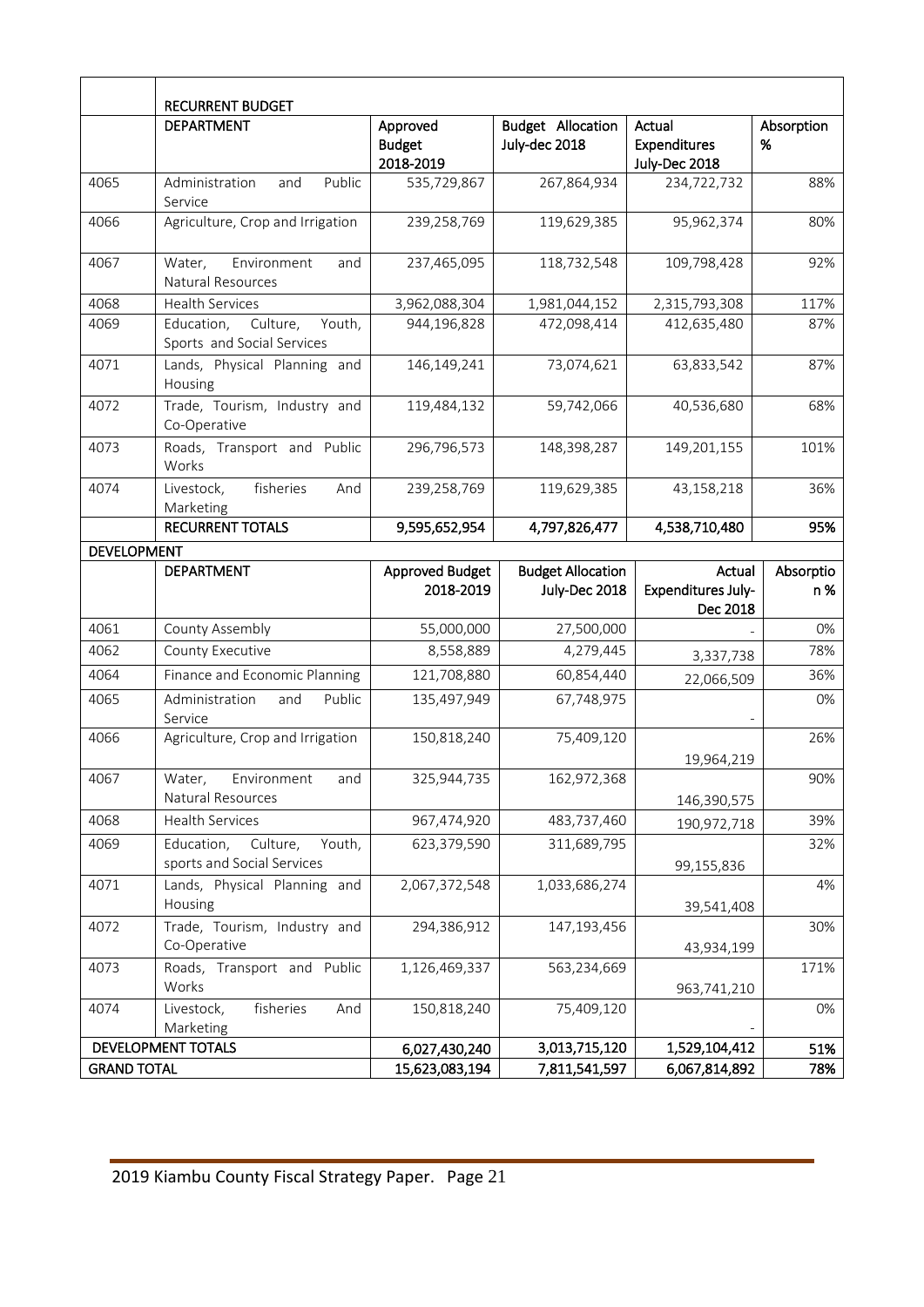26.The total expenditure for the first half of 2018/2019 was 6.0 Billion representing absorption rate of 78%, this is an increase from 66% reported in a similar period in FY 2017/18 where total expenditure was 4.4Billion. Recurrent Expenditure was Kshs. 4.5 Billion representing absorption rate of 95%. Development Expenditure amounted to Kshs.1.5 Billion, representing an absorption rate of 51%. Health department had the highest absorption of recurrent expenditure; this was mainly driven by compensation of employees in the health department. Department of Livestock and Fisheries had the lowest absorption under the recurrent expenditure. Under development expenditure, the department of Water, Environment and Natural Resources had the highest absorption while county assembly, agriculture and livestock departments had nil absorption. Considering that in the previous year's budgets in Kiambu County have been lagging behind in implementing development projects in various sectors, the positive growth in the absorption of development expenditure of 51% is encouraging.

#### <span id="page-21-0"></span>**2.6 Fiscal Policy**

- 27.In the spirit of Article 201 of the constitution, the County Executive will continue to provide, in a timely manner, information to the County Assembly and other relevant government institutions to facilitate their oversight functions. This good practice on financial reporting coupled with adopted policies on transparency and good governance will ensures that County resources are allocated to high priority areas.
- 28.In allocating resources, we focus on projects outcomes and the impact it will have on the society. The policy is to promote fiscal discipline, allocative and operational efficiency by:
	- i. Aligning County expenditures with total revenues;
	- ii. Aligning our budgetary allocations to programs and activities that promote the strategic priorities of the County; and,
	- iii. Ensuring that we deliver high quality services at reasonable cost.
- 29.The County Government proposes to allocate more resources to Agriculture, Industries, Health, Housing and ICT Innovation with the aim of improving the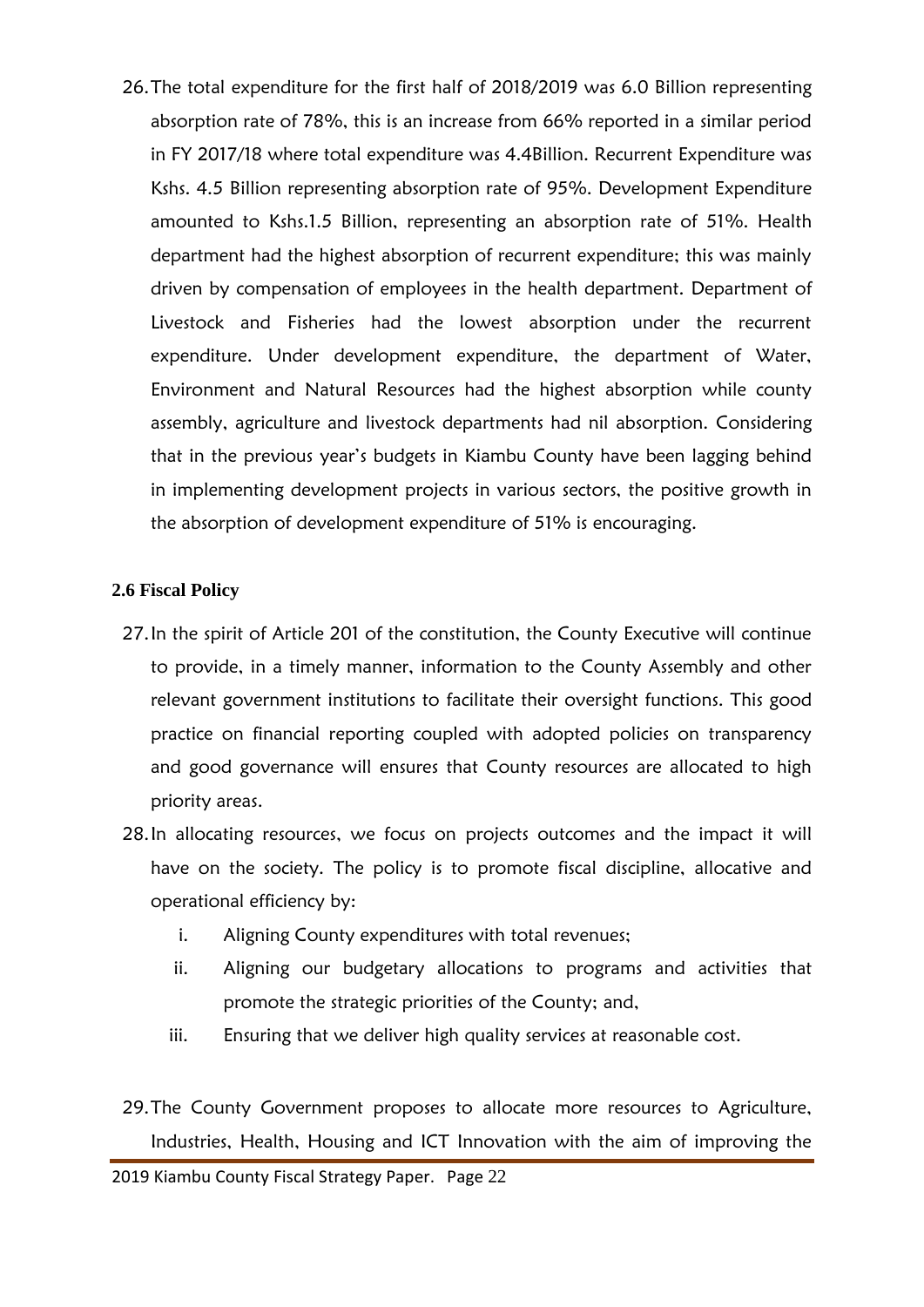livelihood and welfare of County residents. To achieve this, the policy shifts resources from recurrent to capital investment while at the same time promoting sustainable and inclusive growth. Recurrent expenditure has been rationalized to decrease over time as capital expenditure increase in relative terms over the medium term period. To finance the government priority programmes, the County will continue to maximize its efforts in own source revenue enhancement, mobilization, strengthening and reforming revenue administration, collection processes through re-engineering various ongoing structural reforms as well as building partnerships that support revenue performance.

- 30.The County will ensure; participatory monitoring and evaluation; preparation of annual work and procurement plans, adherence to the plans; carrying out of risk based audits; and rolling out of Institutional risk management framework. Our strategy will also ensure that we eliminate pending bills, which arise from improper planning. The County is in the process of verifying adopted pending bills with a view of clearing them
- 31. The County endeavours to continue formulating a Programme Based MTEF Budget so as to develop and prioritize expenditure plans and budget for results within the available resource envelope. The County MTEF is designed in a way that resources are allocated to high social return programmes. The budget making process is also participatory. Members of public are invited to give their views, and these inclusive participatory approaches have promoted transparency and accountability, and have led to community ownership of initiated projects. To further enhance this, a directorate for public participation has been formed and is now operational.
- 32.The County has put in place measures that promote good governance while ensuring that the public finances are efficiently and effectively managed at all levels within the County. Elimination of wastage through strict control and monitoring of expenditure has been key in scaling up levels of investments in economic and social infrastructure.
- 33.The County Treasury in collaborations with other departments has agreed to focus efforts on having targeted Supply Chain Management Interventions to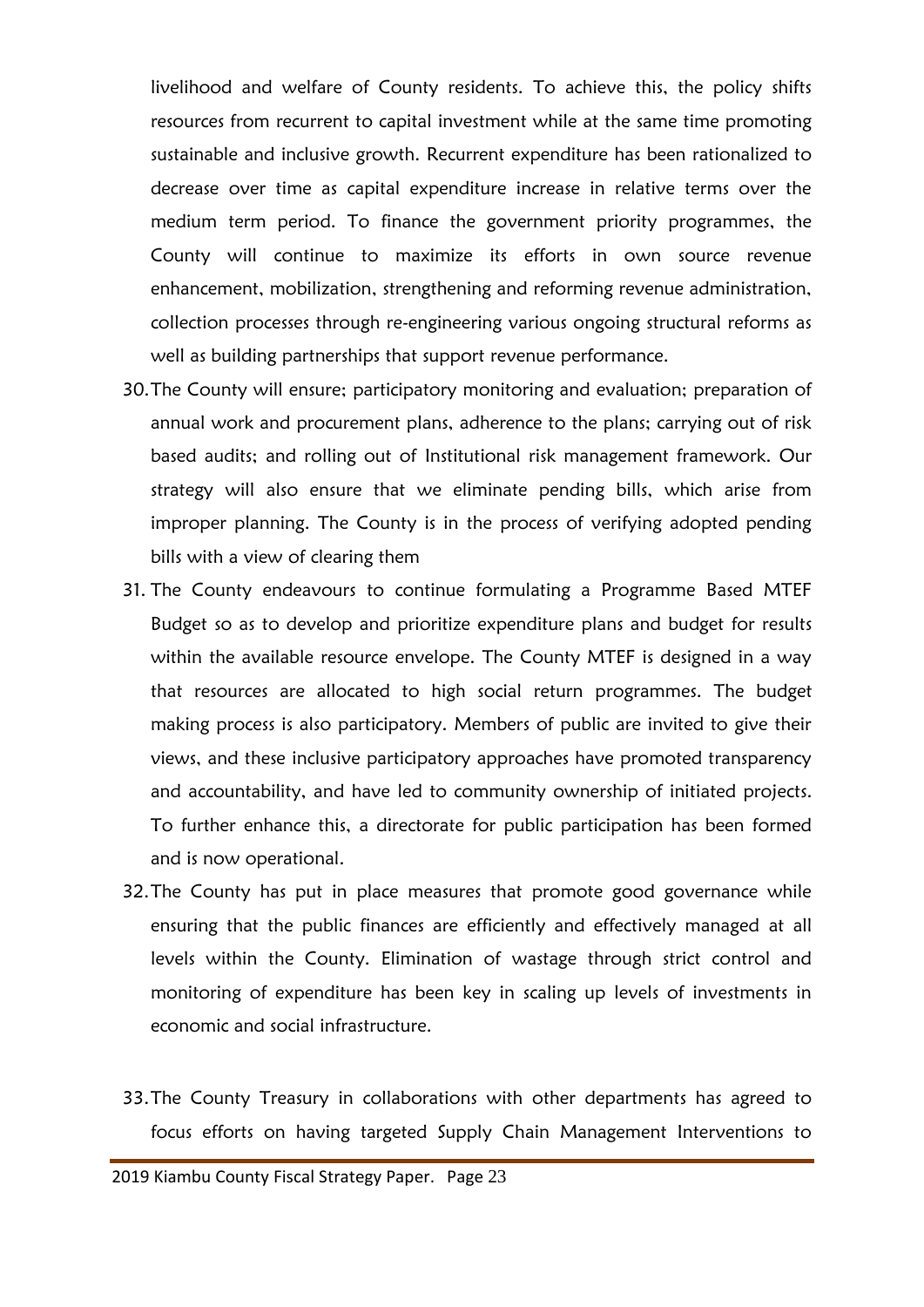improve compliance with the law; achieve timely and effective procurement and delivery of goods and services; realize value-for-money through cost savings measures and combating fraud. E-procurement is now in place which is intended to improve procurement in the County.

34.The County has implemented various reforms aimed at sealing revenue leakages. This has been facilitated through automation of processes. The County has partnered with Co-operative bank where the bank has agents in our cash offices and all level 4 and 5 hospitals, these agents are tasked with collecting and banking all cash received on behalf of the county. The objective of this is to eliminate all risk of handling cash. Other reforms include, use of alternative modes of payment in particular use of pay bill numbers and USSD code to access services within the county, opening of sub county and hospital collection accounts and printing of new single business permit with additional security features. In addition, we have improved revenue management systems, including appropriate tariff-setting, regular billing and effective collection systems.

#### <span id="page-23-0"></span>**2.7 Revenue Mobilization**

- 35. Mobilization of additional revenue through enforcement and administrative reforms including the automation of systems will continue to remain the key focus in the next financial year. The County will focus on land rates and property rent as the most appropriate source of revenue to finance development and provision of essential services.
- 36.Consultations with the County Budget and Economic Forum (CBEF) will deepen in all matters of planning, budgeting and financial management. Such consultations will ensure that there is transparency, accountability, and adherence to the Public Finance Management (PFM) Act on budget making process
- 37.The County will continue to use the following systems for efficiency in financial management:
	- i. Integrated Financial Management System (IFMIS) as the system for processing payments e-procurement and budgeting.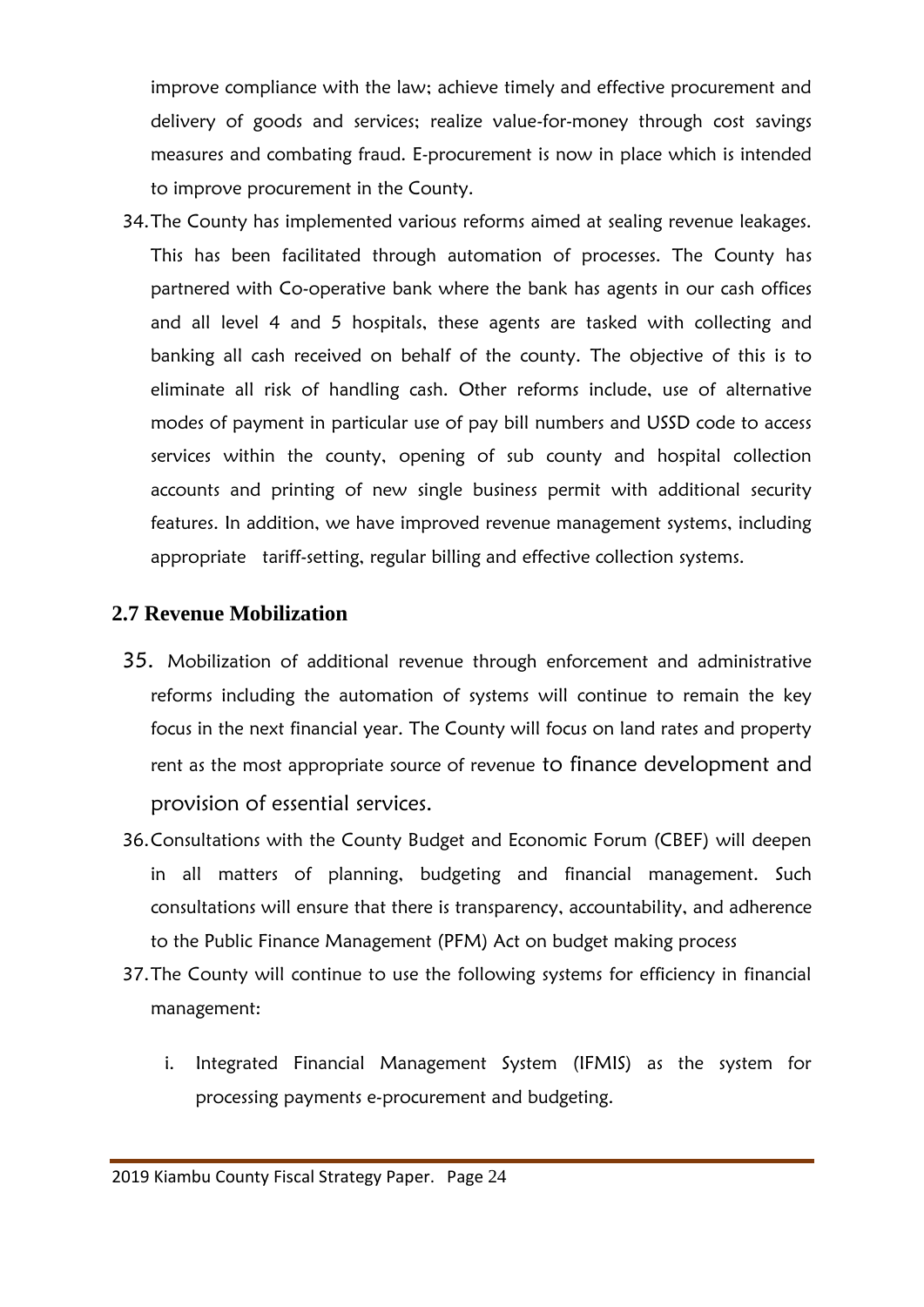- ii. County-Pro for revenue collection and management. This is mainly used for structured revenue.
- iii. ZIZI for unstructured revenue collection.
- iv. Unstructured Supplementary Service Data mainly referred to as USSD. (\*419#) which is used for collecting revenue in parking and quarry fee.
- v. Electronic Development Application Management System (EDAMS) used to process architectural plans, inspection and occupancy and outdoor advertising.
- vi. Integrated Payroll and Personnel Database (IPPD) for payroll management
- 38.To improve efficiency of our public investment, streamline spending and reduce wastage. The county will strengthen systems so as to improve management and budgeting of development projects. This action with the support from departments and other county entities will ensure that all the projects in the budget are appraised before they are committed.

## <span id="page-24-0"></span>**3.0 TRANSFORMING KIAMBU**

- 39.The 2019 CFSP is the second to be prepared under the new administration led by H.E the governor Ferdinand Waititu Baba Yao, the 2019 CFSP reaffirms the priority policies and strategies outlined in the Governors Manifesto which are in tandem with the "The Big Four" National Government Plan and as prioritized in the 2018-2022 County Integrated Development Plan (CIDP).
- 40.The theme of transforming Kiambu aims at making Kiambu one of the wealthiest counties in the country with a high standard of living for all. In this regard, the Government has taken decisive steps to harness the implementation of various policies and programmes under each of main pillars of the governors manifesto namely:
	- i. Wealth creation for both the rural and urban population leading to economic empowerment through agriculture growth and transformation.
	- ii. Job creation for the youth through investing in new industries and I.C.T innovations.
	- iii. Provision of preventive and curative health services (Universal Healthcare)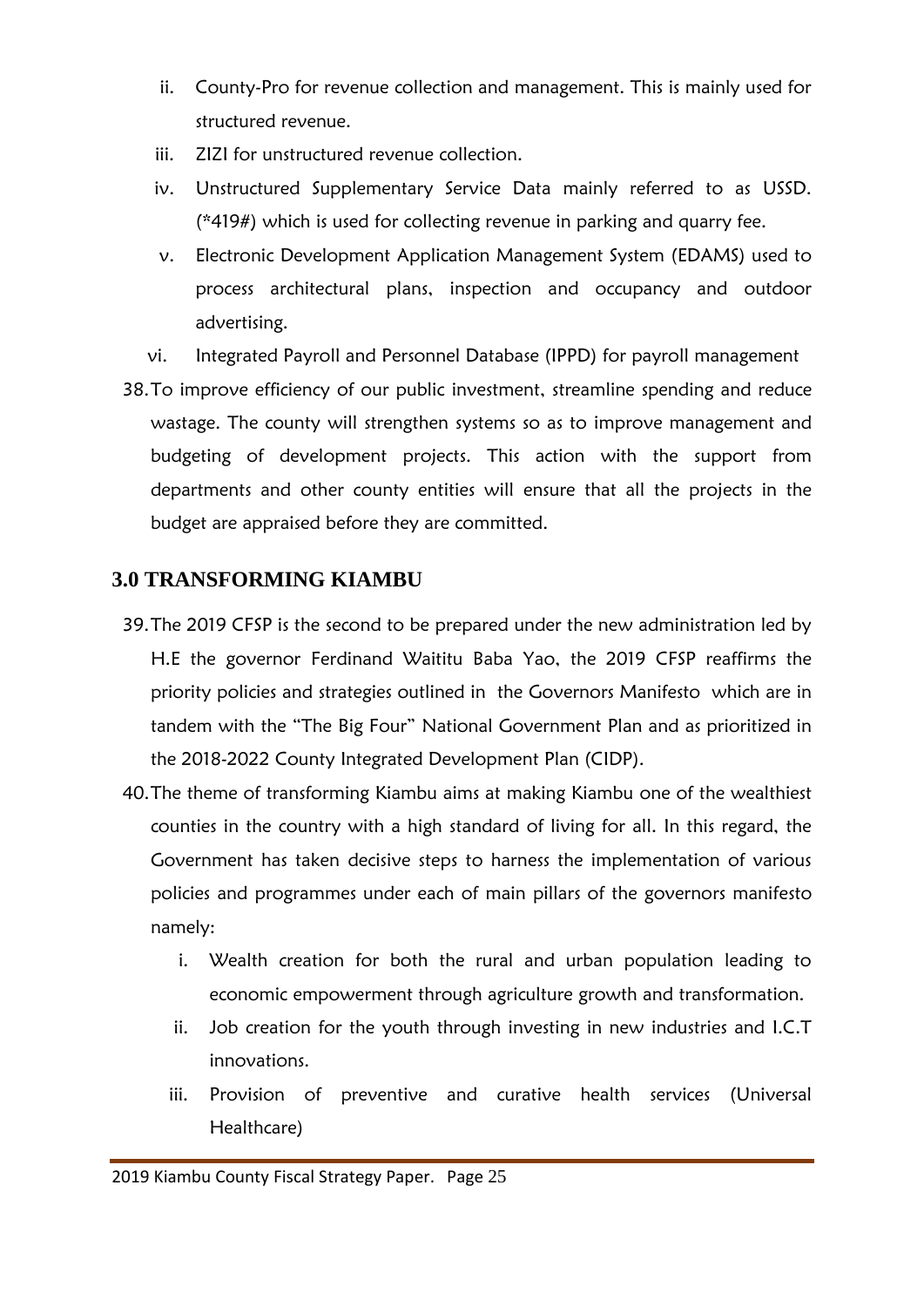- iv. Access to clean and affordable water for drinking and irrigation.
- v. Improving the business environment and promotion of the manufacturing sector.
- vi. Provision of decent and affordable housing.
- vii. Good governance, public participation, justice for all and fighting corruption.
- viii. Aggressive Campaign against illicit alcohol and substance abuse.
- 41. Implementation of the policies and programmes under the above key agendas is expected to accelerate and sustain inclusive growth, create opportunities for productive jobs, reduce poverty and income inequality and provide a better future for all residents of Kiambu People.
- 42.The county government of Kiambu is committed to stakeholder's consultation so as to ensure there is proper prioritization of projects and implementation of sustainable programmes.
- 43.The county is committed to good governance and ensuring there is sustainable growth in the county by equitably distributing and utilizing the resources efficiently and optimally. The aim is to make Kiambu a model county whose main thrust is to increase access to the basic services to the society including the poor and disabled, the aged, orphans, widows and widowers.

## <span id="page-25-0"></span>**3.1 Wealth Creation for the Rural and Urban Population**

44.Kiambu County is rich in fertile agricultural land and is known for the production of key commodities such as coffee, tea, pineapples, macadamia nuts, vegetables and flowers, as well as dairy, poultry, pig and fish farming. It is also recognized for key agro-based industries such as Bidco Africa Limited, Del Monte Kenya Ltd, Brookside Dairy Limited, Githunguri Dairy Farmers Cooperative Society and Farmers Choice Ltd. among others. Other economic activities worth mentioning include; manufacturing (leather), mining (carbacid), textile (cotton), motor vehicle assembly, wholesale and retail trade.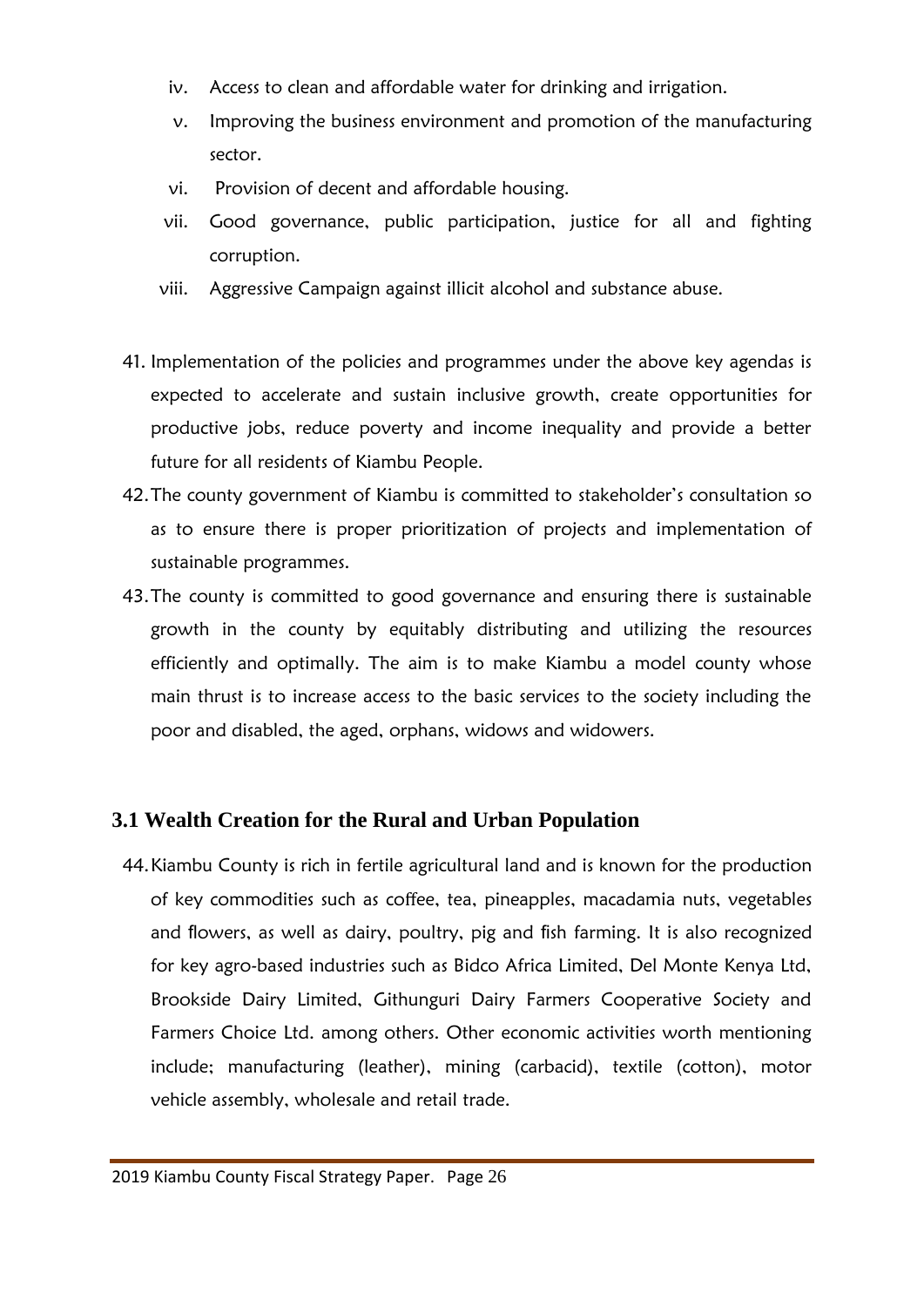- 45.The county Government of Kiambu under the able Leadership of HE the Governor Ferdinand Waititu Baba yao recognizes the importance of agriculture in wealth creation and food security.The county will therefore pursue the following approaches to revitalize agriculture in the county as the key driver to support wealth Creation for the rural and urban population
	- i. Support and establish access to farm Inputs for key agricultural inputs such as fertilizers and seeds.
	- ii. Provide effective, adequate and sustainable extension services to farmers.
	- iii. Establish training centres for farmers in every sub county.
	- iv. Revitalize and establish effective and well managed Co-operatives societies with respect to procurement process, processing, marketing and storage for agricultural produce.
	- v. Access to other basic services to the poor and most vulnerable in our society including the disabled, the aged, orphans, widows and widowers among others.
	- vi. Establish mechanism for cooperative societies to access affordable financing and business development services.
	- vii. Improve management of farmer's cooperatives by encouraging hiring and maintaining of skilled manpower.
- 46.To enhance sustainable food security in the county, the county government intend to initiate food security program in Ndeiya-Karai, Gatuanyaga, Ngoliba semi-arid areas. This will involve undertaking the following activities among others: Enhancing mechanization through supporting private tractor ownerships by youth entrepreneurs; Provision of subsidized seed and enhanced fertilizer distribution system; Promoting of village based extension service; Establishment of organized food storage and uptake systems to ease the sales and distribution and Linking farmers to markets particularly millers and grain traders

## <span id="page-26-0"></span>**3.2 Job creation for the youth through investing in new industries and I.C.T innovations**

47.Most of the young people between the ages of 24 and 35 years in the county are unemployed. These energetic youths who are approximately 500,000 remain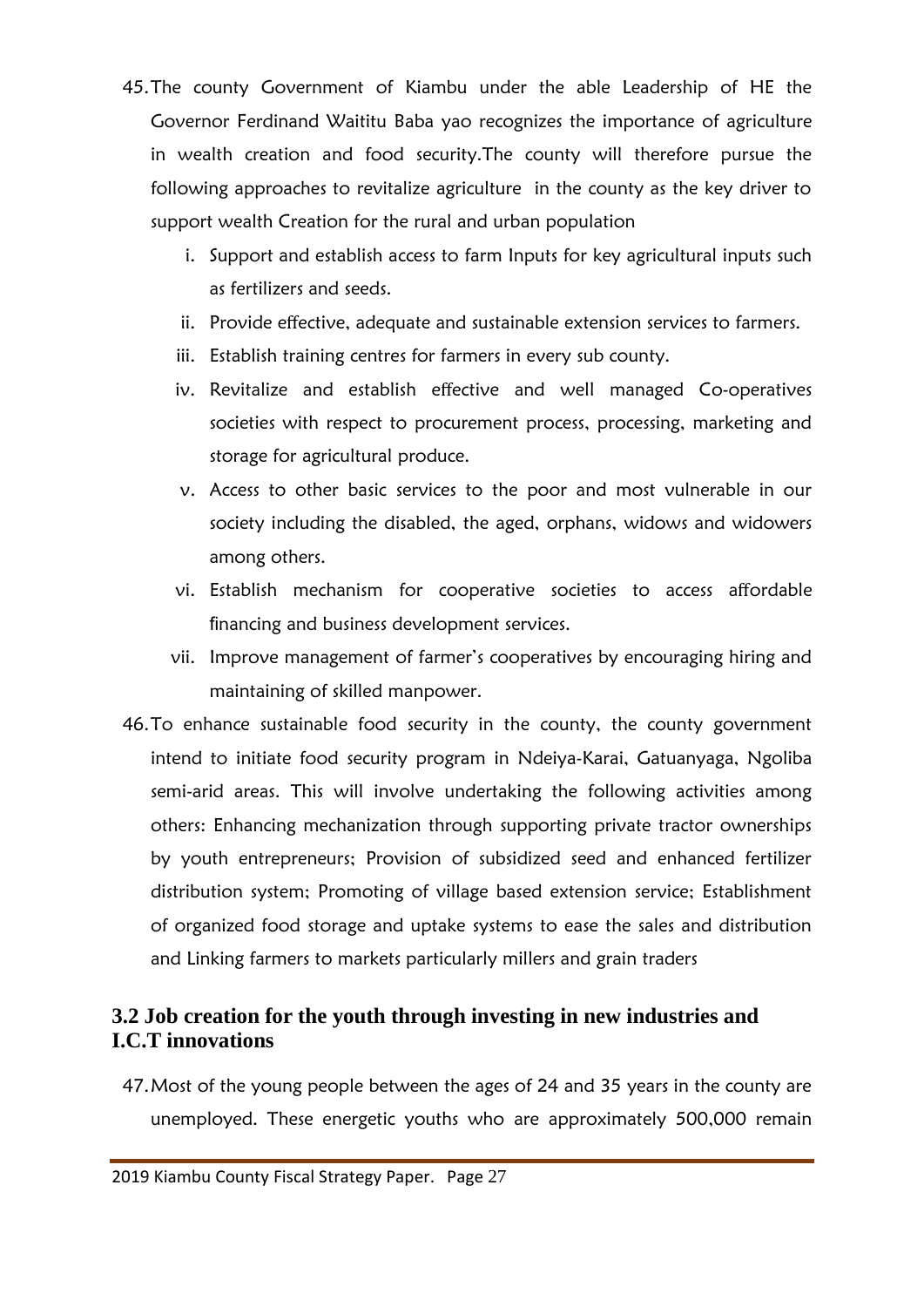idle leading to despair, unhappiness and anguish, causing them to engage in social ills including crime, suicide, alcoholism and involvement in criminal gangs. This poses a great threat to our future generation whose lives expectancies are negatively affected.

- 48. To address this challenge H.E. The Governor initiated and rolled out an ambitious programme on fighting illicit alcohol and rehabilitation of persons dependent on alcohol and other drugs popularly known as "Kaa Sober". The main objective of this programme was to address the negative impact of Alcohol and Drug abuse among the jobless youths and families in Kiambu. . The idea behind the programme is to empower and equip the youths with skills, provide them with employment and thereby reducing poverty levels in Kiambu County. The programme is aimed at forming a replica of National Youth Service where the graduates will receive life skills as an exit plan which shall help them to selfgenerate income and hence become responsible citizens.
- 49.Under this programme, the county Government has rehabilitated and trained about 6,300 people who have graduated from various polytechnics within the county. Graduation of Kaa sober programme took place on 8th February, 2019.
- 50.Further, to support the youths, women and people with disabilities, the County Government has been allocating 100 Million in its annual budget to loan out to youths, women and people with disabilities, This fund is known as ''Jijenge Fund;. The County Government will also continue to create a conducive environment for micro, small and medium sized enterprises (MSMEs) to thrive as they are the pillar to create jobs for our youth and women.

#### <span id="page-27-0"></span>**3.3 Provision of preventive and curative health services (Universal Healthcare)**

51. Health care is a fully devolved function; County government of Kiambu under the leadership of H.E Governor Babayao will continue partnering with the National Government to achieve Universal Health Coverage (UHC) under the BIG FOUR development Agenda. The County will continue to scale up the provision of specialized medical equipment and increase the number of health facilities at the community level including mobile health services. The primary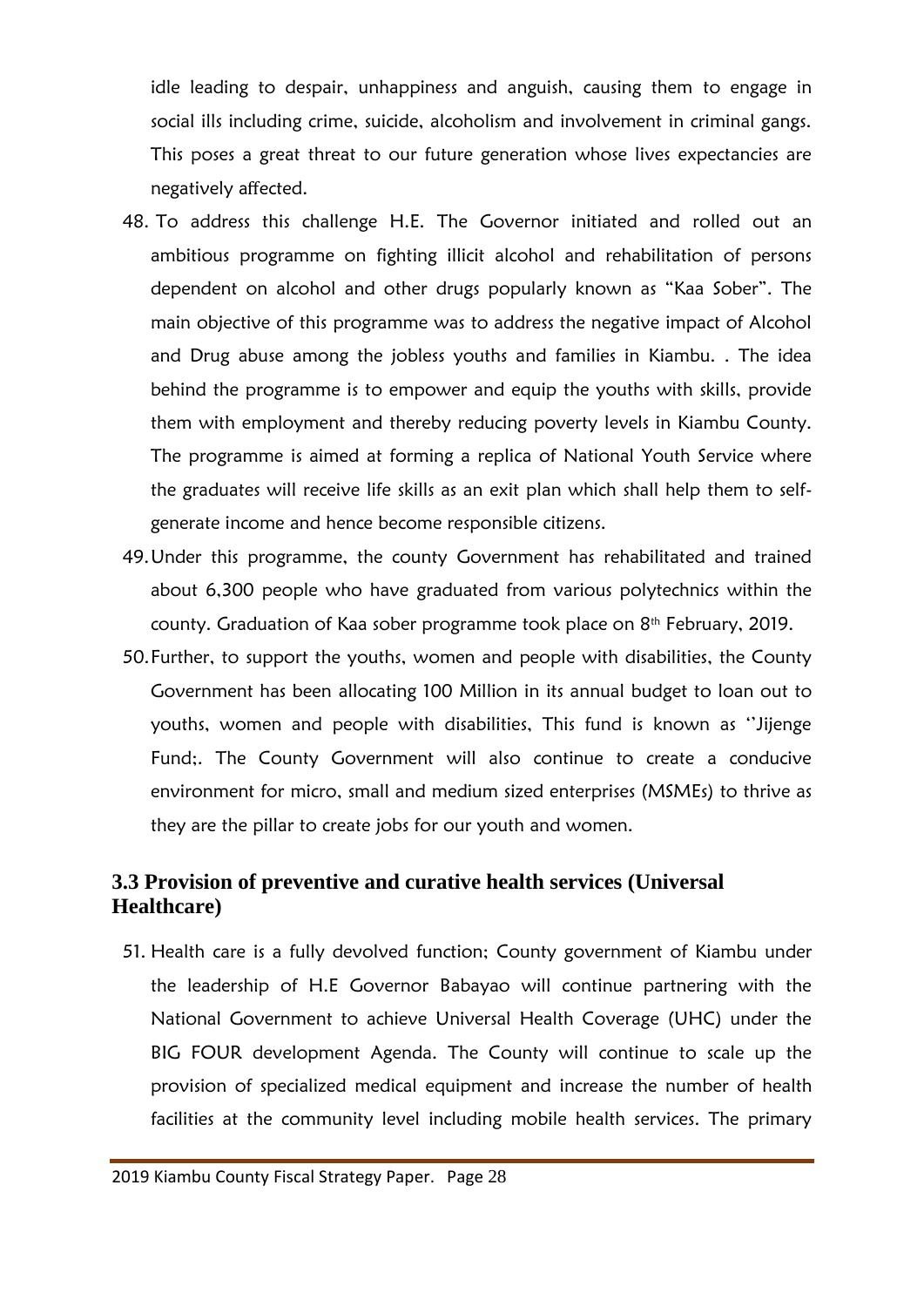goal of these initiatives is to increase access to quality health care and reduce medical costs incurred by county residents.

- 52.To increase the uptake of NHIF, the County Government has enrolled all their staff in the Comprehensive Medical scheme for civil Servants starting in 2018/2019 Financial Year. Similarly, Kshs 12 Million has been set aside in the Health Department to enrol the elderly and vulnerable persons in NHIF in all the NHIF-accredited mission and private hospitals from all the wards in the county. This is in line with the BIG FOUR national agenda on universal Health Coverage. The county Government in partnership with the National Government will also continue to implement and improve the Linda Mama Programme.
- 53.Human resources are very crucial to the attainment of the Universal Health Coverage. To strengthen the health care service delivery, the county through the County Public Service Board advertised and recruited 10 clinical Officers, 10 Radiographer/sonographer and 20 Medical officers who were posted in various County Hospitals to support Health care Service Deliveries.
- 54.To further support achievement of Universal Health coverage (UHC), the county government intends to complete and equip the following Hospitals which are under construction and are at various stages of completion; Githunguri Level 4 Hospital, Tigoni level 4 Hospital, wangige level 4 hospital, Bibirioni hospital and Karuri Hospital.
- 55.In a bid to save life by improving referral services in the County, 15 new Advanced Life Support (ALS) ambulances have been distributed to various health facilities within the County.
- 56.The County Government will also strengthen the provision of secondary and tertiary healthcare services; increase the number of County referral health facilities; promote the use of alternative sources of financing health care and the role of the private sector in healthcare; and strengthen primary healthcare systems through empowerment of communities, equipping of primary healthcare facilities and recruitment of additional health workers.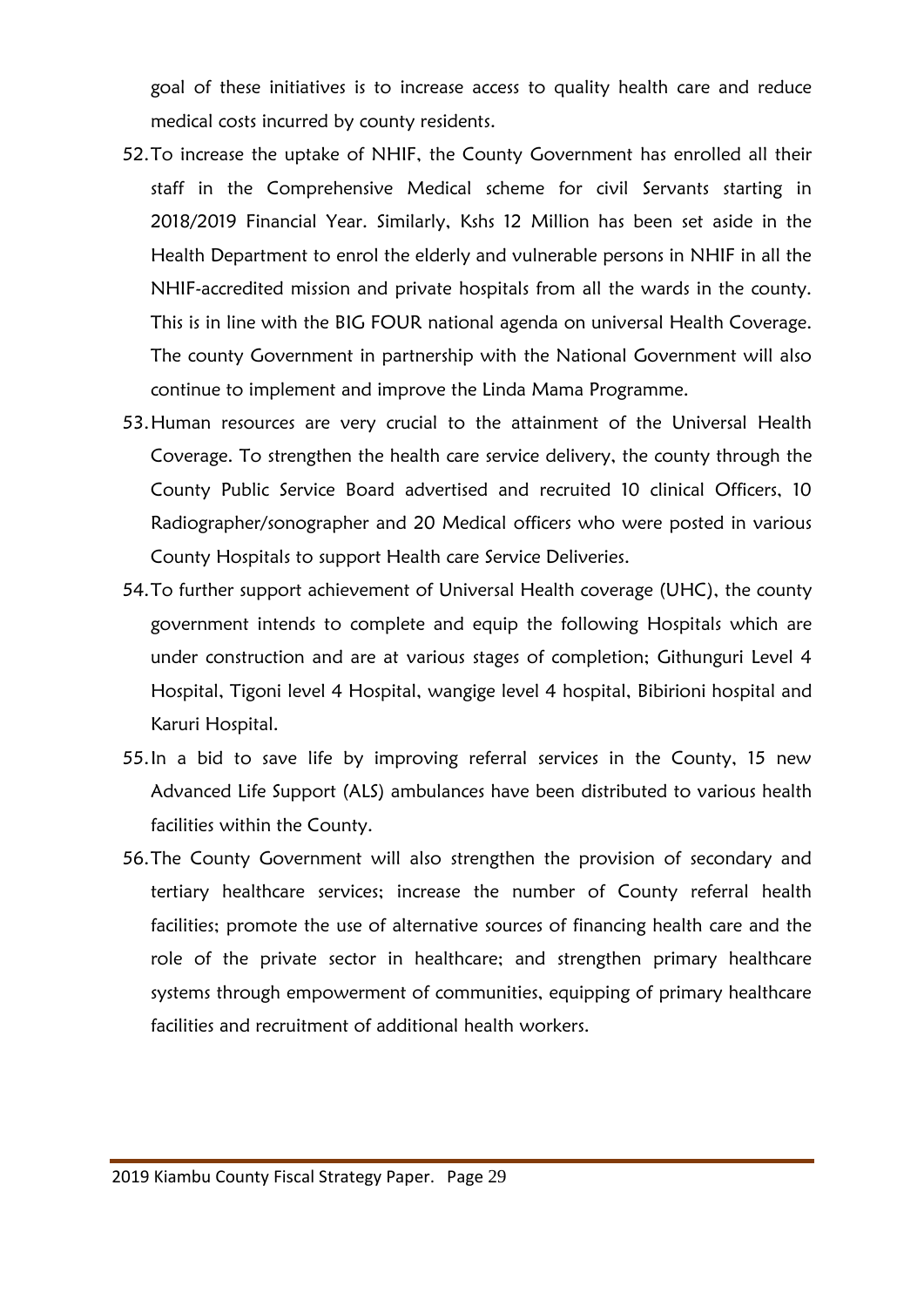#### <span id="page-29-0"></span>**3.4 Access to Clean and Affordable Water for Drinking and Irrigation**

- 57.Environmental conservation and access to adequate supply of clean water is fundamental for the achievement of sustainable development. Indeed, a clean environment and adequate safe drinking water and sanitation do complement efforts towards improved primary health care and productivity of labour. In addition, adequate supply of water is essential for increased agricultural production, manufacturing activities and serving the rapidly urbanizing population.
- 58.For this reason, the County Governments in partnership with the National Government and other development partner will continue to invest in clean water supply, prioritize on construction of large-scale dams across the county to increase water storage, complete ongoing water projects in urban and rural areas in order to increase the number of people connected to safe piped water, protect wetlands and water towers and construct water harvesting and storage infrastructure across the country. In addition, the County Government will continue to expand sanitation infrastructure in the urban areas by connecting more households with sewerage and establish proper waste management system.
- 59.The National government will spend over Sh. 24 billion to construct Kariminu II dam that is expected to ease the perennial water problem in Nairobi and in Kiambu County. Once the mega dam is complete, it is expected to serve over 850,000 residents of Kiambu and Nairobi with clean water. Kiambu Governor has insisted that the first beneficiaries of this project will be locals and that there must be a special line to ensure that locals benefit first from both irrigation water and the electricity that will be generated from the project.
- 60.Key specific achievements include; development of draft County Water and Sanitation Bill which has been presented at various stages and is now at the County Assembly level; development of a draft water policy, developing the first draft of the Strategic Plan of the Department; merging the 8No.water companies in a bid to improve efficiency in provision of clean water to all households in Kiambu, plans are underway to merge all the existing water companies into one.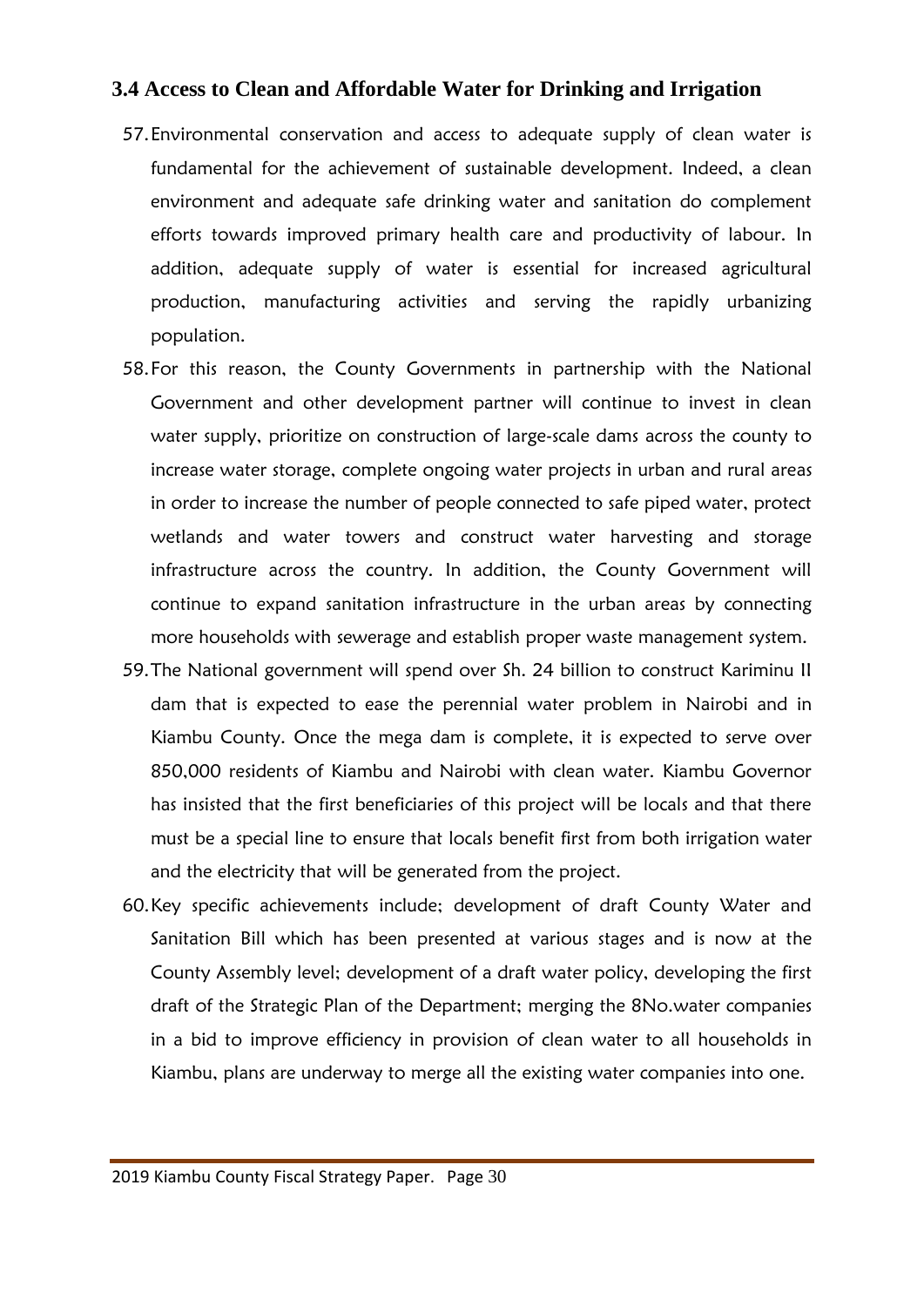## <span id="page-30-0"></span>**3.5 Provision of Decent and Affordable Housing**

- 61. Article 43 (1) b of Kenya's constitution provides that every Kenyan has "....a right to accessible and adequate housing and to reasonable standards of sanitation." Supporting this, Kenya's Vision 2030 acknowledges the need for adequacy and decent housing for all, if Kenya is to be a middle-income country by 2030.
- 62.Affordable housing program principles include:
	- a) Allowing every Kenyan to own property,
	- b) Decent housing built to modern standards,
	- c) Monthly cost of home ownership to be equivalent to rental cost, and
	- d) A Target of 500,000 plus units owned by Kenyans by the year 2022.
- 63.This project will be implemented by The State Department for Housing and Urban Development (SDHUD) across the country through partnerships with the County Governments, private developers and other relevant stakeholders. In light of this project, several meetings have been held with key stakeholders such as Housing Cooperatives, Kenya Private Developers' Association (KPDA), Financial Institutions and Insurance Companies, Pension Scheme managers, County Governments in the Devolution Conference as well as Relevant Government Ministries and departments.
- 64.To enhance program segmentation, the National Government has defined three levels of housing types for the program as follows;
	- 1. Mortgage Gap housing- Income Range: KES 50,000 -KES 99,999 which has a Share of Formally Employed citizens of 22.62%,
	- 2. Low cost housing- Income Range: KES 15,000 -KES 49,999 which has a Share of Formally Employed citizens of 71.82%, and
	- 3. Social Housing- Income Range: KES 0-KES 14,999 which has a Share of Formally Employed citizen of 2.62%.
- 65. In line with the National Government's fulfillment of the "Big Four" agenda on the Affordable Housing Program, Kiambu County Government has planned to provide affordable quality houses for its employees and the general public. The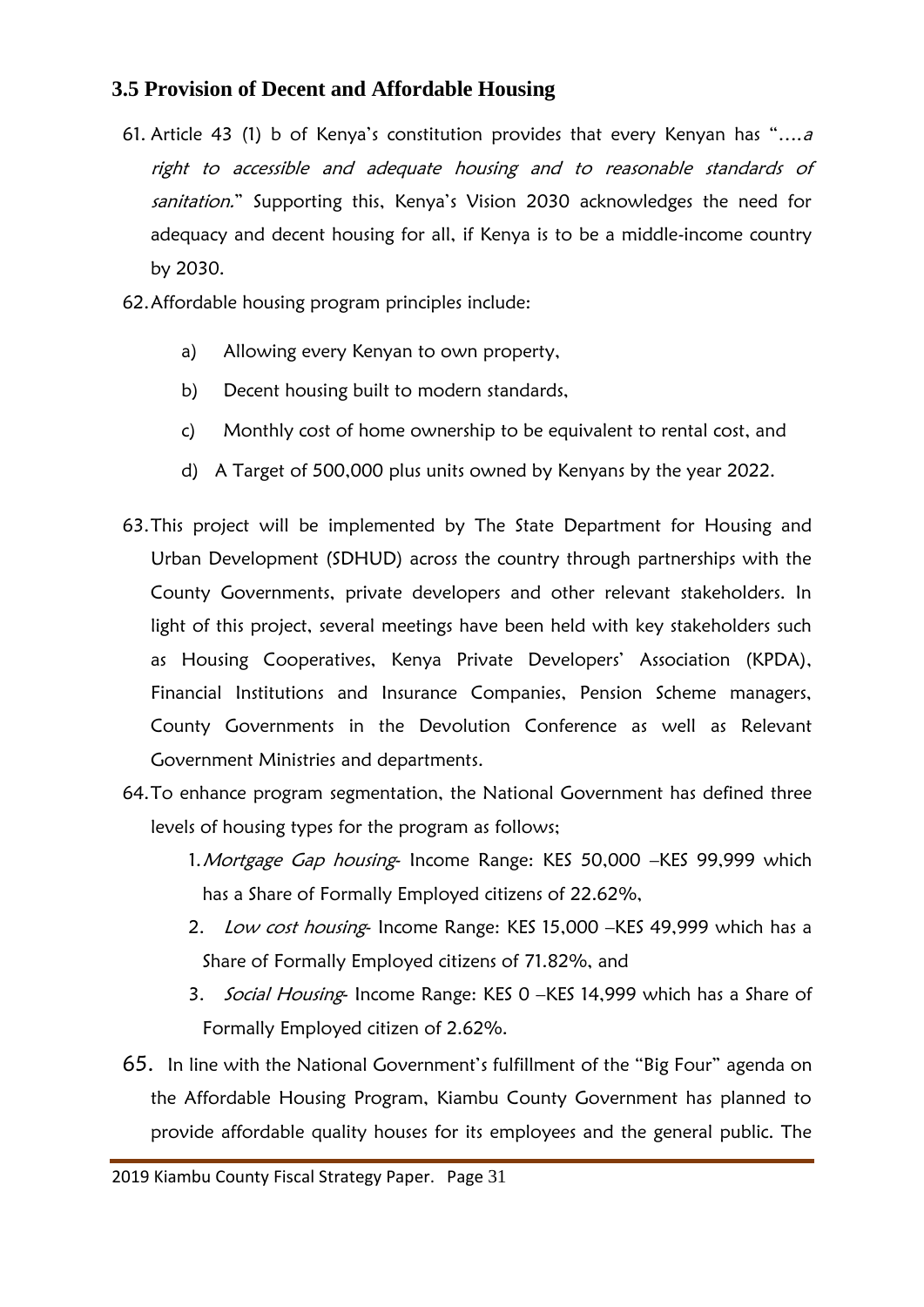County is in the process of developing a 50 Acre- 13,000 unit's affordable housing project that will entail construction of 260 housing units per acre of land provided by the County Government by the year 2022.

- 66.The proposed affordable housing project will be undertaken in already existing estates with adequate space for expansion, which are currently composed of old dilapidated houses and structures (Urban renewal), as well as new sites acquired by the County Government. The County Government intends to get into partnership with qualified and interested investors (parties) in a Design Finance Build (DFB) methodology in the development of the affordable houses, with an Integrated Mixed Urban Development (IMUDs) environment which includes social amenities such as recreational centres, social halls, commercial centres, modern health facilities, schools and industrial parks.
- 67.In the partnership, Kiambu County Government will provide prime land (in Kiambu, Ruiru, Thika, Limuru and Kikuyu), necessary approvals, and legal framework and will collaborate with the National government to ensure units' uptake downstream. Kiambu is within the greater Nairobi Metropolis hence all land is in prime locations and with fast and easy accessibility to the Capital city.
- 68.In collaboration with the National Government the county will provide the structural designs to all the stakeholders implementing the proposed housing project and is ready to partner with developers on a proposed 70:30 ratio with the following development framework:
	- i. The outlined size of units will be 20 Square Meters for Studios, 30 Square Meters for 1 Bedroom, 40 Square Meters for a 2 Bedroom and 60 Square Meters for a 3 Bedroom house
	- ii. The selling prices for the affordable units must range between Kshs 800,000- Kshs 3 Million as indicated in the table below.

<span id="page-31-0"></span>

| Size of the House                     | 1 Room | 2 Room         | Studio |     | 1 Bedroom   2 Bedroom   3 Bedroom |     |
|---------------------------------------|--------|----------------|--------|-----|-----------------------------------|-----|
| Social Housing (Max 600,000<br>Price) |        | $1,050,00$ N/A |        | N/A | N/A                               | N/A |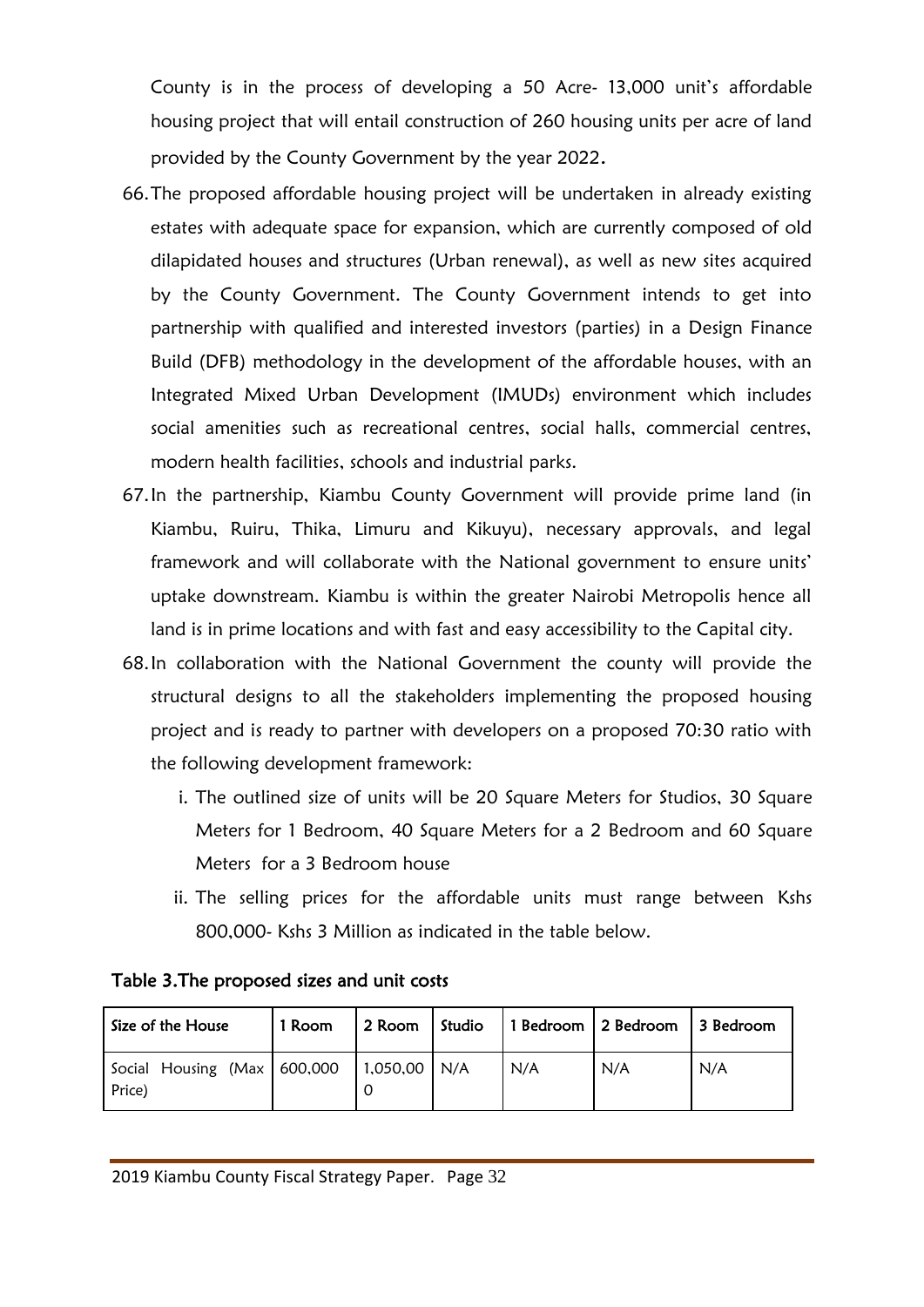| Affordable Housing | IN/A | N/A | 800,00   1,000,000   2,000,000 | 3,000,000 |
|--------------------|------|-----|--------------------------------|-----------|
| (Max Price)        |      |     |                                |           |

### <span id="page-32-0"></span>**3.6 Good Governance, Justice for All and Fighting Corruption**

- 69.Achievement of aspirations of the people of Kiambu will depend on prudent management of the available public resources. As such, the County Government will continue to strengthen expenditure control and improve the efficiency of public spending through public financial management reforms. The county Government will continue to curtail resources going to lower-priority areas and redirect those resources towards programmes that support critical sectors such as Education, infrastructure, Health and Agriculture. The County Government has already put in place mechanism to improve good governance at all levels. County Government resources are well distributed with projects being implemented in all areas within the County. Consensus is being sought from all county residents being involved through public participations. Transparency and accountability on all matters is emphasised. Rule of law is observed by all.
- 70. The County Government has scaled up the fight against corruption by implementing various legal, policy and institutional reforms in order to seal the loopholes used to embezzle public funds. To succeed in the fight against graft, the county Government has partnered with institutions mandated to fight against corruption so that they may bring all corruption suspects to book in record time, instil good governance and recover corruptly acquired assets. The recent arrests and prosecutions of persons including senior Government officials both at the national and County Levels, business persons, and ordinary Kenyans alike send a strong message that engaging in corruption attracts dire consequences. Strict compliance with the Public Procurement and Disposal Act, in procurement of Goods and services is also expected to rid the County Government Public Service From corruption. Going forward, the County Government will continue to Partner with various institutions that are mandated to fight corruption in the country, supportciviceducation, transparency and accountability and the rule of law.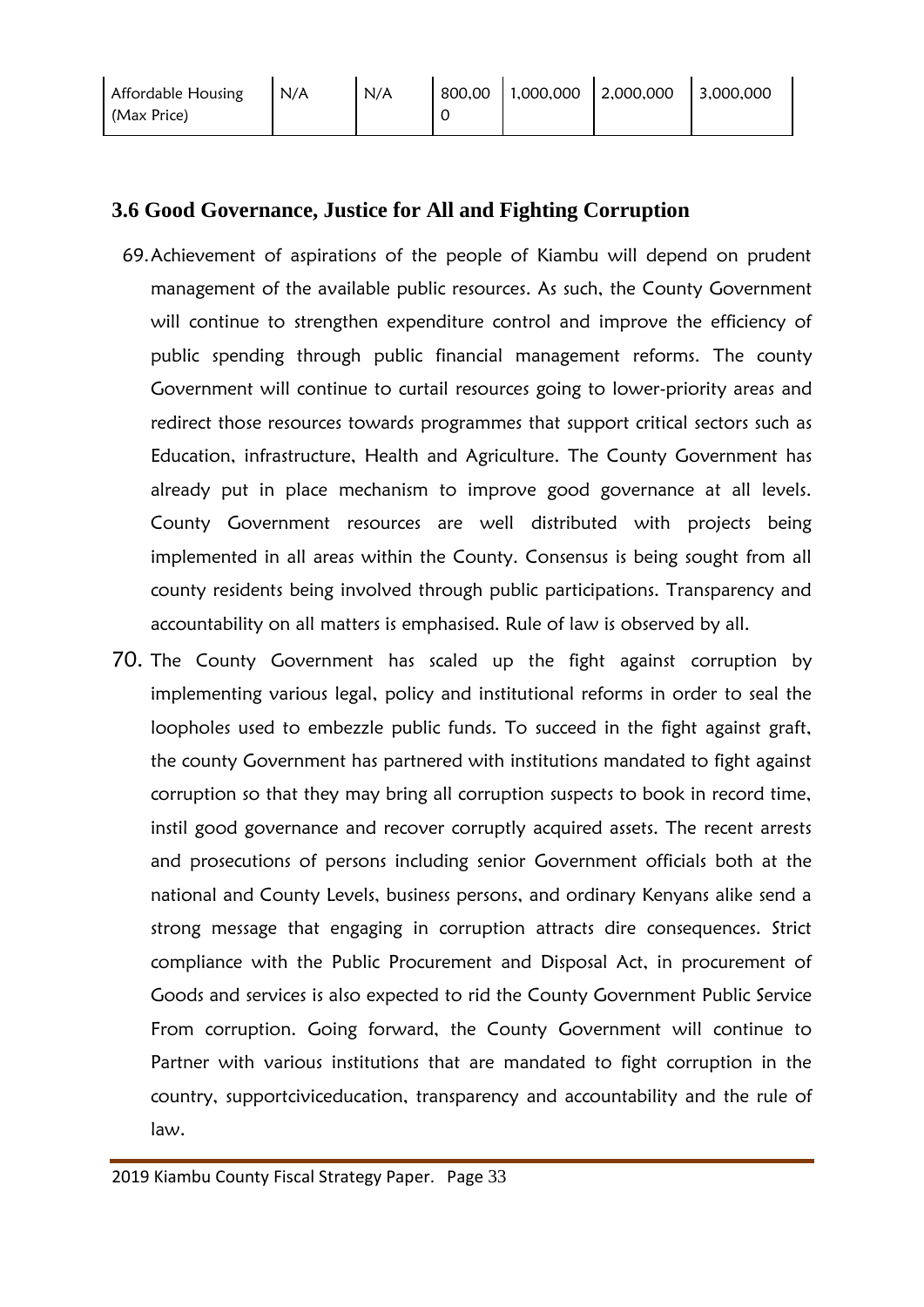## <span id="page-33-0"></span>4.0 BUDGET FOR FY 2019/20 AND THE MEDIUM TERM

#### <span id="page-33-1"></span>**4.1 Fiscal Framework Summary**

71. The fiscal framework for the FY 2019/20 Budget is based on the County Government's policy priorities and programmes as outlined in the Governors manifesto and in the CIDP. County government spending will be directed towards the most critical needs of the county and where such resources are well utilized and more outputs and outcomes are achieved with existing or lower level ofresources.

#### <span id="page-33-2"></span>**4.2 Revenue Projections**

- 72.The FY 2019/2020 resource envelope is projected at Kshs. 15.63 Billion constituting: Kshs. 2.96 Billion Own Source Revenue and Kshs. 12.6 Billion as transfers from National Government. As noted above, performance on County's own source revenue will be underpinned by continuous review of revenue administration policies.
- 73.The County Executive will present to the County Assembly, more detailed structural measures to boost revenue generation through the Finance Bill 2019 for consideration and enactment as required by the PFM Act, 2012.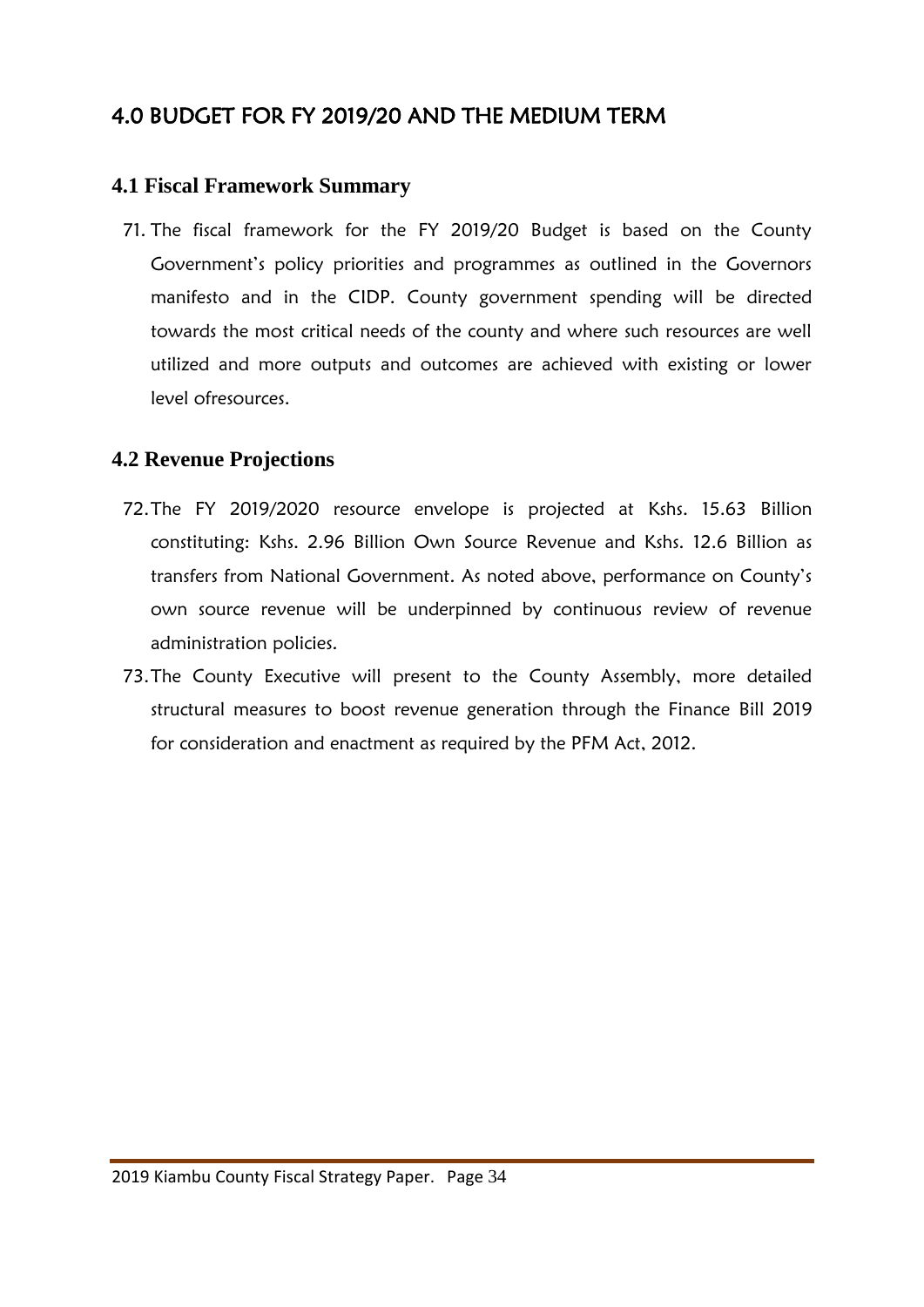# <span id="page-34-0"></span>Table 4: Revenue Projections

|                                            | <b>Actual Revenue</b> | <b>Budgeted Revenue</b> | Projections   |
|--------------------------------------------|-----------------------|-------------------------|---------------|
| revenue streams                            | 2017/18               | 2018/2019               | 2019/20       |
| Fisheries<br>Agriculture<br>Livestock<br>ፌ | 21,901,858            | 37,653,296              | 38,512,343    |
| Management Unit                            |                       |                         |               |
| Physical Planning Management Unit          | 283,320,929           | 653,774,735             | 498,193,026   |
| <b>Business Permit Management Unit</b>     | 181,948,848           | 262,248,785             | 319,939,820   |
| Cess Management Unit                       | 65,356,829            | 94,671,626              | 114,923,795   |
| Education Culture ICT & Social Services    | 105,000               | 0                       | 184,633       |
| Unit                                       |                       |                         |               |
| Health Services Management Unit            | 493,885,752           | 545,612,064             | 868,451,329   |
| Housing Management Unit                    | 1,966,400             | 62,495,303              | 3,457,728     |
| Land Rates Management Unit                 | 180,988,383           | 360,794,062             | 318,250,934   |
| Market Management Unit                     | 13,220,337            | 80,148,704              | 23,246,711    |
| Others                                     | 85,470,986            | 19,326,649              | 150,292,636   |
| Public<br>Transport<br>Works<br>Roads      | 34,036,305            | 154,718,128             | 59,849,619    |
| Management Unit                            |                       |                         |               |
| Slaughter House Management Unit            | 38,394,715            | 52,786,698              | 67,513,471    |
| Trade Tourism Industry & Cooperatives      | 13,233,850            | 15,547,107              | 23,270,472    |
| Unit                                       |                       |                         |               |
| Vehicle Parking Management Unit            | 225,748,920           | 319,017,810             | 396,958,100   |
| Water Environment & Natural Resources      | 41,686,380            | 58,613,027              | 73,301,552    |
| Mgt Unit                                   |                       |                         |               |
| liqourmanagment unit                       | 6,627,500             | 19,326,647              | 11,653,831    |
| Total                                      | 1,687,892,993         | 2,736,734,640           | 2,968,000,000 |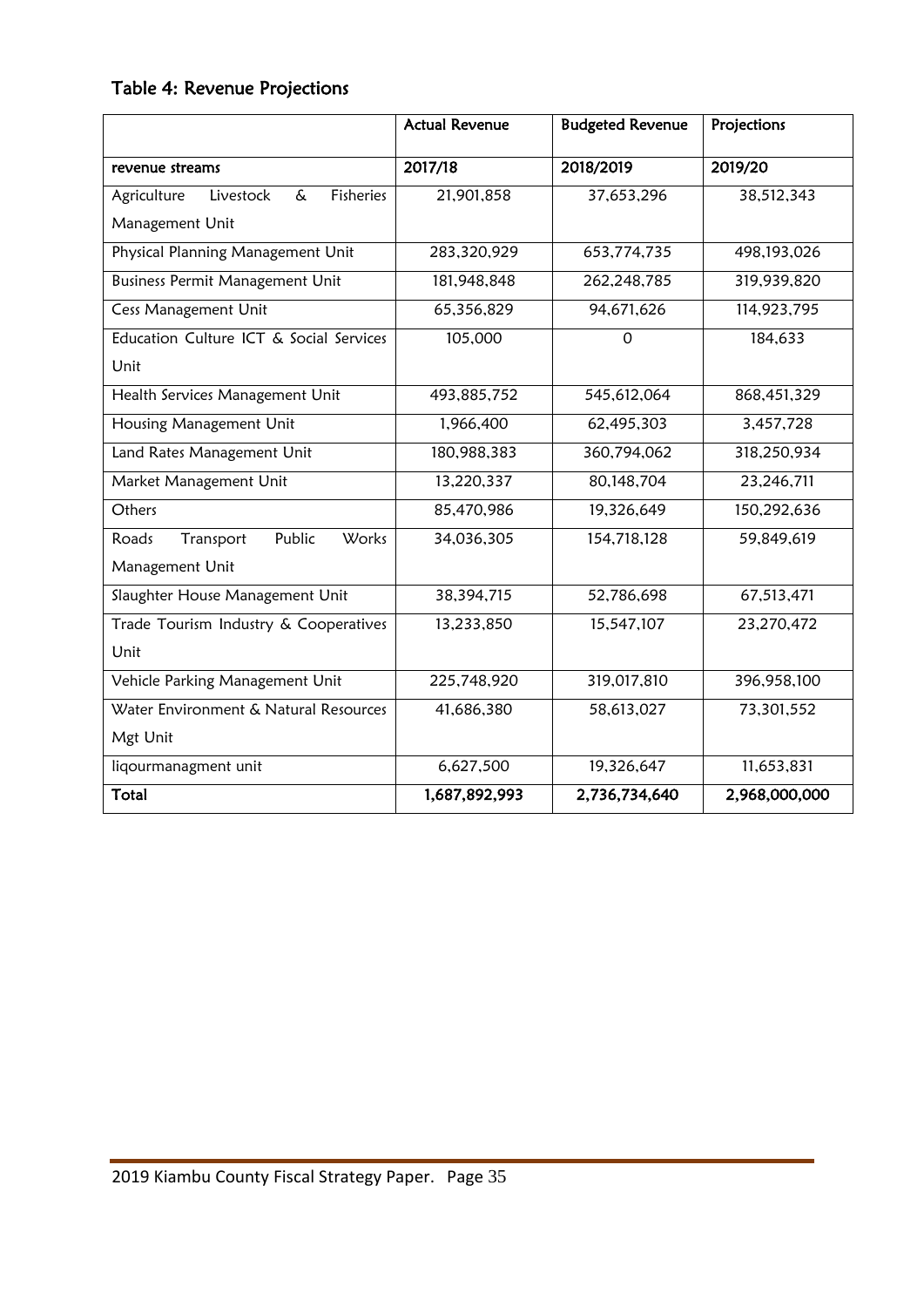## <span id="page-35-0"></span>**4.3 Expenditure Projections**

- 74.Expenditure for FY 2019/20 is projected at 16.3 Billion. Recurrent expenditures is expected to increase from Kshs. 9.5 billion in the FY 2018/19 to Kshs. 9.7 billion in the FY 2019/20.
- 75.Expenditure on wages and salaries to county staff is projected at Kshs. 5.66 Billion for the FY 2019/2020 and is expected to relatively remain at this position for some time. In the medium term these emoluments will increase slightly due to annual increments but will largely remain at this level.
- 76.The allocation of resources for development expenditures is projected at Kshs 5.84 billion in the FY 2019/20 which translates to 36 percent of the total budget. The allocation is in compliance with the Fiscal Responsibility principles which require development allocation to be at least 30 Percent of the Total budget.

#### <span id="page-35-1"></span>**4.4 Overall Deficit and Financing**

77.To avoid deficits that have no clear plan on how they will be funded, the County Government has allocated resources for spending that are commensurate to the revenues expected in the FY 2019/20. The County budget shall be financed through transfer from the National Government and Own Source of Revenue collected from fees, charges, rates, among others as allowed by the governing Acts and bylaws. The FY 2019/20 fiscal framework is therefore fully financed.

#### <span id="page-35-2"></span>**4.5 Budgetary Allocations for the FY 2019/20 and The Medium Term**

78.The total budget allocation for the FY 2019/2020 is projected at Kshs 15.6 Billion; this is projected to increase to Kshs 16.5 and Kshs 17.5 Billion in FY2020/2021 and FY 2021/22 respectively the budgetary allocations to all the County Government departments.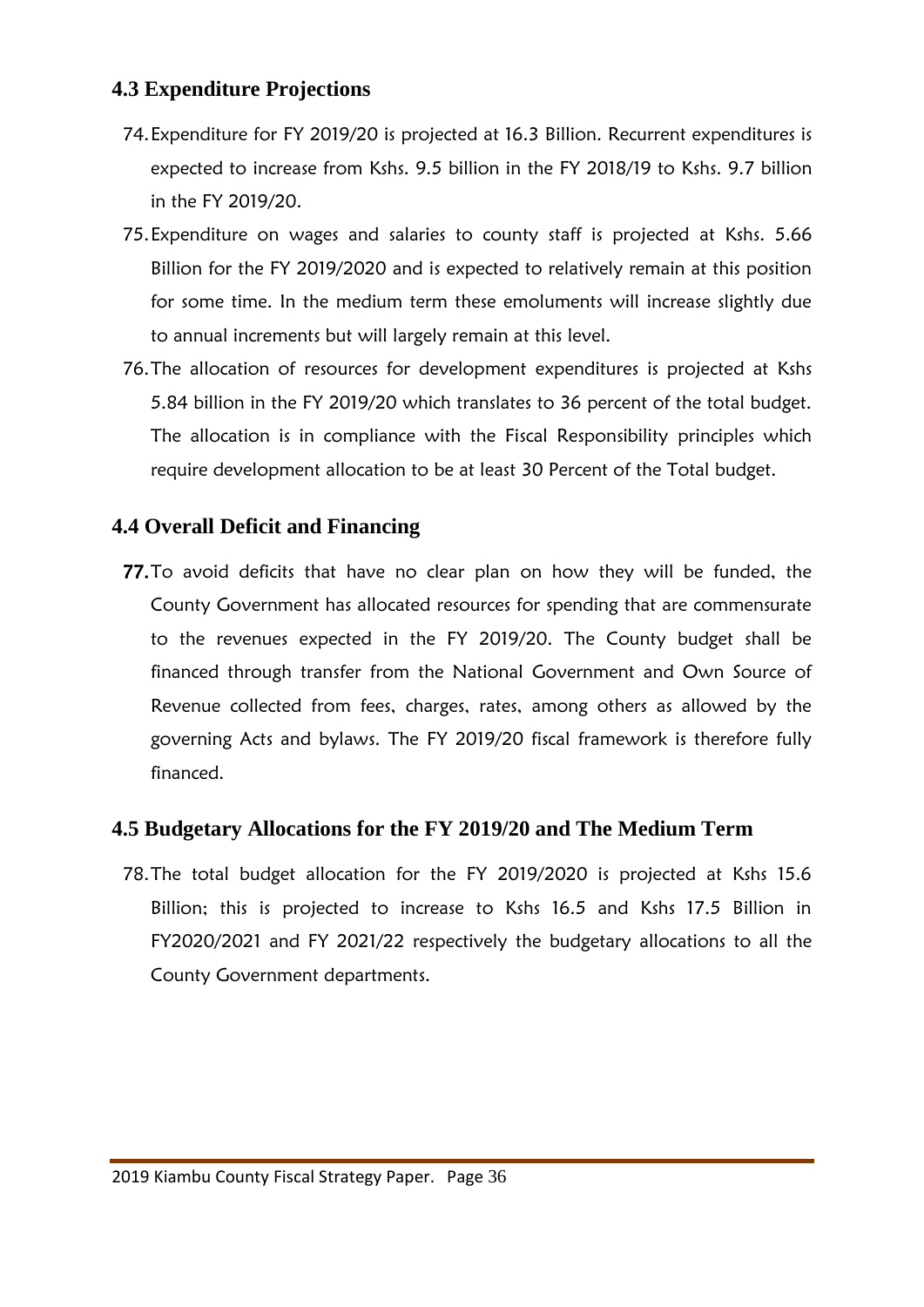#### <span id="page-36-0"></span>**4.6 Resource Allocation Framework**

- 79.Resource allocation and utilization in the 2019/2020 financial year and the medium term will be guided by the following policy documents in order to ensure effective utilization of public finances;
	- i. County Integrated Development Plan (2018-2022)
	- ii. County Annual Development Plan (2019-20)
	- iii. Ongoing projects
	- iv. Emerging priorities
	- v. Public Finance Management Act, 2012
	- vi. Medium Term Plan III (2018-2022).

#### <span id="page-36-1"></span>**4.7 Risks to the 2019/20 Budget Framework**

- 80.The risks to the fiscal framework for the FY 2019/20 include under performance in revenue collection due to unforeseen factors. This remains a major challenge as it generate pending bills and cause general cash flow problems or even cause undue demand for borrowing. To counter this, the County will put in structural reforms aimed at sealing loopholes, revenue enhancement while ensuring there are efficient and cost effective methods of collecting the revenues.
- 81. Another risk is the County's high wage bill. The County Government inherited a very large workforce from the defunct local authorities who had large salaries as a result of the 2012 Collective Bargaining Agreement. There has also been an increased pressure by workers union for higher pay especially by health workers.
- 82. Over reliance on national government transfers is another risk that also undermines the County's fiscal autonomy. Coupled with the unpredictability on account of the delays in release of the resources, it poses another risk to proper implementation of the County's budget.

#### <span id="page-36-2"></span>**4.6 Compliance with Fiscal Responsibility Principles**

83.In line with the Constitution, the Public Finance Management (PFM) Act, 2012, the PFM regulations, and in keeping with prudent and transparent management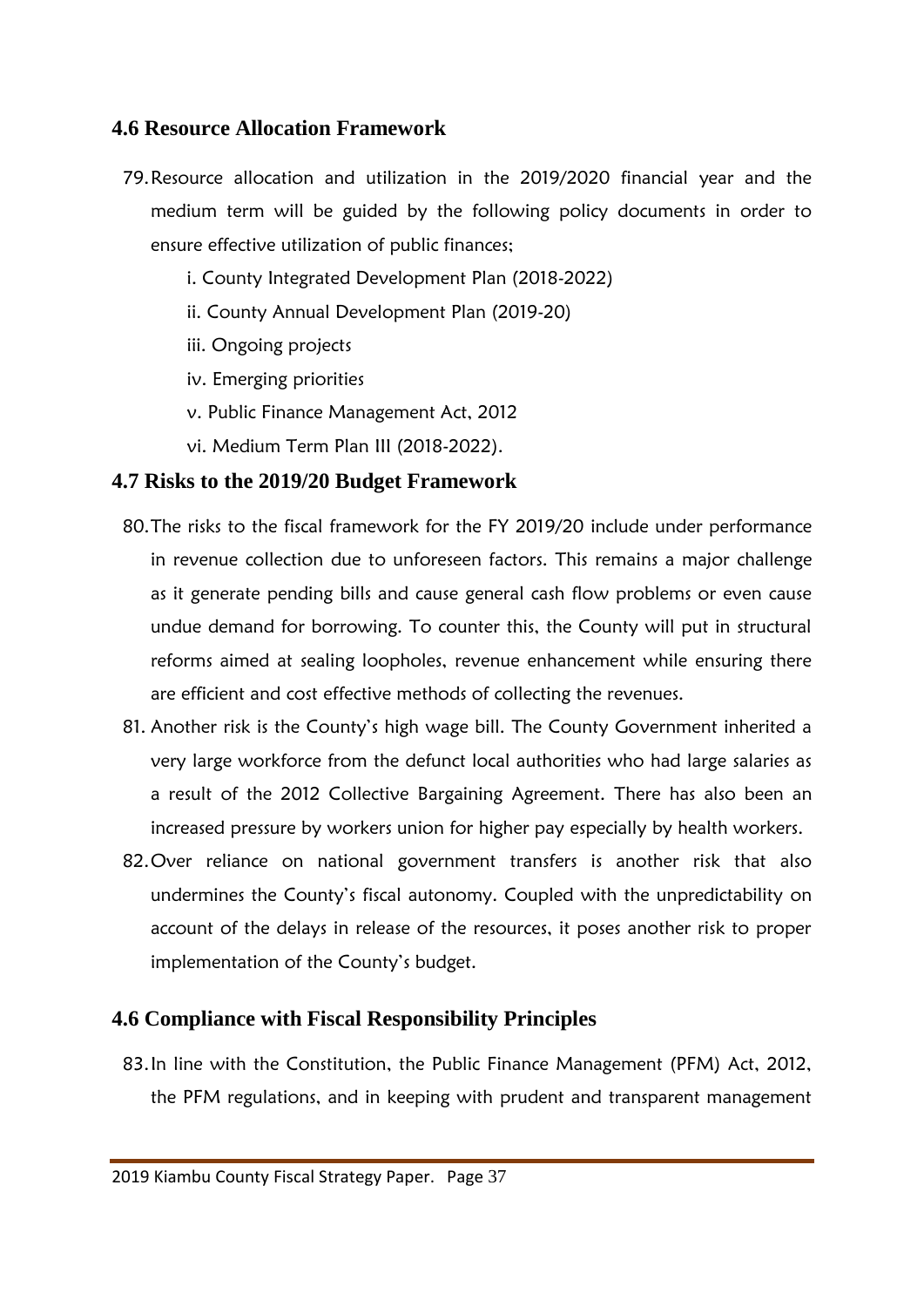of public resources, the Government has adhered to the fiscalresponsibility principles as set out in the statute as follows:

#### **Compliance with the requirement for development spending allocations**

84. Section 107(2) of the PFM Act 2012 requires County Governments to allocate a minimum of 30 percent of their budget to development expenditure.Consistent with this requirement, the county Government's allocation to development expenditures has been above the 30 percent of its total expenditures. In the FY 2017/18, the allocation to development in the revised budget was 30 percent of the total expenditures meeting the set threshold, the actual outturn however was 22 percent on account of underperformance in Own Source of Revenue and delayed release of exchequer by the National Government. In the fiscal outlays presented in this CFSP, the County Government continue to observe this requirement and has allocated 39 percent of total expenditures to developmentin FY 2018/19 and over the medium term



#### <span id="page-37-0"></span>Figure2: Development Allocation

85.From the figure above, In the FY 2015/16, the development allocation was Kshs. 3.4 billion representing 29 % of the total budget allocation. In FY 2016/17, the allocation increased to 3.8 billion representing 30 % of the total budget allocation. A further increase was noted in the FY 2017/18 and FY 2018/19 where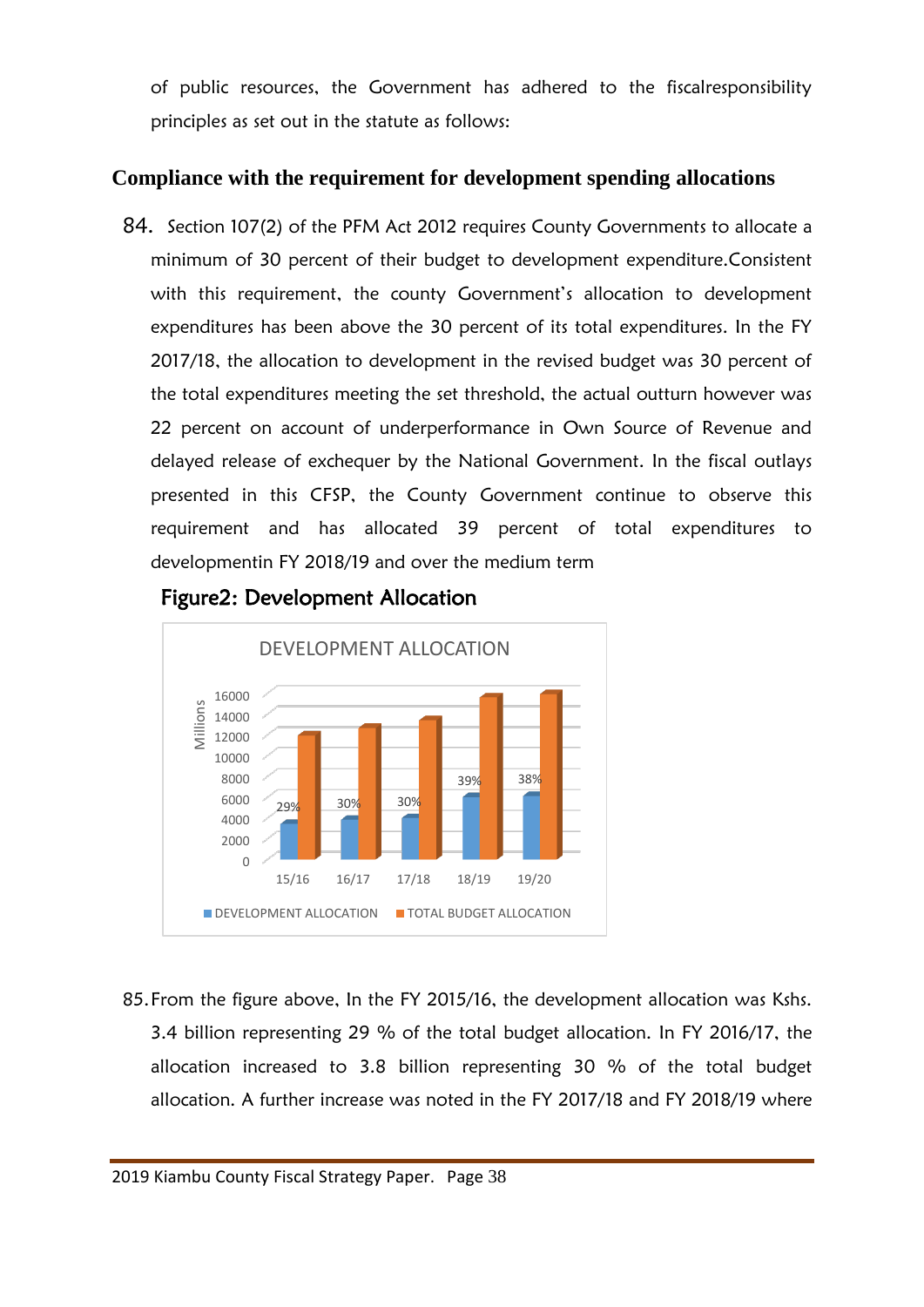development allocations amounted to 3.9 billion (39% of the total budget allocations) and 6 billion (38 % of the total budget allocations) respectively.

#### **Compliance with the requirement for expenditure on wages**

86.Section 25(1) (b) of the PFM (County Governments) Regulations, 2015 requires that County Governments' wage bill shall not exceed 35 percent of their total revenue.In conformity to this regulation, the County Government projected expenditure in FY 2019/20 on Personal Emolument (P.E) is Kshs. 5.6 Billion representing 36% of the total budget. This is an increase from 35.2% in FY 2018/2019. Kiambu County has struggled to stay within the legal wage spending threshold since FY 2014/15. Some of the reason for failure to comply with the above provision is that Kiambu County has been fiscally constrained because the revenue sharing criterion used by the National Government ignored disparities in expenditure need occasioned by uneven distribution of personnel devolved from the national Government and those inherited from the defunct local Authorities. Considering the growing fiscal risks associated with uncontrolled expenditure on personnel emoluments, the National Treasury has on the basis of section 46(3)(c) of the PFM Act, 2012 requested all concerned Counties to prepare and submit action plans including timelines, for achieving sustainable wage bills. Upon receipt of the plans, the National Treasury shall engage with all the Counties, review their plans and provide any required technical assistance. Kiambu being one of the affected counties will in due course prepare and submit action plans including timelines for achieving sustainable wage bill to the National Treasury.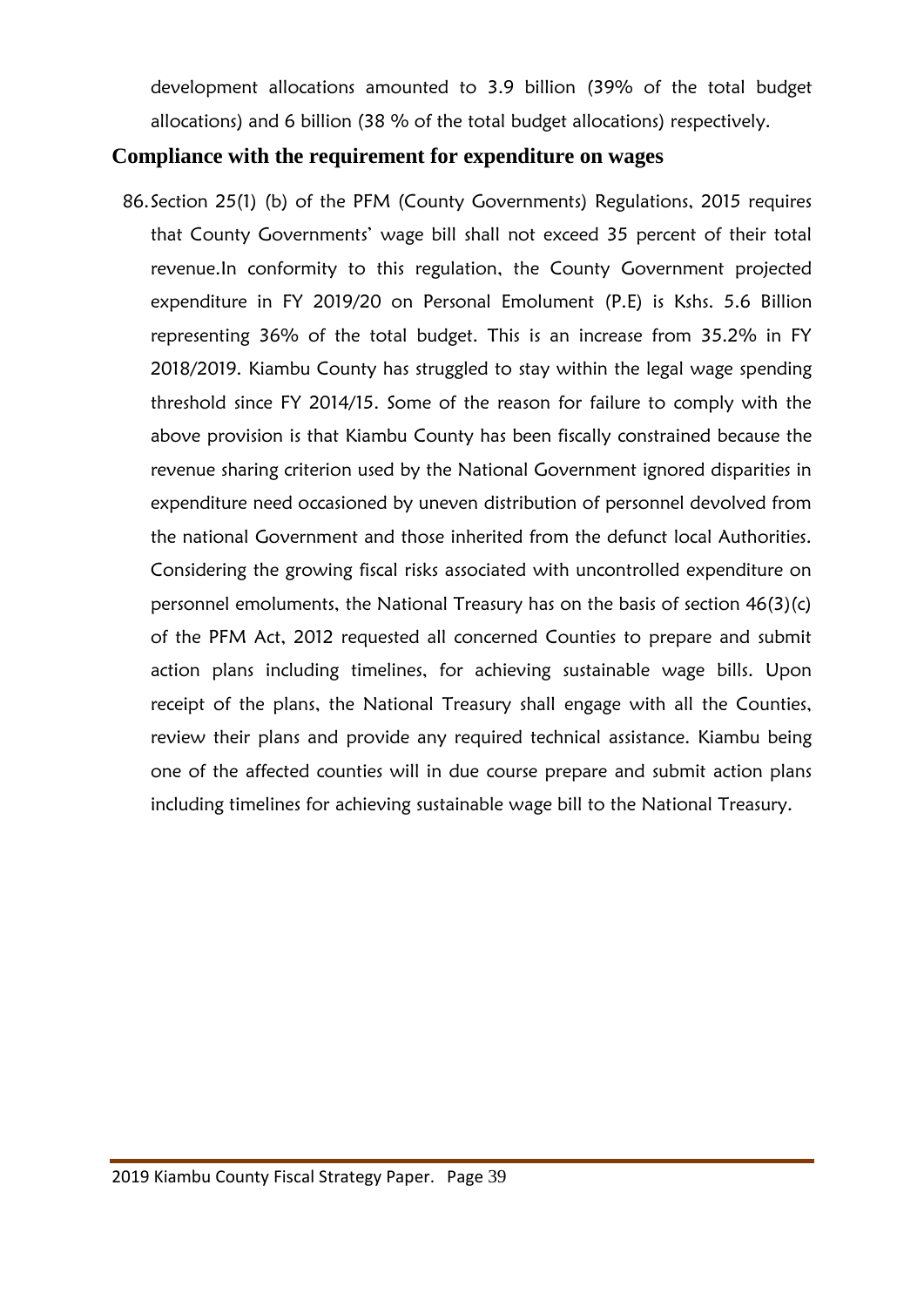<span id="page-39-0"></span>



87.From the figure above, In the FY 2015/ 16, the PE was Ksh 4.9 billion representing 41% of the total budget. In FY 2016/ 17, PE remained at the same figure at Kshs 4.9 billion, However, the percentage allocation decreased to 39%. In the FY 2017/18, PE amounted to Ksh 5.9 billion a 44 % of the total budget. A remarkable change was noted in the FY 2018/19 where PE decreased to Ksh 5.6 billion (36 % of the total budget).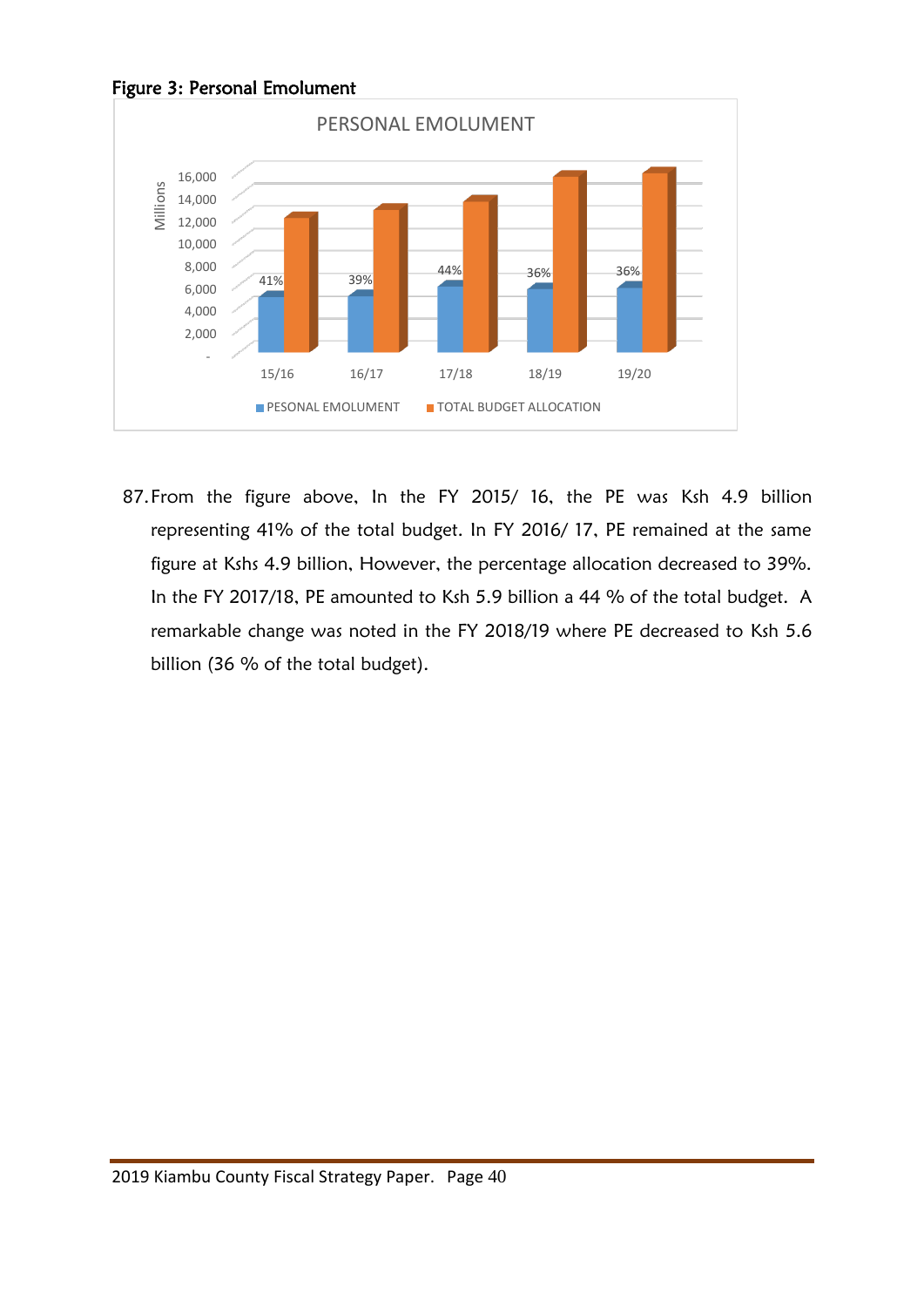#### **Prudent Management of Fiscal Risks**

88. Fiscal risks will be managed prudently to ensure a reasonable degree of predictability with respect to the level of tax rates, charges and tax bases. The county Treasury will in due course draft and submit to County Assembly the 2019 Finance Bill for approval. Once approved by the county assembly, it will serve as a legal basis for collecting Own Source of Revenue.

## <span id="page-40-0"></span>**4.7Pending Bills**

- 89. Kiambu County Governments had as at June 2018, accumulated pending bills worth Kshs. 2.3 Billion, including unremitted statutory deductions, salary arrears, outstanding payments to contractors and suppliers as well as to utilities.
- 90.The County Government has put in place measures to mitigate the problem of pending bills. Departments are required to provide for them in their annual budgets since they form the first charge over any other programme. The departments will have to shelve some of their programmes budgeted during the financial year in order to pay the pending bills. The County Government will endeavour to comply with the recommendations from the special audit ordered by the National Treasury on pending bills which has now been concluded.
- 91. On borrowing, the County will adhere to the borrowing framework agreed at the Intergovernmental Budget and Economic Consultation Forums (IBEC) and the fiscal responsibility principles of ensuring the borrowed funds finance development projects only.
- 92.The County does not intend to borrow in the FY 2019/20 and has therefore adhered to the principle of debt not exceeding 20 percent of the County government's total revenue. However, the County will consider borrowing in the medium term once the debt management strategy paper and strategic policy on debt management are approved by the County Assembly.

## <span id="page-40-1"></span>**4.7 Resource Sharing Guidelines**

93. Allocation of Departmental ceilings over the medium has been informed by the following guidelines;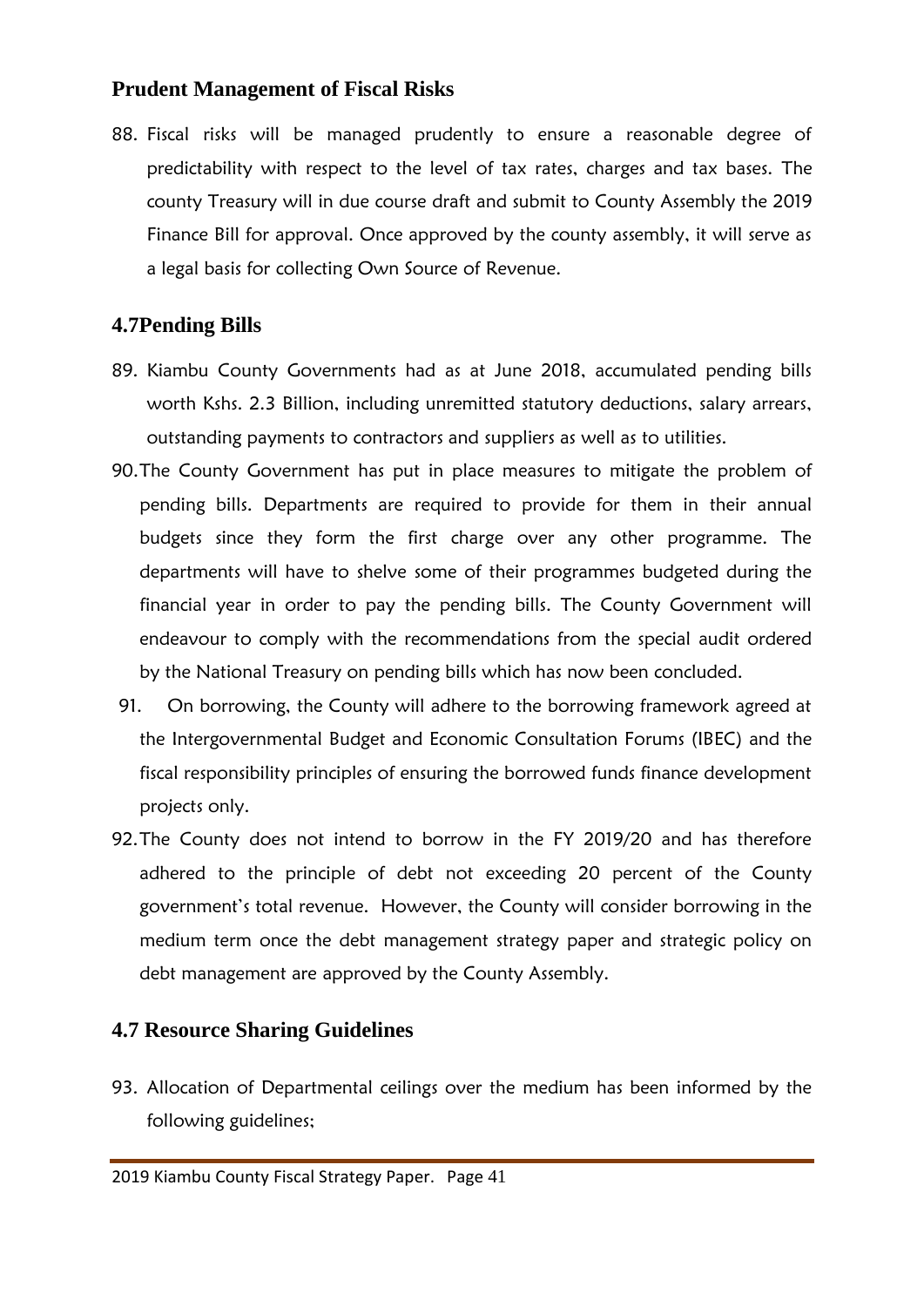- (i) In the recurrent expenditure category, non-discretionary expenditures take first charge. This includes payment of Salaries and wages projected at 36 percent of the expected total revenue receipts.
- (ii) Conditional Grant from the National Government and from Development partners also takes first charge
- 94. Also included in the criteria used for apportioning the capital budget is on-going projects and intervention on investment projects in priority areas that support social development, economic growth and transformation of the County.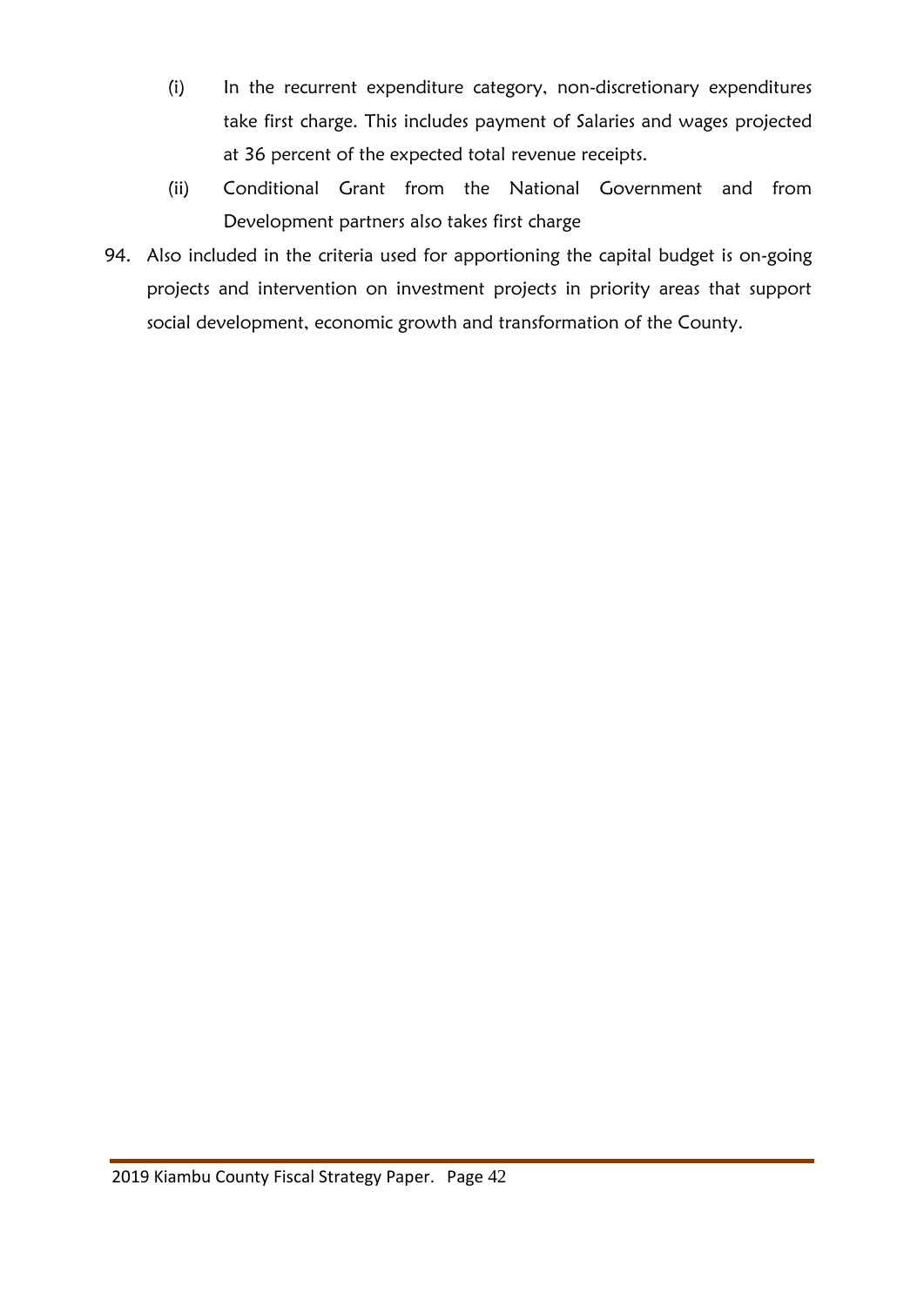|      |                                                        |                             |                           | projected Estimates |                |
|------|--------------------------------------------------------|-----------------------------|---------------------------|---------------------|----------------|
|      |                                                        | Aproved<br><b>Estimates</b> | Approved CFSP<br>Ceilings |                     |                |
| Vote | <b>Vote Name</b>                                       | 2018/19                     | 2019/20                   | FY 2020/21          | FY 2021/22     |
| 4061 | County Assembly                                        | 1,255,864,621               | 1,375,864,621             | 1,331,216,498       | 1,411,089,488  |
| 4062 | County Executive                                       | 341,076,887                 | 339,107,458               | 359,453,905         | 381,021,140    |
| 4063 | County Public Service Board                            | 74,322,096                  | 78,962,096                | 83,699,822          | 88,721,811     |
| 4064 | Finance, Economic Planning and<br>ICT                  | 1,389,229,541               | 1,373,709,741             | 1,478,392,325       | 1,567,095,865  |
| 4065 | Administration Public Service and<br>communication     | 671,227,816                 | 640,296,568               | 731,714,362         | 775,617,224    |
| 4066 | Agriculture, Crop Production and<br>Irrigation         | 780,154,018                 | 772,957,049               | 840,534,472         | 890,966,540    |
| 4067 | Water, Environment & Natural<br>Resources              | 563,409,830                 | 446,756,527               | 601,821,919         | 637,931,234    |
| 4068 | <b>Health Services</b>                                 | 4,929,563,224               | 5,052,933,672             | 5, 197, 109, 692    | 5,508,936,274  |
| 4069 | Education, Youth, Sports Culture,<br>& Social Services | 1,212,720,002               | 1,214,395,604             | 1,181,259,340       | 1,252,134,901  |
| 4070 | Youth, Sports & Communications                         | 354,856,416                 | 259,708,552               | 378,111,065         | 400,797,729    |
| 4071 | Physical<br>Planning<br>&<br>Lands,<br>Housing         | 2,213,521,789               | 2,103,907,246             | 2,407,161,681       | 2,551,591,382  |
| 4072 | Trade, Tourism, Industry & Co-<br>Operative            | 413,871,044                 | 526,844,483               | 446,095,152         | 472,860,861    |
| 4073 | Roads, Transport & Public Works                        | 1,423,265,910               | 1,453,356,383             | 1,540,557,766       | 1,632,991,232  |
|      | Total                                                  | 15,623,083,194              | 15,638,800,000            | 16,577,128,000      | 17,571,755,680 |

<span id="page-42-0"></span>Table 5: Medium Term Department Ceilings, 2019/20 - 2021/22 (Kshs Million)

Source: Kiambu County Treasury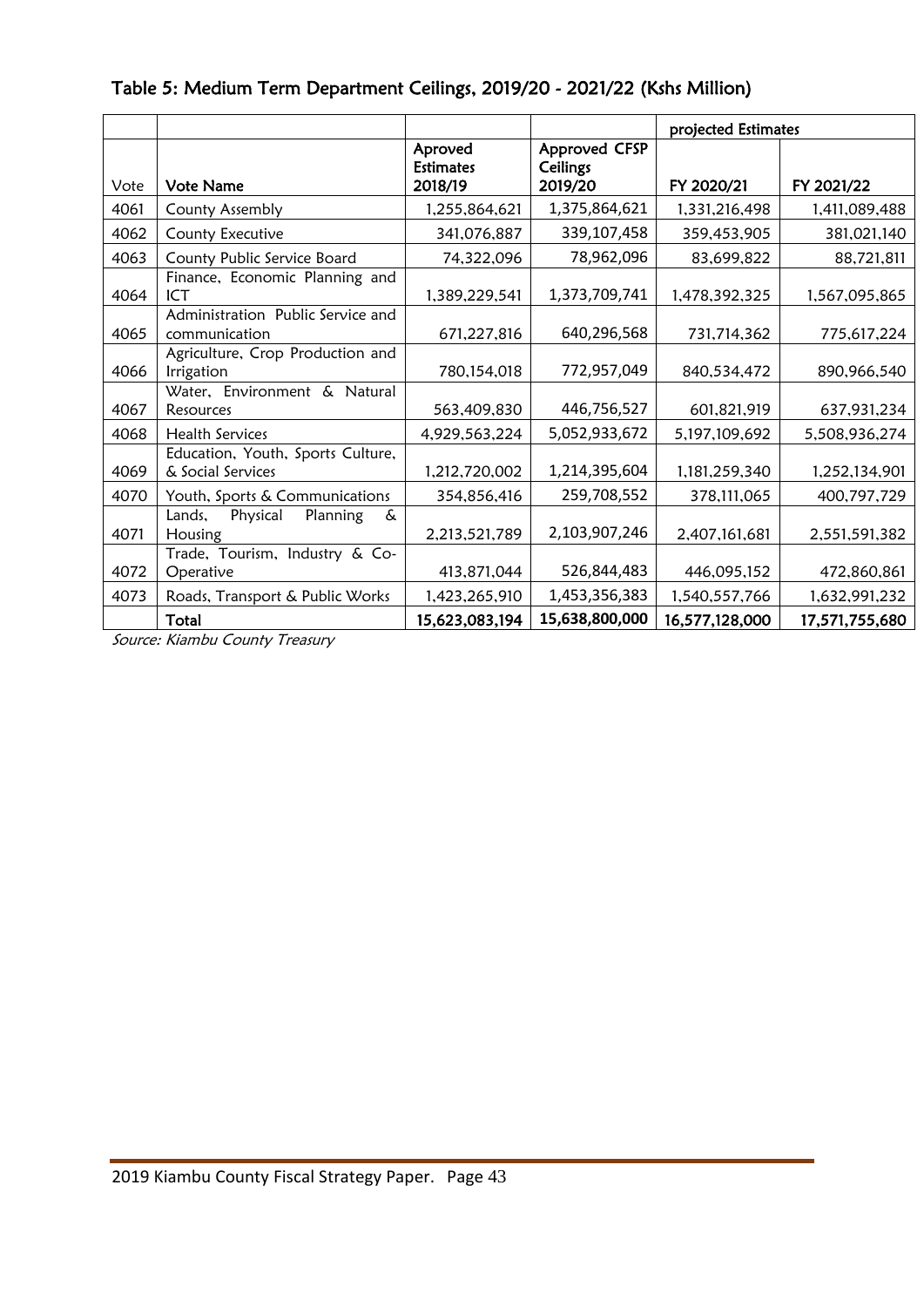#### <span id="page-43-0"></span>5.0DEPARTMENTAL/ SUB SECTOR PRIORITIES

#### <span id="page-43-1"></span>5.1 County Assembly

- 95. Kiambu County Assembly (KCA) is a legislative arm of the Kiambu County Government created by the Constitution of Kenya, 2010 and comprises 92 members 60 of whom are elected and 32 nominated to represent various interests and constitutional provisions on gender equity. The assembly functions through 17 house committees, a speaker's panel with the administrative issues being handled by the County Assembly Service Board. The functions of the assembly are representation of County residents, law-making and oversight.
	- 96.Since the commencement of the current financial year the Assembly has achieved the following: Approved 4 pieces of legislation and 2 regulations; Approved the vetting of 9 nominees; Conducted 15 public participation activities; Sought and processed 16 statements and 2 petitions; Developed work plans for the various Assembly Committees and departments; Reviewed, considered and tabled 10 reports from the various committees; Established a partnership with the National Parliament, East and South Africa Management Institute (ESAMI) through a memorandum of understanding which has facilitated and conducted capacity building and benchmarking activities for members of the County Assembly, Members of the Service Board and Staff; Facilitated a staff audit exercise and approved a staff establishment; Procured goods and services; Established a pending bills committee to ascertain their authenticity; Reviewed and harmonized guidelines and policies; Strengthening of the Internal Audit Department and timely response to issues raised; Establishment of the Standing Public Finance Management Committee to promote transparency and good governance in the management of the day to day operations of the Assembly; Operationalization and facilitation of the Audit Committee; Production of financial and non-financial reports
	- 97.Going forward, the strategic priorities to be implemented in the current financial year and for the FY 2019/20 and the medium term for the assembly include the following: Finalization of the Assembly 5 year strategic plan; Strengthening of the public finance management systems; Development of appropriate policies and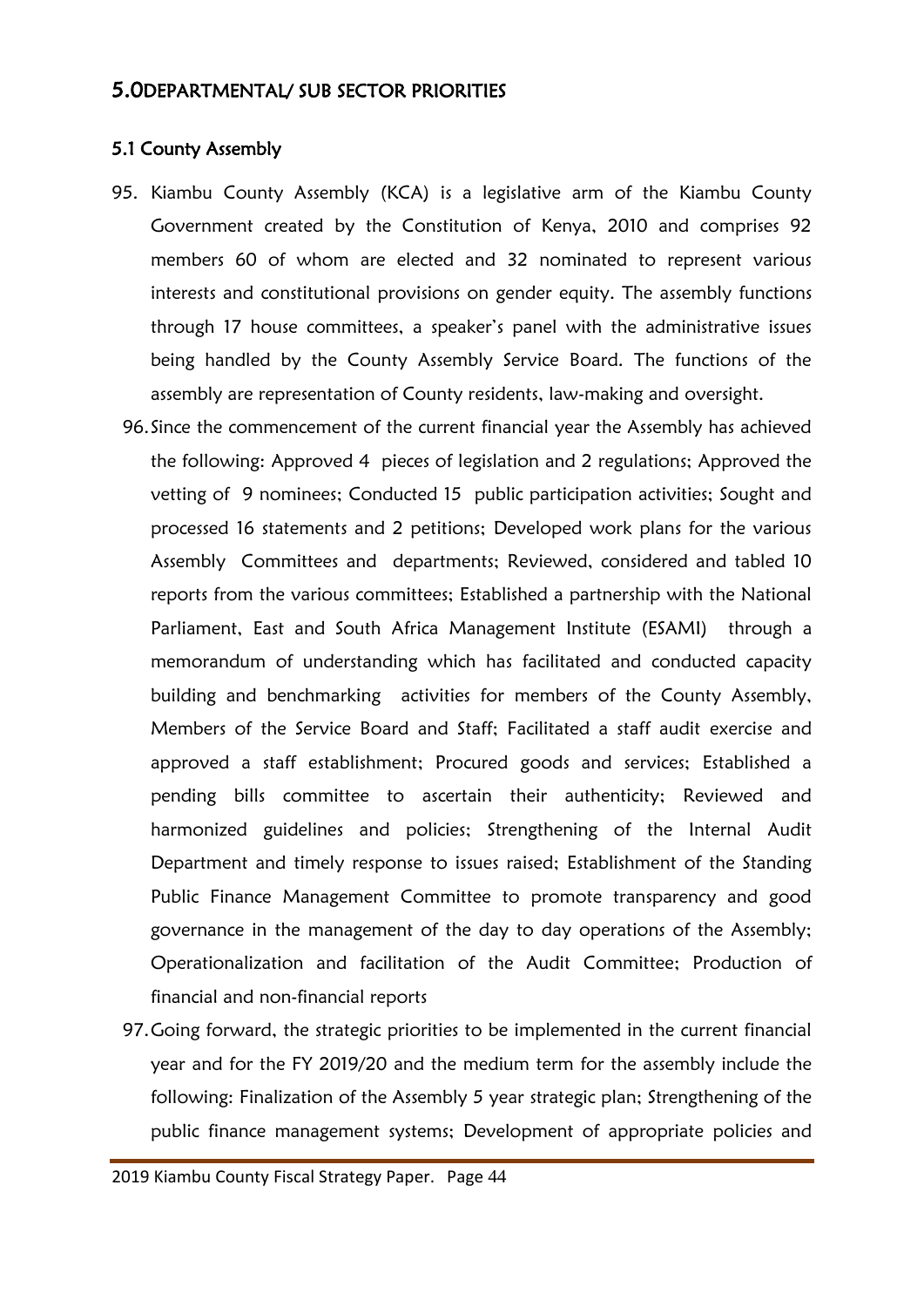guidelines while reviewing of the existing guidelines and policies; Enhancement of technical capacity for members and staff; Establish of relevant managerial committees including corruption prevention committee. Finalization and implementation of performance management framework; Finalization and implementation of the staff establishment and carrying out employee needs assessment and job analysis; Development of an asset register; Acquisition for 1 acre land for assembly expansion; Acquisition of modern multi-storey office space that is responsive and improve access to the needs of all users including PWD's and lactating mothers; Construction of Ward offices for the Members of the Assembly; Construction of a new modern Chamber and adequate car park; Acquisition of Speaker's residence and provision of utilities in line with the laid down circulars; Operationalization of the Members Lounge and construction of the staff canteen; Improvement of security through installation of closed circuit television cameras(CCTV's) and security scanning system

98. To achieve key priorities, the County Assembly is proposing to implement two programmes in the FY 2019/20 and the medium term which are General Administration, Planning and Support Services and Legislation, Oversight and Representation. The resource requirements for the General Administration, Planning and Support Services Programme is Kshs. 1,240 Million of which Kshs. 875 Million for recurrent expenditure and Kshs. 365 Million is for capital expenditure while Legislation, Oversight and Representation programme requires Kshs. 655Million. Due to resource constraint, the assembly has been allocated Ksh.1.37 billion in FY 2019/20, Ksh. 1.33 billion and Kshs 1.41 billion in the FY 2020/21 and 2021/22 respectively. The treasury will however review the above ceilings in line with the County Allocation of Revenue Act(CARA)

## <span id="page-44-0"></span>5.2 County Executive

99. The County Executive provides overall policy and leadership direction in the management of county affairs and coordinates policy formulation, and implementation. In addition, it facilitates enactment of County legislation and oversees all Departments and offers direction on all County matters. It is responsible for implementation of the county's vision and mission.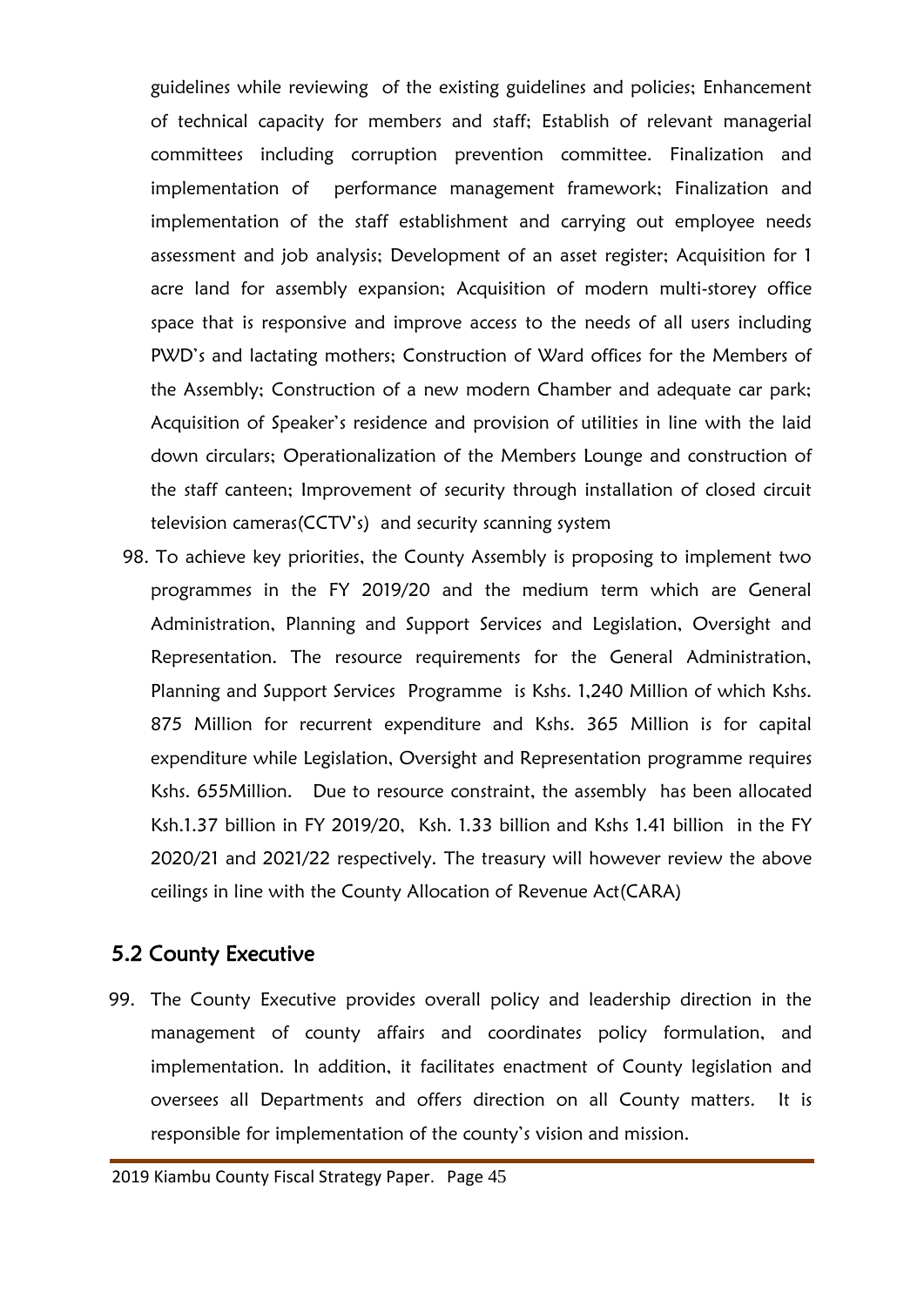- 100. The Sector utilised its budgetary resources to implement various programmes and activities where some of the key outputs realised include: provided policy direction and guidance through Cabinet meetings and county shareholders involvement; developed various County Government policies and developed various Cabinet papers; developed bills for submission to the County assembly for approval; Operationalized service delivery administrative structures within the County; initiated a Performance Management System; implemented digital communication/platforms and feedback mechanisms, promoted public participation in the development of policies, and various planning documents.
- 101. Some of the programmes the sectors will implement during the 2019/20 2021/22 MTEF budget period include; Planning and guiding County on various policies and programmes; Improvement of social infrastructure facilities; Develop citizen engagement framework and dissemination of information; Development of County Government plans and Policies ; Engagement of Public on legislative and policy issues; Monitoring of Compliance to Strategic Executive Orders and Policy Directives; motivate and develop the capacity of staff for better service delivery .
	- 102. In order to implement the prioritized programmes the department has been allocated Ksh. 339.1 million in FY 2019/20, Ksh.359.4 million and Kshs 381 million in the Financial Year 2020/21 and 2021/22 respectively.

#### <span id="page-45-0"></span>5.3 County Public Service Board

103. The county public service board core mandate is to establish and manage Kiambu County public service system, facilitate recruitment and selection, training and development, promotion, make recommendations to the salaries and remuneration commission on behalf of the county government, retirement, exercise disciplinary control and finally provide regular reports to the county assembly on the executions and the functions of the department. The Board is a key in the provision of leadership and policy direction as well as in coordination and implementation of County Government policy for the attainment of County goals, objectives and Kenya Vision 2030. In addition, the board is responsible for establishing and abolishing offices in the County public service, appointing staff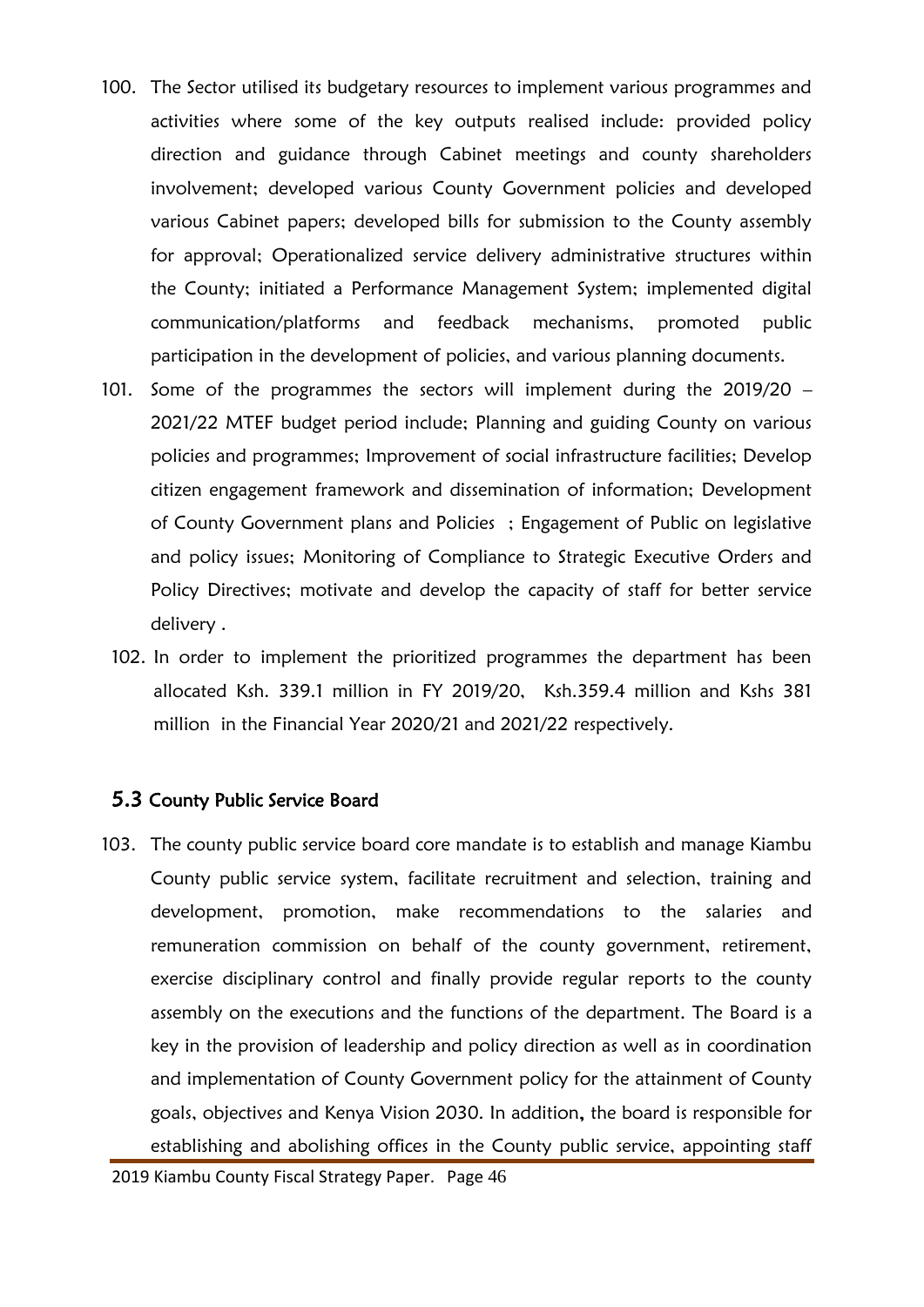of the county, exercising disciplinary control, and promoting County public service values and principles of governance, facilitating development of coherent, integrated human resource planning and budgets for personnel emoluments in County, advising the County on human resource management and development, advising the County on implementation and monitoring of the national performance management system in the County, and making recommendations to the SRC on behalf of the County regarding remuneration, pensions and gratuities for County public service employees.

- 104. During the period under review, CPSB made some achievements in alignment with the set objectives including ; carrying out successful recruitment of 253 staff members to fill critical gaps in different Departments of the County, Provision of health cover with the National Hospital Insurance Fund for employees and their families, enactment of human resource policies, initiated actions for the creation of a coordination office for Persons Living with Disabilities (PLWD), engaged eight (8) labourers in each Ward to assist County Enforcement Officers in enactment and operationalization of the "Kiambu Alcoholic Drink Control Act 2018'', restructured some departments for better service delivery, facilitated Inter-County Transfers, facilitated industrial attachment of 207 students and 48 internships, addressed disciplinary issues together with finalization of Human Resource Policies and Procedures manual draft. Finally, the board managed to coordinate and organize the updating of staff establishments.
- 105. In the FY 2019/20 -2021/22, the board has prioritized two programs i.e. general administration, planning and support services together with human resource development and management services. The objective of the two programs will be improvement of service delivery in the public sector through increased human resource productivity.
- 106. In order to implement the prioritized programmes the department has been allocated Ksh. 78.9 million in FY 2019/20, Ksh. 83.6 million and Kshs 88.7 in the Financial Year 2020/21 and 2021/22 respectively.

#### <span id="page-46-0"></span>5.4 Finance and Economic Planning

107. The Department comprise of the following directorates, Accounting Services, Procurement, Internal Audit, Economic Planning, Budget and County Revenue.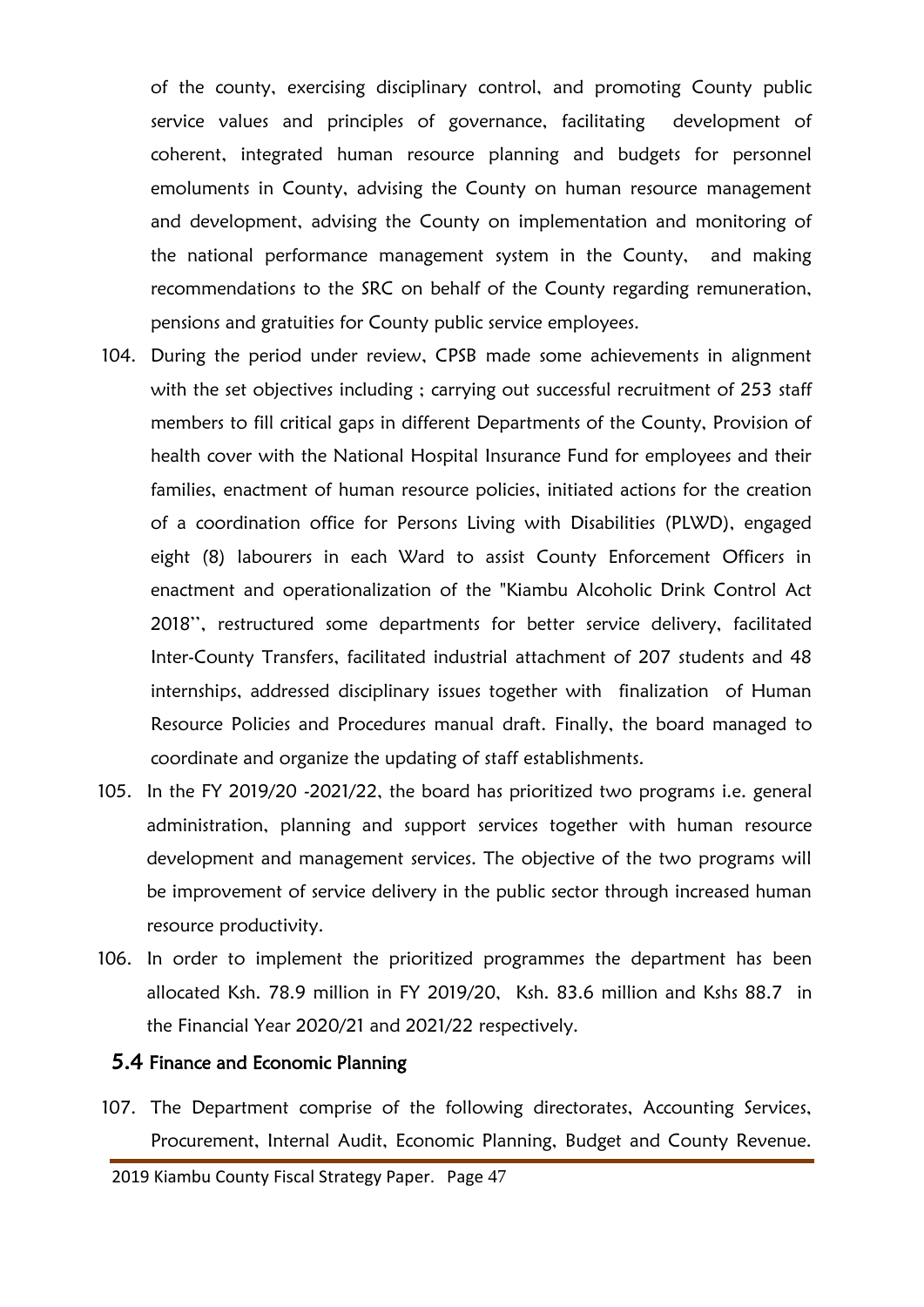The department mission is to offer effective and efficient services in resource mobilization, public finance management, coordination, economic planning and development, Budget and budgetary controls. The Department is also responsible for safeguarding the County's financial assets, developing sound, equitable economic policies and overseeing the prudent utilization of funds in order to facilitate allocation of funds to county priority areas. The department also acts as the link of all other sectors with the National government in matters of finance and resource mobilization.

- 108. Some of the key achievements of the Department include; The County has implemented various reforms aimed at sealing revenue leakages. This has been facilitated through automation of processes. The County partnered with Cooperative bank where the bank implanted agents in all cash offices and all level 4 and 5 hospitals, they are tasked with collecting and banking all cash received on behalf of the county. The impact of this is to eliminate all risk of handling cash. Other reforms include, use of alternative modes of payment in particular use of pay bill numbers and USSD code to access services within the county, opening of sub county and hospital collection accounts and printing of new single business permit with additional security features. In addition, we have improved revenue management systems, including appropriate tariff-setting, regular billing and effective collection systems. The finance Bill 2018 was submitted to the county assembly on time and approved and is now being used to collect Own Source of Revenue
- 109. On Expenditure management, the county aligned prioritized expenditure to available resources, established adequate internal controls, institution of revenue administration reforms, budget execution and increased expenditure absorption, timely production of policy planning documents and financial reports, and successful budgeting processes. The County was ranked third on prudent management of financial resources and got recognized by the Kenya Devolution Support Programme (KDSP) for its fiscal performance and for its openness and transparency on budget matters. The Department has also established and continues to manage the "The Kiambu County Emergency Fund".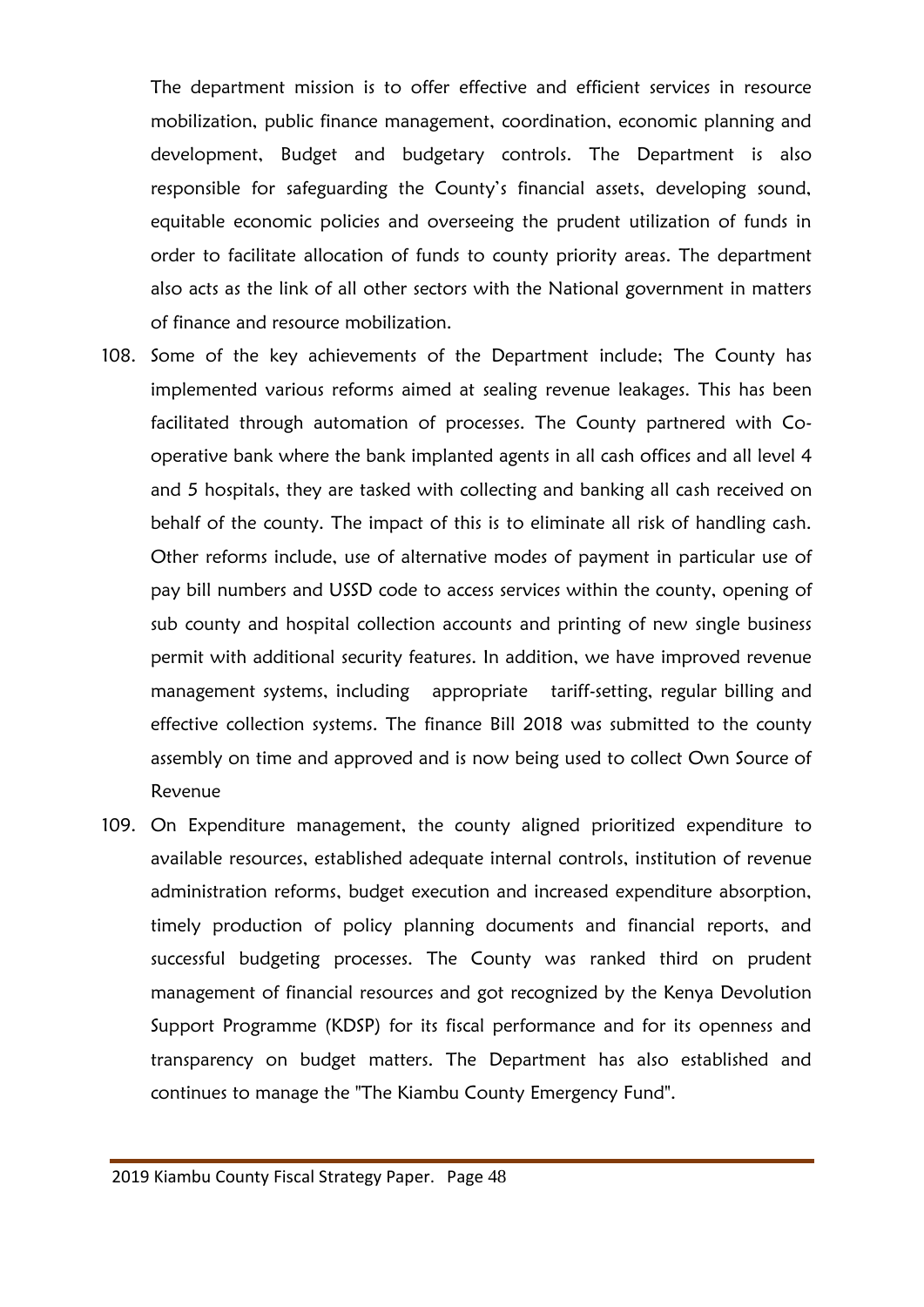- 110. Funding for the 2019/20 -2021/22 MTEF period will focus on delivery of the Department's priorities and in particular those aimed at creating an efficient revenue mobilization and expenditure management framework. Increasing our capacity to mobilize revenue will get much attention while strengthening of planning and budget execution will be crucial. Other areas of focus will include proper monitoring and evaluation of development projects, increased absorption of the development budget and evaluation amongst other programmes.
- 111. Some of the specific programmes to be undertaken in the FY 2019/19 include; implementation of the revenue enhancement plan, Enhancement of enforcement mechanisms; completion of the automation of processes to detect fraud and increase voluntary compliance; Expansion of the revenue base to net in more Revenues; Enhance other Departments' capacity through capacity building on matters of governance and accountability in budget execution, strengthening internal controls to ensure improved management of public resources and ensuring increased absorption of the development budget. The Department will also ensure that fiscal reporting in the use of public funds is clear, and work towards elimination of audit queries. It will promote inclusivity in budget making and ensure accountability and public participation in financial matters.
- 112. In order to implement the prioritized programmes the department has been allocated Ksh. 1.37 billion in FY 2019/20, Ksh.1.48 billion and Kshs 1.57 billion in the Financial Year 2020/21 and 2021/22 respectively.

#### <span id="page-48-0"></span>5.5 Administration and Public Service

- 113. The core mandate of the department is to provide strategic leadership and direction in the administration and coordination of devolved system of the county government.
- 114. A total of two programmes were implemented by the department during the period under Review. Tremendous progress was made in achievement of the sector's set targets. These include the following among others: Completion of renovation and operationalization of County head Offices at Kiambu , Operationalization of Alcoholic Drinks Regulation Committees in the 12 Sub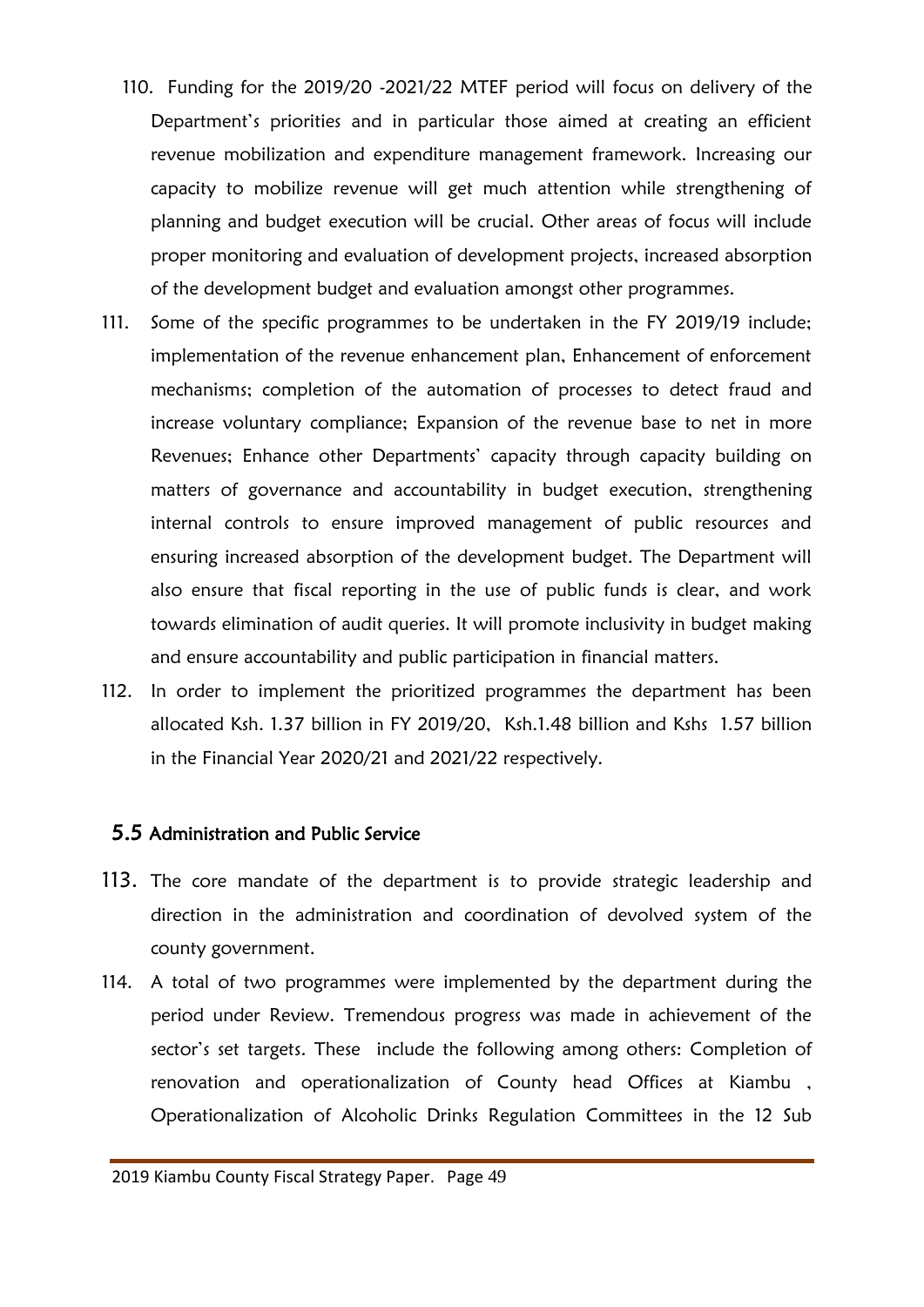Counties and the recruitment of sixty residents representing each ward in the Alcoholic Drinks Regulation Committee, Sensitization workshop of the 12 Sub County liquor committee members, review of Kiambu Alcoholic Drinks Control Act, 2013, established the Performance Management Directorate, establishment of a rehabilitation Programme for 6,500 persons dependant on alcoholic drinks dubbed 'kaa-sober'. During the same financial year, the total approved budget for the Sector was Ksh. 726,142,902 against actual expenditure of Ksh. 652,802,468. This indicates average actual expenditure rate of 89.9%. Under capital expenditure, 2 capital projects were implemented, which are at different stages of completion.

- 115. In the 2019/20 2021/22 MTEF period, the department has planned to implement six programmes namely; administration and public services, alcoholic drinks control and rehabilitation, human resource management and development, public participation and civic education, enforcement, monitoring and compliance and betting and gaming control. Under these programs, the departments will focus on; improving service delivery and accessibility to county services, creating well enforced unit, reducing incidences of alcohol, drug, illicit brew and substance use together with increasing awareness on the use of the drugs and alcohol. In addition, the department will focus on enhancing controlled betting services, curbing illegal and irresponsible gambling, and increasing public participation in formulation of government programs and finally enhance overall staff capacity.
- 116. In order to implement the prioritized programmes, the department has been allocated Ksh. 640.2 million in FY 2019/20, Ksh. 731.7 million and Kshs 775.6 million in the FY 2020/21 and 2021/22 respectively.

## <span id="page-49-0"></span>5.6 Agriculture Livestock and Irrigation

- 117. The Agriculture, Livestock and Irrigation (ALI) department is divided into two sections namely; Agriculture, Crop Production, Irrigation and marketing (ACPIM) and Livestock, Fisheries and Veterinary Service (LIFIVE)
- 118. The core mandate of the department is to attain food and nutrition security, promote innovative and commercially oriented agriculture through favourable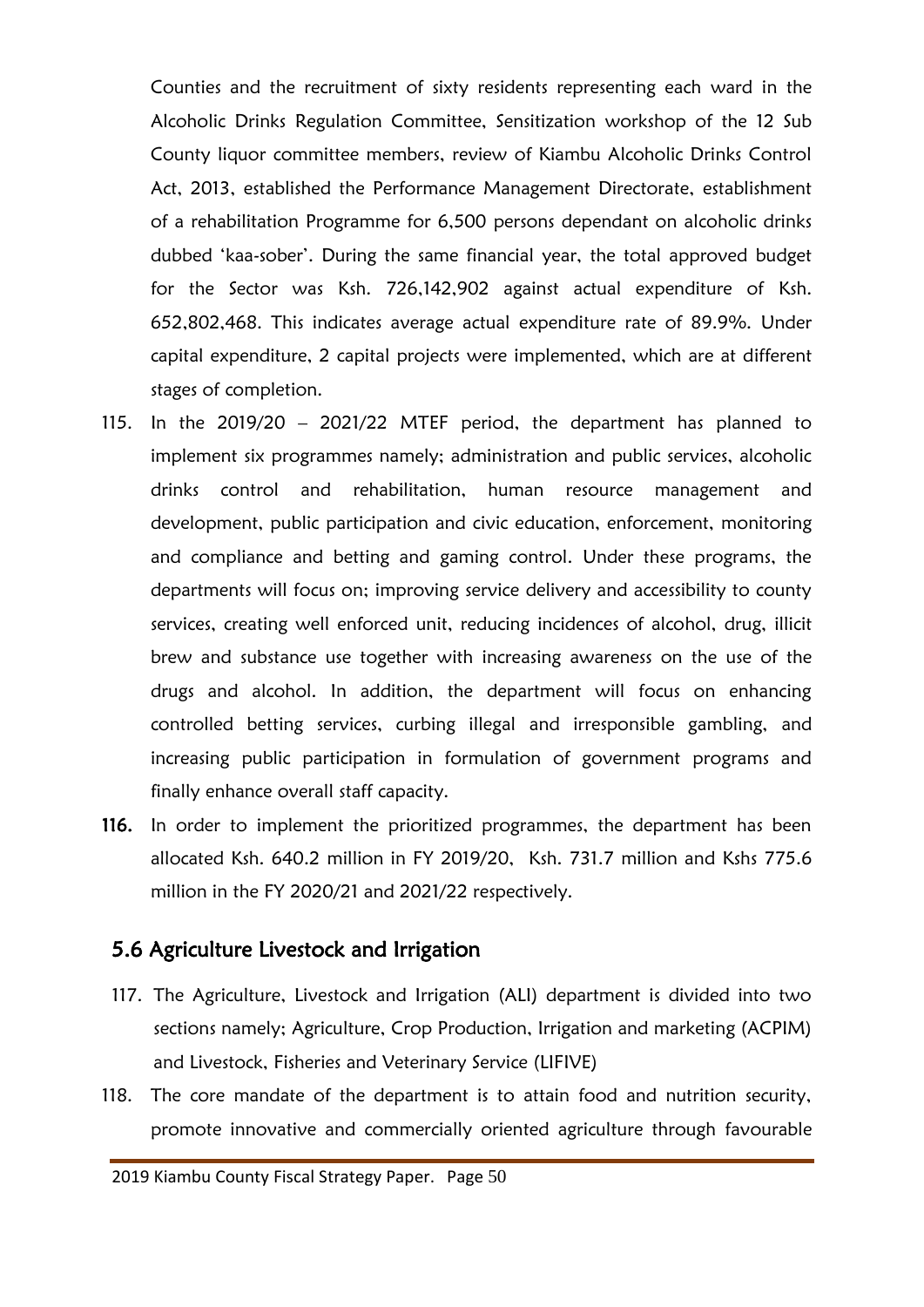policy and legal framework for sustainable development of crop, livestock and fisheries industry for accelerated equitable socio-economic development in the county.

- 119. During the period under review, Five programmes were implemented by the department whose key achievements in the sector included but not limited to; purchase and distribution of 30,000 tissue culture banana seedlings and 10,000 plantlets , establishment of 3 fertilizer depots where 4000 tonnes of fertilizer was accessed by farmers, construction of 22 greenhouses, training of 131,151 farmers on modern farming technologies, distribution of 191.5 tonnes of certified maize and bean seeds and 314.5 tonnes of fertilizer. Training of 30 technical staffs and 12 private extension service providers on control of fall armyworm and 768 litres of pesticides distributed across the county.
- 120. Under livestock resources management and development, two- 5,000 litres per hour pasteurizer were purchased and installed as well as distribution of 21 bulk milk coolers. 4907 indigenous chicken and 444 dairy goats were purchased and distributed across the county and 2 communal cattle dips rehabilitated. Over 290,000 dipping were recorded in both private and communal dips. The department was also able to purchase and administer 123,000 FMD doses, 157,500 LSD doses, 261,000 Blanthax doses and 25,000 Anti-rabies doses to livestock. In addition, 63 fish ponds were constructed, 58 fish pond liners purchased and installed, 193,000 fingerlings stocked while 22 aquaculture demonstration centres and one recirculatory aquaculture system were established. 12 tonnes of fish feed were also purchased and distributed to the aquaculture demonstration centres.
- 121. In the FY 2019/20- 2021/ 22, MTEF period, the department has planned to implement six programmes namely general administration planning and support services, crop development management, fisheries management and development, livestock resources management and development and agribusiness and information management. These programmes aim at facilitating the attainment of food security, market access and product development, poverty reduction, employment and wealth creation and sustainable land management.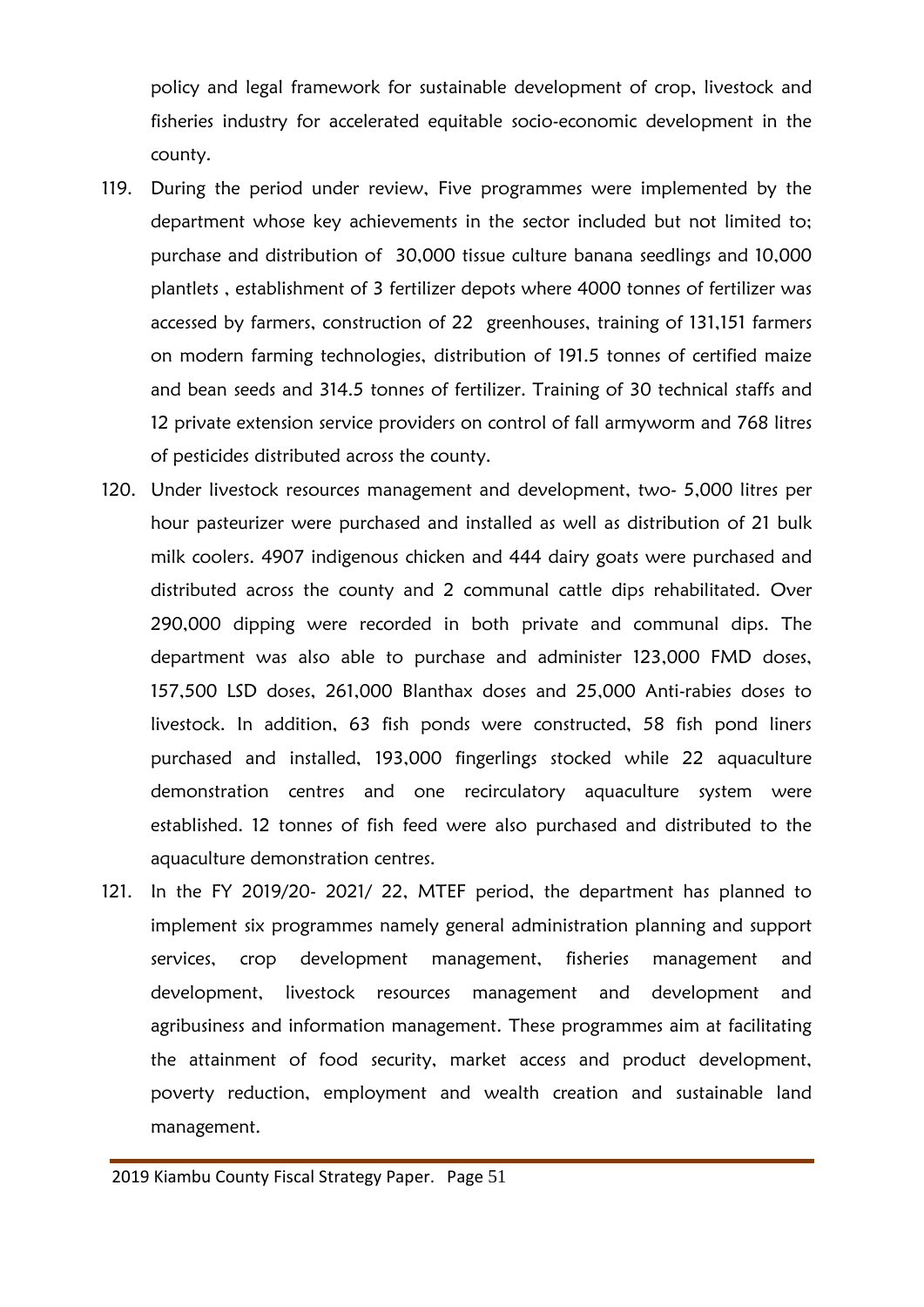122. In order to implement the prioritized programmes the department has been allocated Ksh. 772.9 million in FY 2019/20, Ksh.840.5 million and Kshs 890.9 in the Financial Year 2020/21 and 2021/22 respectively.

## <span id="page-51-0"></span>5.7 Water, Environment and Natural Resources

- 123. The department has four directorates namely; Water, Environment, Energy and Natural Resources whose major mandate is to aid in the environmental management and protection together with provision of water and sanitation services across the county. The department also ensures provisions and delivery of direct and indirect goods and services that are a major contributing factor to other sectors such as tourism, trade and agriculture.
- 124. Among the key achievements of the department in the period under review were; restructuring and operationalization of the department together with the refurbishment of Kiambu county water and sewerage company offices, merging of the eight water companies to form Kiambu County Water and Sewerage Company. Drilling of 24 boreholes where 8 were equipped, construction of 3 elevated water tanks together with making water accessible to more households, increased waste collection by 12 %. The department also managed to plant over 650,000 trees in all the sub counties.
- 125. In the FY 2019/20- 2021/ 22, MTEF period, the department has planned to implement 5 programmes namely: administration, planning and support services, Water Resources Management and Sanitation, Environment Management and Protection, Natural Resources conservation and Management together with Renewable Energy and Climate Change. Through the mentioned programs, the department will have an objective of enhancing and improving service delivery, enhancing clean environment, providing adequate, affordable clean water and sanitation services, increase forest cover and sustainable management of natural resources and finally enhance use of renewable energy and initiate climate change initiatives.
- 126. In order to implement the prioritized programmes the department has been allocated Ksh. 446.7 million in FY 2019/20, Ksh. 601.8 million and Kshs 637.9 million in the Financial Year 2020/21 and 2021/22 respectively.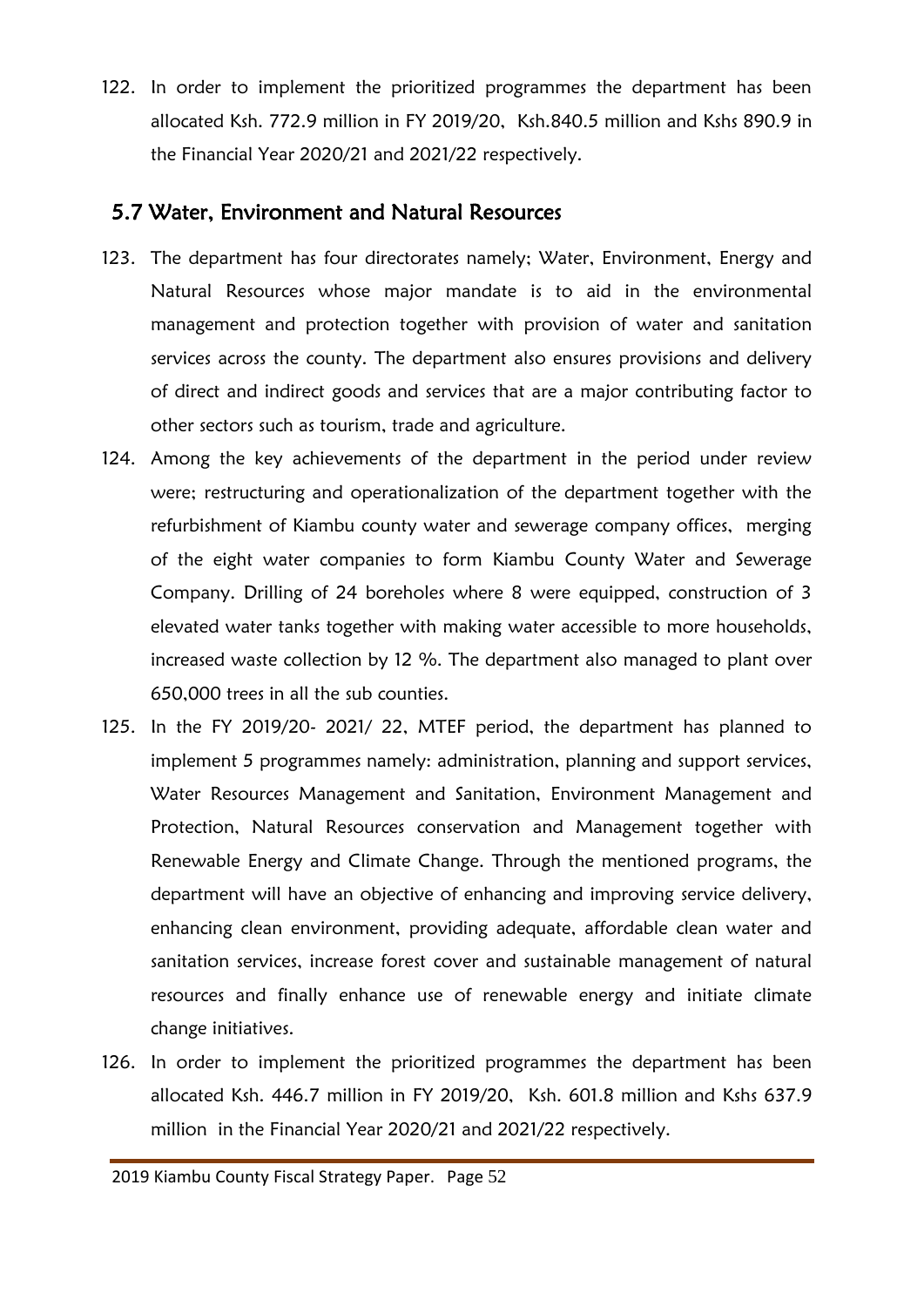#### <span id="page-52-0"></span>5.8 Health Department

- 127. Health is a shared function between the National Government and County Governments. The mandate of the health department is anchored in the fourth schedule, section 2 of the constitution of Kenya. To execute its functions, the department of Health Services which is anchored in the Kiambu County Government Act 2013 has established four directorates namely; Planning and Administration, Curative and Rehabilitative Services, Public Health and Sanitation Services and Nursing Services.
- 128. During the period under review, various programmes were achieved which mainly focused on environmental health, reproductive health, HIV Aids prevention, Tuberculosis, Human Resources for Health Management and provision of pharmaceutical and non-pharmaceutical products. The department realized the following achievement among others; recruiting 257 staff in the Financial Year 2017/18 where 150 nurses were recruited by the county while 107 staff including Clinical Officers, nurses, peer educators, Linkage care navigators and Laboratory Technologists were recruited by partners implementing in the county. Every month approximately 10 officers are released to go for training while over 500 officers from different cadres were sponsored by the County Government for short term courses in Technical, Financial and Management fields. Under preventive and promotive services, there was an improvement in establishment of Community Health Units (CHUs) from 77 to the current 130 which translated to 68.83% increase and 34.03% coverage of the expected 382.
- 129. To halt and reverse the increased burden of non-communicable diseases, the county established a renal-dialysis centre and an ICU section in Kiambu and Thika Level 5 hospitals. Pathology and endoscopy centres were also established. The burden of violence and injuries was reduced by establishing an emergency medical services unit in Thika level 5 and essential medical services provided through establishment of a reproductive health unit at Thika level 5, distribution of 50 devices to enhance cervical screening while 72 community based outreaches were conducted.
- 130. To support comprehensive health care the county has initiated construction and equipping of different hospitals which are at different stages of completion they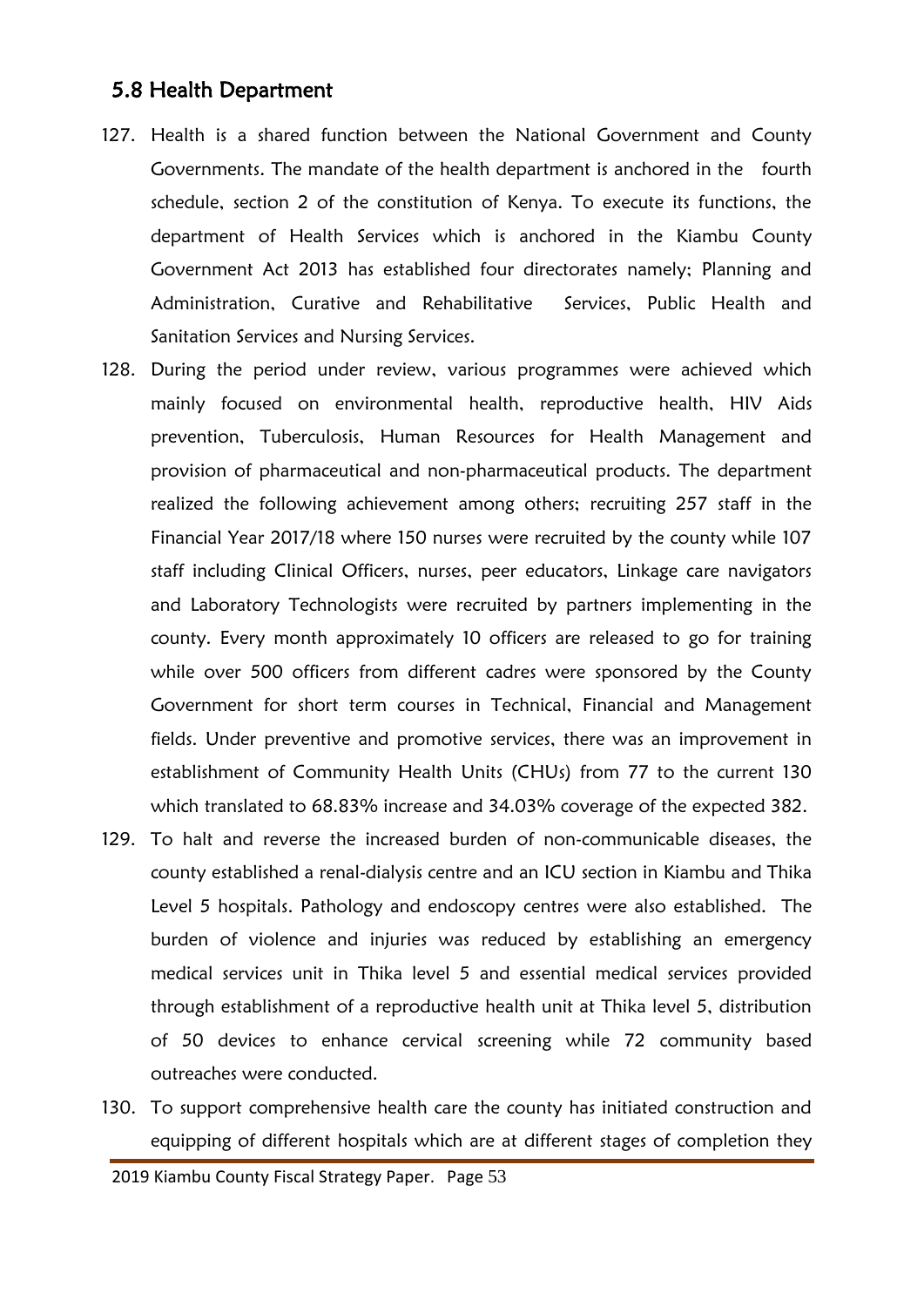include: Githunguri level four hospitals whose foundation was laid down by the president of the republic of Kenya, H.E Uhuru Muigai Kenyatta. Others include Tigoni, Wangige and Bibirioni hospitals. In partnership with development partners, both Karuri and Lusigetti hospitals will have rehabilitation centre which will act as a major boost to the ongoing 'Kaa Sober' program.

- 131. In the period under review, the County enrolled all the civil servants to a Comprehensive medical scheme cover which has significantly increased the uptake of NHIF and has also set aside Ksh. 12 Million to enrol both elderly and vulnerable in the county to the NHIF to allow them access both public and private NHIF accredited hospitals.
- 132. The medium term budget for the MTEF period 2019/20- 2021/22 will prioritize on scaling up of interventions aimed at enhancing equitable access to high impact healthcare services as outlined in the proposed Medium-Term Plan III and other departmental plans. Priority in resource allocation for FY 2019/20 will be based on the following;
	- i. Scaling up Universal Health Coverage (UHC) in line with the big four Government Agenda
	- ii. Improving quality of healthcare through the revamping and expansion of health infrastructure
	- iii. Building capacity in human resources for health at all levels of the healthcare system.
	- iv. Ending AIDS, TB, Malaria and NCDs as a public health threat by 2030.
	- v. Increase access to County referral health facilities and specialized services, including mental health and other specialized health services
	- vi. Strengthening health research
	- vii. Enhance norms and standards and regulations in Kiambu County.
	- viii. Promote automation and interoperability of Healthcare Services in Kiambu County and strengthening of Health Information Systems (HIS) and Community Health Information Systems (CBHIS).
- 133. In line with the above mentioned priorities the department will implement six programmes which include; Administration, Planning and Support Services,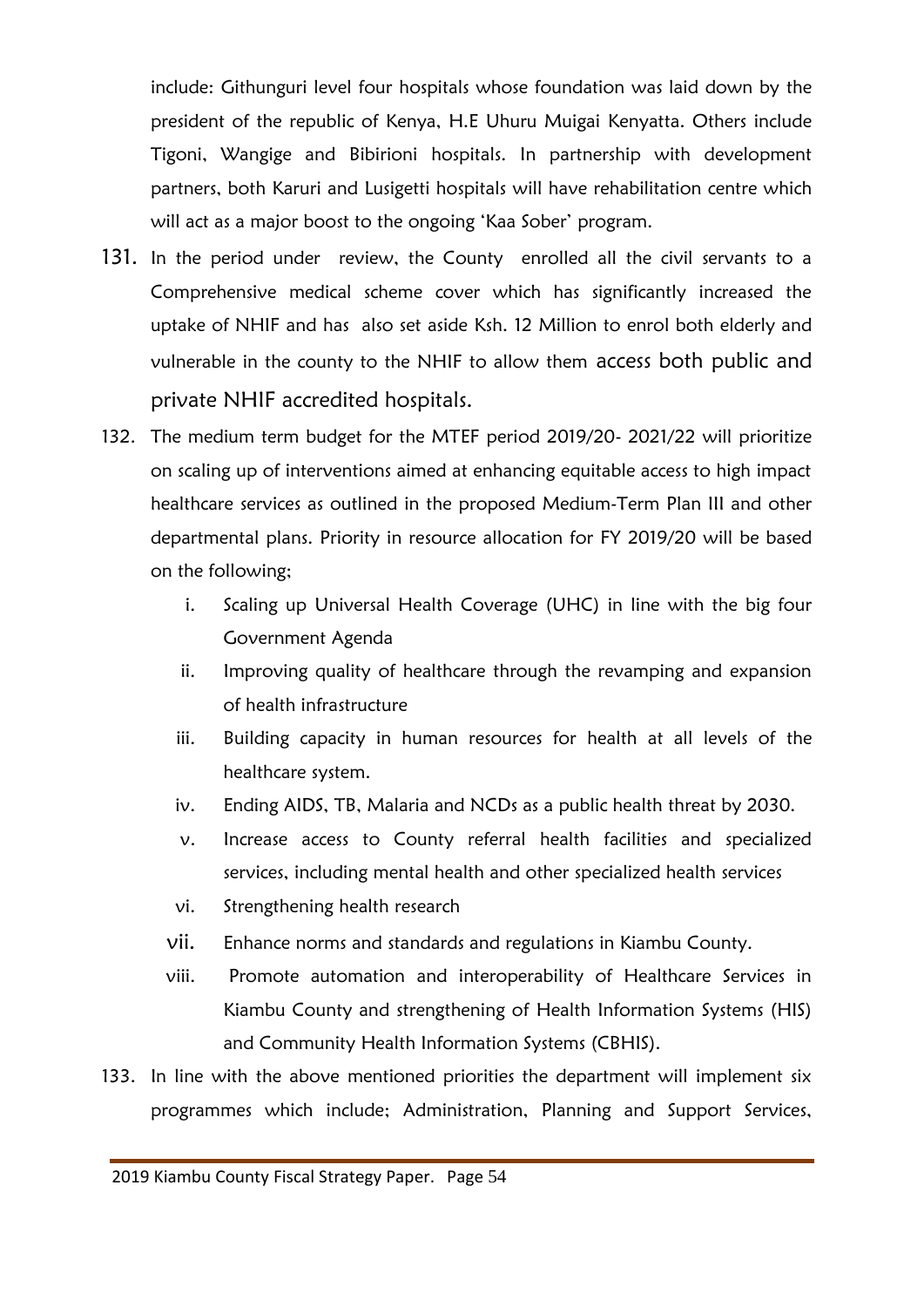Preventive Health Services Curative Health Services, County Pharmaceutical Services, Reproductive Health and County Health Policy Development.

134. In order to implement the prioritized programmes the department has been allocated Ksh 5 billion in FY 2019/20, Ksh. 5.1 billion and Kshs 5.5 billion in the Financial Year 2020/21 and 2021/22 respectively.

#### <span id="page-54-0"></span>5.9 Education, culture and Social Services

- 135. This department is composed of three directorates namely; Early Childhood Development Education (ECDE), Vocational Education and Training (VET), together with Gender, culture and Social services. The overall mandate of the department is to ensure increased access to quality early childhood education and skill development through promotion of Vocational Training Centres (VTCs); promote culture, home craft centres and childcare facilities. In line with the mandate, the department undertakes to empower the society through impartation of knowledge and skills that will enable them to optimally contribute to national development, promotion of culture and social economic development together with empowerment programs for various members in the society such as women, people with disability and other disadvantaged group. The department also aims at ;increasing access to education and training; improving the quality and relevance of VET and ECDE, revitalizing, preserving, managing and exploitation of the County's diverse culture ,arts and the film industry for social economic development, promotion and establishment of community libraries, transforming livelihoods through welfare programmes and social economic empowerment of women, Persons Living with Disability and other vulnerable groups, Children and elderly care and protection. In addition the Sector will also coordinate and promote gender and disability mainstreaming in development planning and advocate for equitable socio-economic development between men and women to address the county's gender disparity concerns.
- 136. In the period under review, the sector made tremendous achievements. The enrolment in ECDE centres increased significantly; In addition, Kshs 133.6 million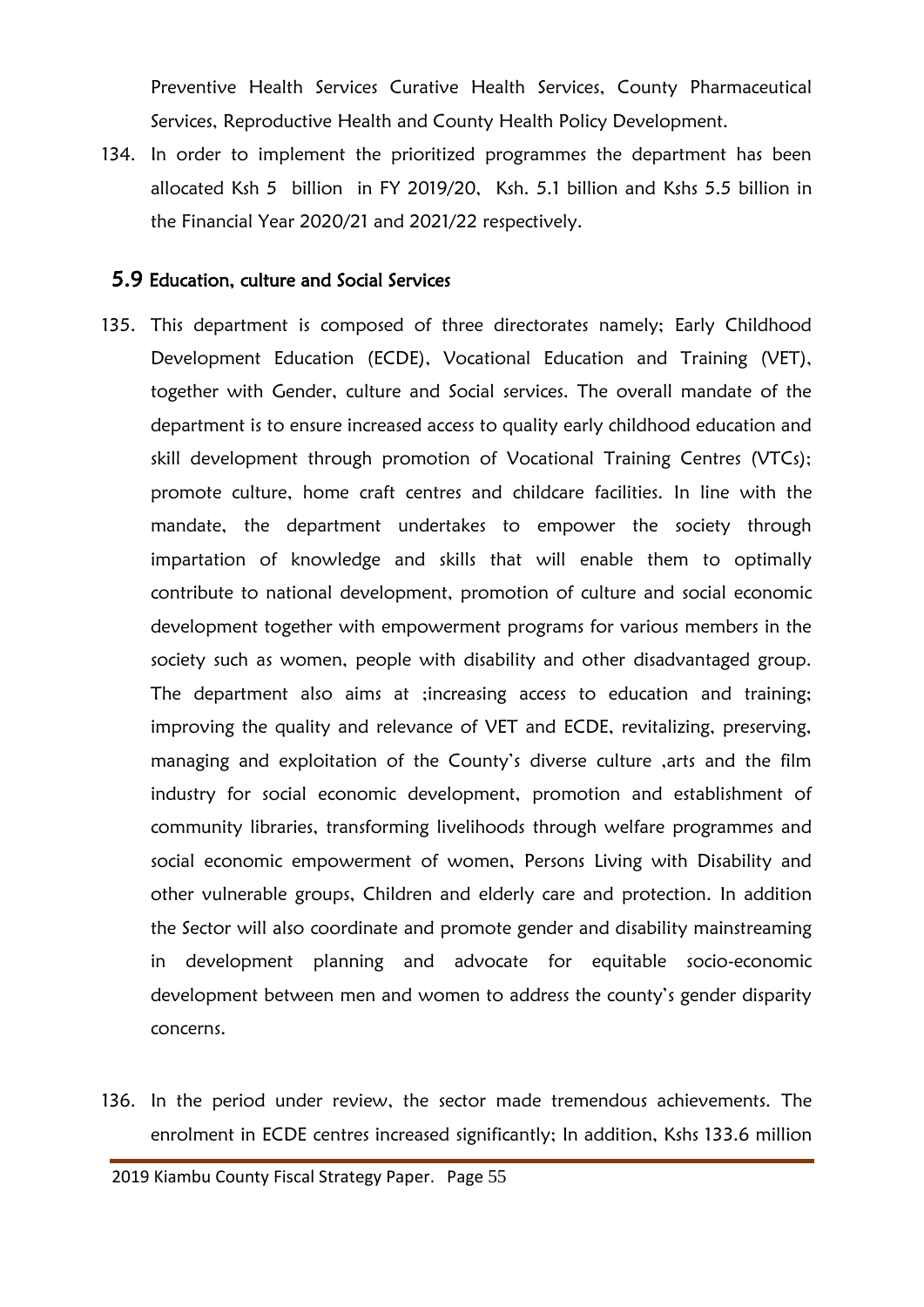of bursary funds was disbursed to needy students in various secondary schools, colleges and universities. Two new vocational training centres were opened which increased the number from thirty-one to thirty-three (33). Vocational Education and Training Centres (VTCs)were supplied with training materials in Fashion design and Electrical & electronics and four were equipped with training tools and equipment. Multi sectoral technical working groups for gender-based violence were formed and community leaders sensitized on reduction and prevention of gender-based violence (GBV). Sanitary towels, blankets, foodstuffs and assistive devices were distributed to the needy and county music and cultural festivals held. Kshs 60 Million was received as subsidized vocational training centres support grants. Furthermore, the department has seen the people enrolled under the Kaa sober program obtain various skills and knowledge in different vocational training centres an initiative of H.E Governor Ferdinand Waititu Baba Yao. More than 6,500 trainees graduated on 8th February this year under the program.

137. For the FY 2019/20 - 2021/22 MTEF period, the department has prioritized two programs for implementation including: Pre-Primary and Vocational Training Centres and Gender, Culture and Social Services. Under the named programs, the department aims at; promotion of the school feeding programme, procuring modern tools, equipment and instructional materials for ECDE and VETS, refurbishment of ECDE centres and VETS, enhance increased use of ICT in ECDE and VETS. In addition, the departments aims at co-ordinating the development, implementation and review of policies on culture, gender and vulnerable persons in order to empower individuals, groups and communities for poverty alleviation, Co-ordinate the County social welfare programs namely, assistance and benevolence donations. Construction, refurbishment, management and administration of all County Social Halls, community Libraries and amenities. Construction and renovations of social halls, cultural centres, child and Gender Based Violence rescue centres, Rehabilitation of children in conflict and persons affected by social issues ,Refurbish an existing children's homes, Promote, lobby and advocate for gender mainstreaming, equality, socio economic empowerment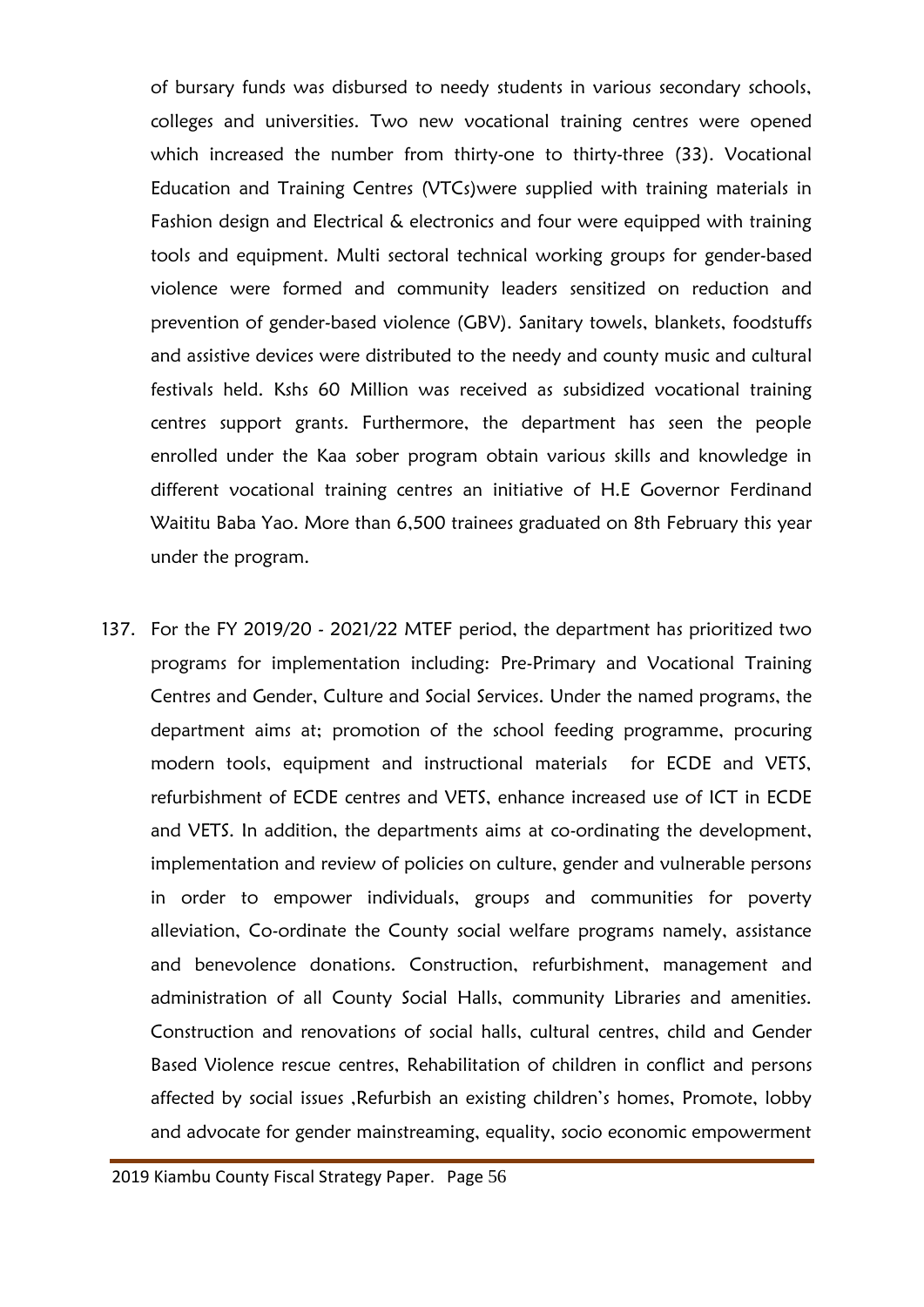of women, PWLD and other vulnerable and disadvantaged groups, Promote interventions for the reduction of sexual and gender-based violence, Promote, preserve and manage cultural heritage and historical sites, materials and antiques and finally enhance and coordinate bursary program.

138. In order to implement the prioritized programmes the department has been allocated Ksh. 1.21 billion in FY 2019/20, Ksh. 1.18 billion and Kshs 1.25 billion in the Financial Year 2020/21 and 2021/22 respectively.

#### <span id="page-56-0"></span>5.10 Youth Affairs Sports ICT and communication

- 139. The department comprises of four sub sectors namely; Youth Affairs, Sports, ICT and Communication. This department plays its tactical role in the County's transformation and economic development through: promotion and development of youth and sports for a vibrant sporting industry and empowered youth.
- 140. In the period under review, the department managed to make some achievements including; coordinating of sport teams to participate in international competitions, developing of sport infrastructures, empowering the youths through capacity building.
- 141. For the FY 2019/20 2021/22 MTEF period, the department has prioritized 3 programs for implementation including; youth, sports, program and ICT. Under these programs the department intends to reduce crime, drug and substance use among youths, promote youth participation in county decision making, promote health style among youth, develop and promote sporting culture and collaborate with other sporting bodies, enhance county public communication and finally establish a functional and dynamic information management system.
- 142. In order to implement the prioritized programmes the department has been allocated Ksh. 259.7 million in FY 2019/20, Ksh 378.1 million and Kshs 400.7 million in the FY 2020/21 and 2021/22 respectively.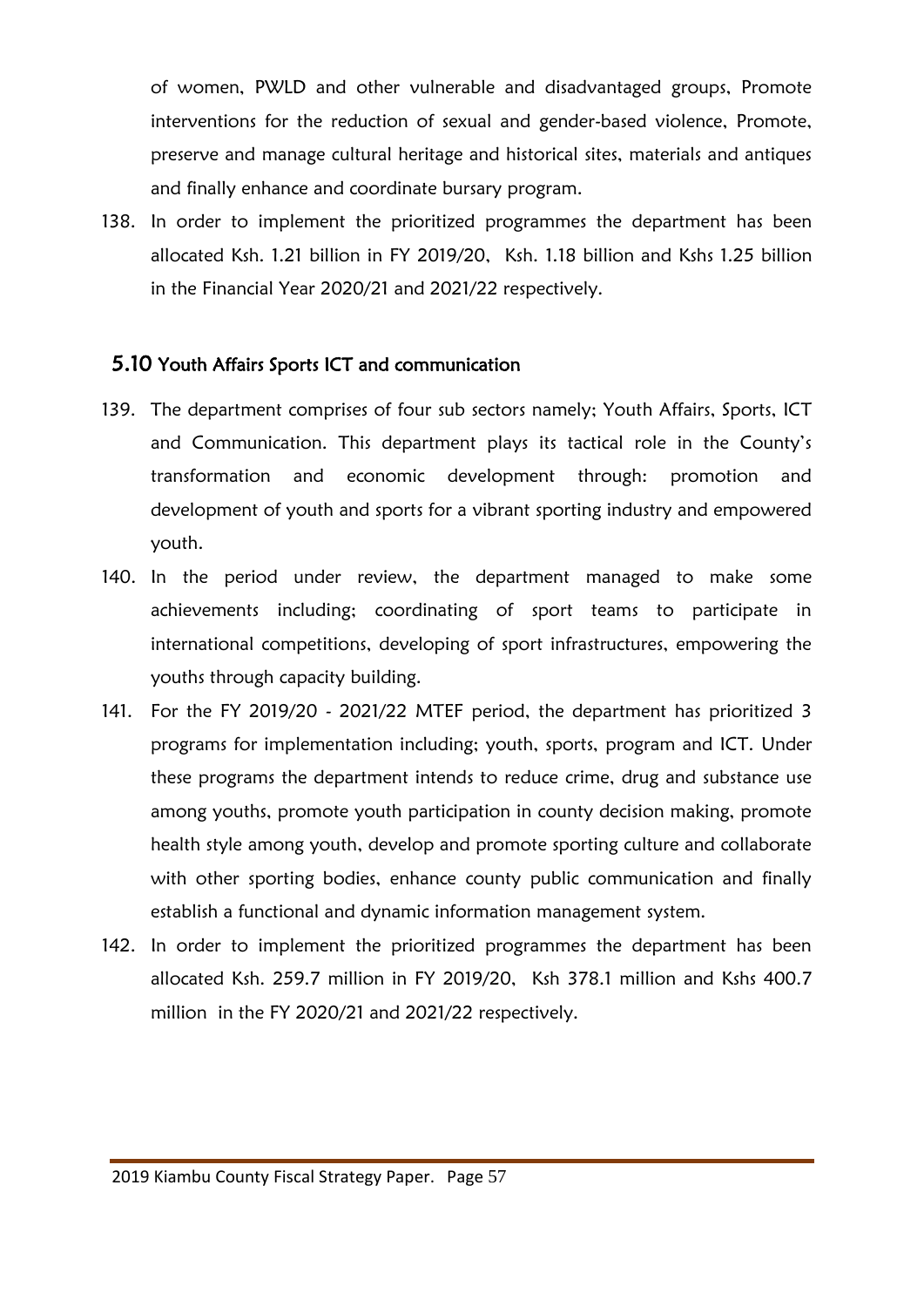#### <span id="page-57-0"></span>5.11 Lands Physical Planning and Housing

- 143. The department is composed of five directorates namely: physical planning, housing and community development, Land Survey and Geo-informatics, Land Valuation and Asset Management together with Municipal administration and urban development. Through The directorates, the department has a core mandate of; undertaking spatial planning, land management and promotion of housing development for orderly spatial development. In line with the mandates, the department has a role of protecting and securing public land, enhance orderly development within the county, enhance development of decent housing, provision of base map for spatial planning together with valuation and management of county land among others. The department will play a critical role in achieving the BIG FOUR National Development agenda under the pillar of Provision of Decent and affordable Housing.
- 144. In the period under review, the department saw some achievements including; recruitment of additional staff, preparation of four bills namely; County Physical Planning Bill, County Valuation and Rating Bill, County Survey and mapping Bill and County Housing bill where one bill was completed while the other three are in draft awaiting approval. In addition, the department prepared one County Spatial plan and 12 Integrated Strategic Urban Development Plans (ISUDPs). Moreover, service delivery was greatly enhanced through; Harmonization of the approval process and enhanced revenue generation, embracement of Edevelopment Application and Management Systems , sensitization workshops, preparation of Kiambu county draft valuation roll and land database for rating , setup of GIS to enhance inventory of public land and mapping together with inventory of county houses, urban renewal and renovation works.
- 145. For the FY 2019/20 2021/22 MTEF period, the department has put priority on one program namely; Land Management, Physical planning and Housing Development. Under the program, the department aims at ensuring efficient and effective administration and management of land resources together with facilitation and provision of decent and affordable housing.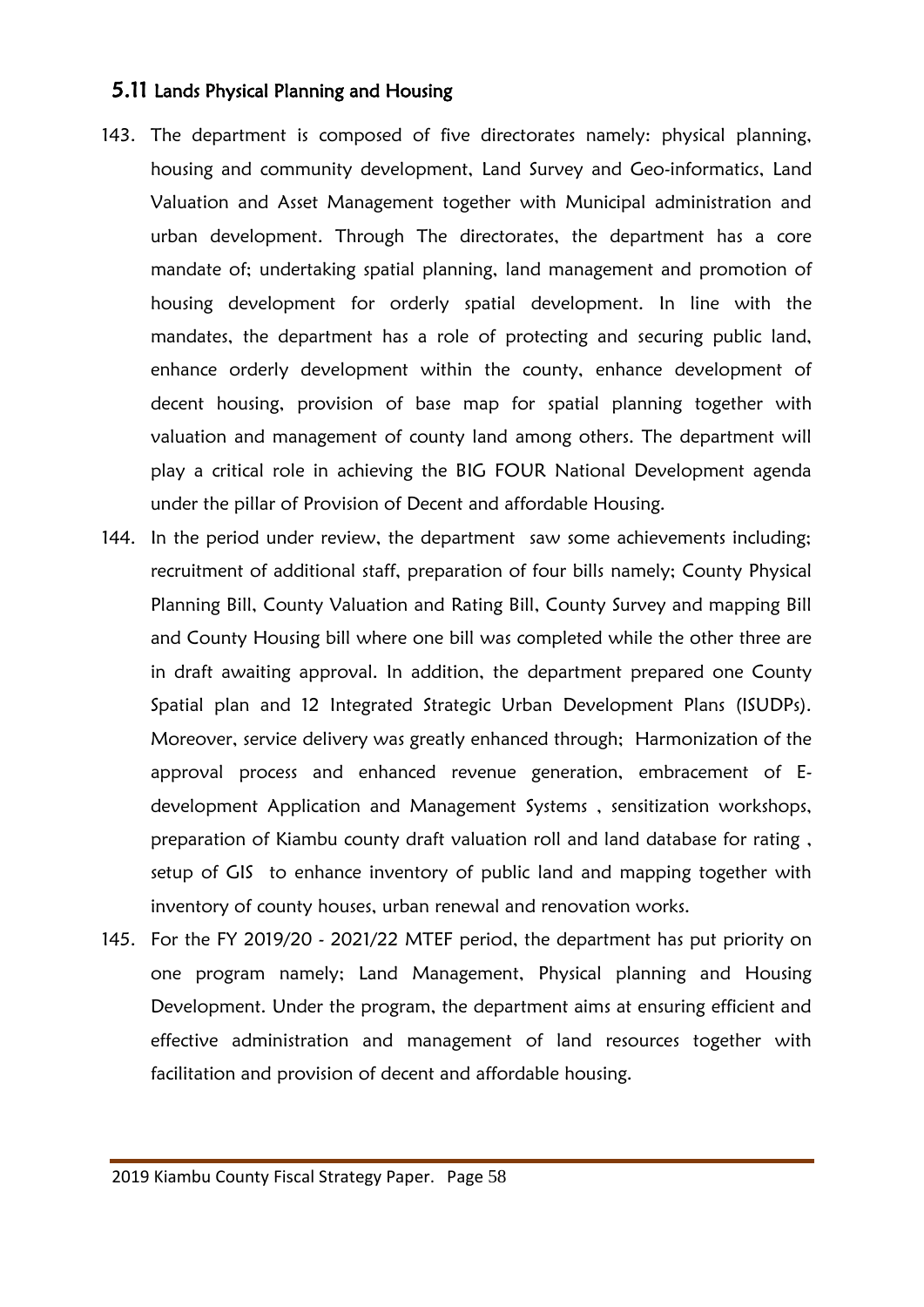146. In order to implement the prioritized programmes the department has been allocated Ksh. 2.1 billion in FY 2019/20, Kshs. 2.41 billion and Kshs 2.55 billion in the Financial Year 2020/21 and 2021/22 respectively.

#### <span id="page-58-0"></span>5.12 Trade Tourism Industry and Cooperative Development

- 147. Trade, Tourism, Industry and Cooperative Development Sector comprises of four Sub sectors namely: Trade; Industry; Tourism; and Cooperative Development.
- 148. The Department has a strategic role in promoting trade, entrepreneurship, innovation, tourism and promoting investments in the County. It is also responsible for ensuring opening up of opportunities for trade expansion and export promotion, just to mention a few.
- 149. During the period under review, 23 markets were Constructed / Rehabilitated / Renovated against a target of 30 markets leading to improved business environment. New completed markets include Wangige egg shed, Karuri and Kamwangi markets. Partnership with World Bank to construct 7 modern markets in Kikuyu, Githurai, Kihara, Kiambu, Ruiru, Juja and Thika (Madaraka) towns was also established and preliminary activities completed for 4 markets. 60 boda boda sheds were constructed across the county as per target thus improving operating environment for the boda boda operators.
- 150. The department participated in 6 Trade fairs / forums. In addition, construction of an Investor Enabling Centre to promote investments was commenced at County Headquarter in Kiambu town. In Trade Development, 33 Business Groups numbering over 80 individual entrepreneurs against a target of 100 groups underwent training on value addition and Business management. The capacity building initiative was convened in partnership with the One Village One Product programme, a Japanese International Cooperation Agency (JICA). To promote fair trade, the department created awareness and enforced legal metrology Act where 41,381 weights were measured and standardized.
- 151. Sensitization on the benefits of co-operative were carried out and 2,648 members reached through Ushirika Events in Kiambu, Ruiru, Gatundu and Thika and show casing forums at KICC on manufacturing, agro processing and value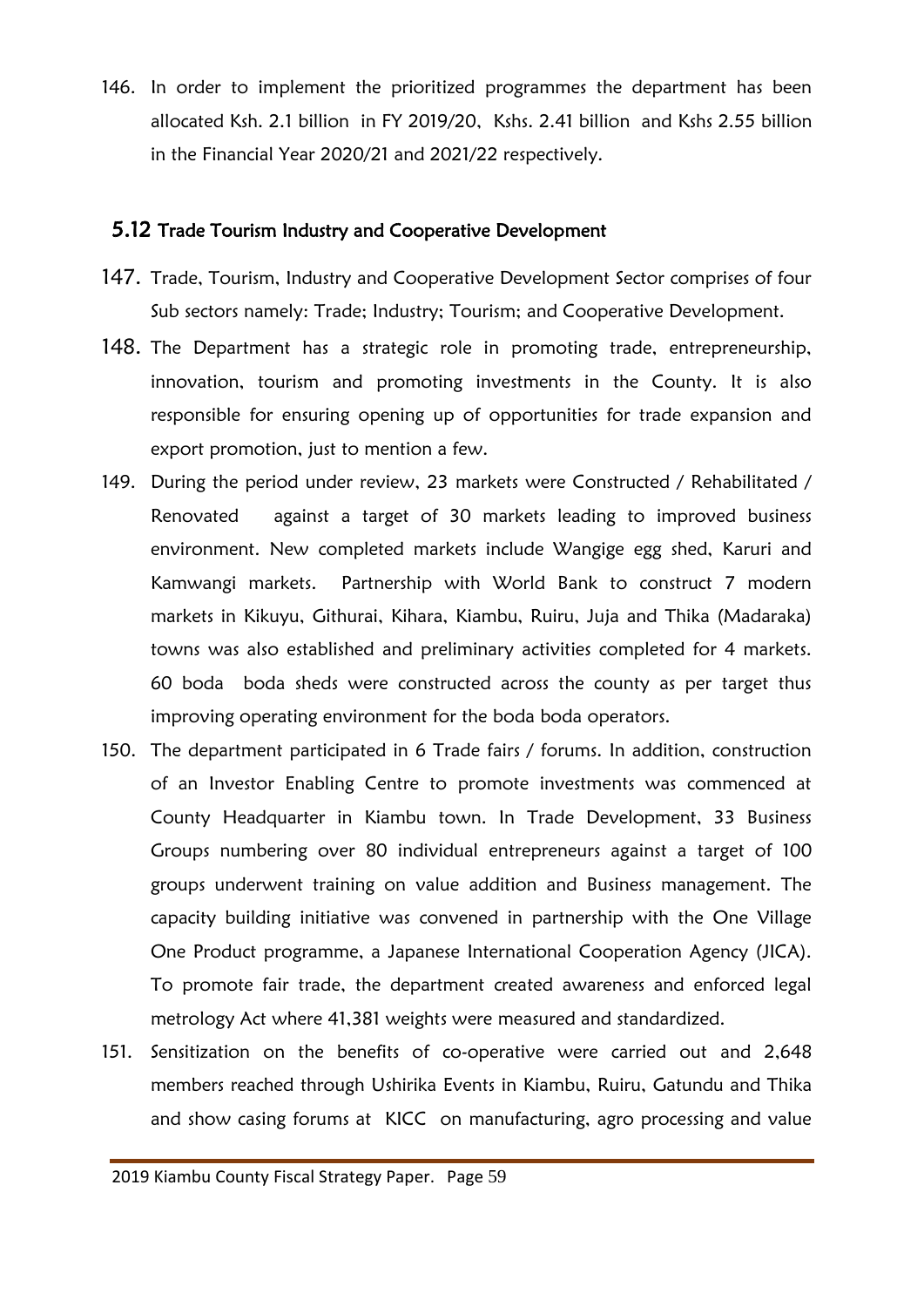addition. As a result of these interventions, the sector achieved and exceeded its target of reviving dormant cooperatives and registration of new cooperatives that included the bringing together of BodaBoda operators at the established BodaBoda sheds to form Co-operative Societies. 262 co-operative against a target of 187 were recruited, formalized and registered. To strengthen the movement, 581 audits against a target of 608 were carried out and 1250 capacity building forums done.

- 152. Under Tourism Development and promotion, the department participated in 6 exhibitions and marketing forum which include Kenya Tourism Week, Magical Kenya Travel Expo, International Coffee Day Celebration, Tourism Stakeholder Forum, Tree Planting and Clean up at 14 Falls and UNCTAD. It also coordinated and organized miss Tourism Kiambu and participated in Miss Tourism Kenya. Under capital development, two tourist sites were undergoing renovation / rehabilitation namely 14 falls in Thika Sub County and Mathore View Point in Lari Sub County.
- 153. In drafting relevant legislation, the department developed County Licensing Act and three bills namely Tourism Bill, Trade and Markets Bill and Co-operative Bill were drafted
- 154. Funding for the 2019/20 -2021/22 MTEF period will focus on delivery of the Department's priorities and in particular those aimed at growth and development of trade and industry; tourism promotion and development; investments mobilization; Industrial and entrepreneurship development and employment creation, formation and profiling of Product, Business, promotion of industrial parks, resource mapping and profiling the county. This will be achieved through the implementation of four key programmes by the department namely; Administration planning and support services, Trade Development and promotion, Tourism Development and promotion and Cooperative Development and Management.
- 155. In order to implement the prioritized programmes the department has been allocated Ksh.526.84 million in FY 2019/20, Kshs 446.09 million and Kshs 472.86 million in the Financial Year 2020/21 and 2021/22 respectively.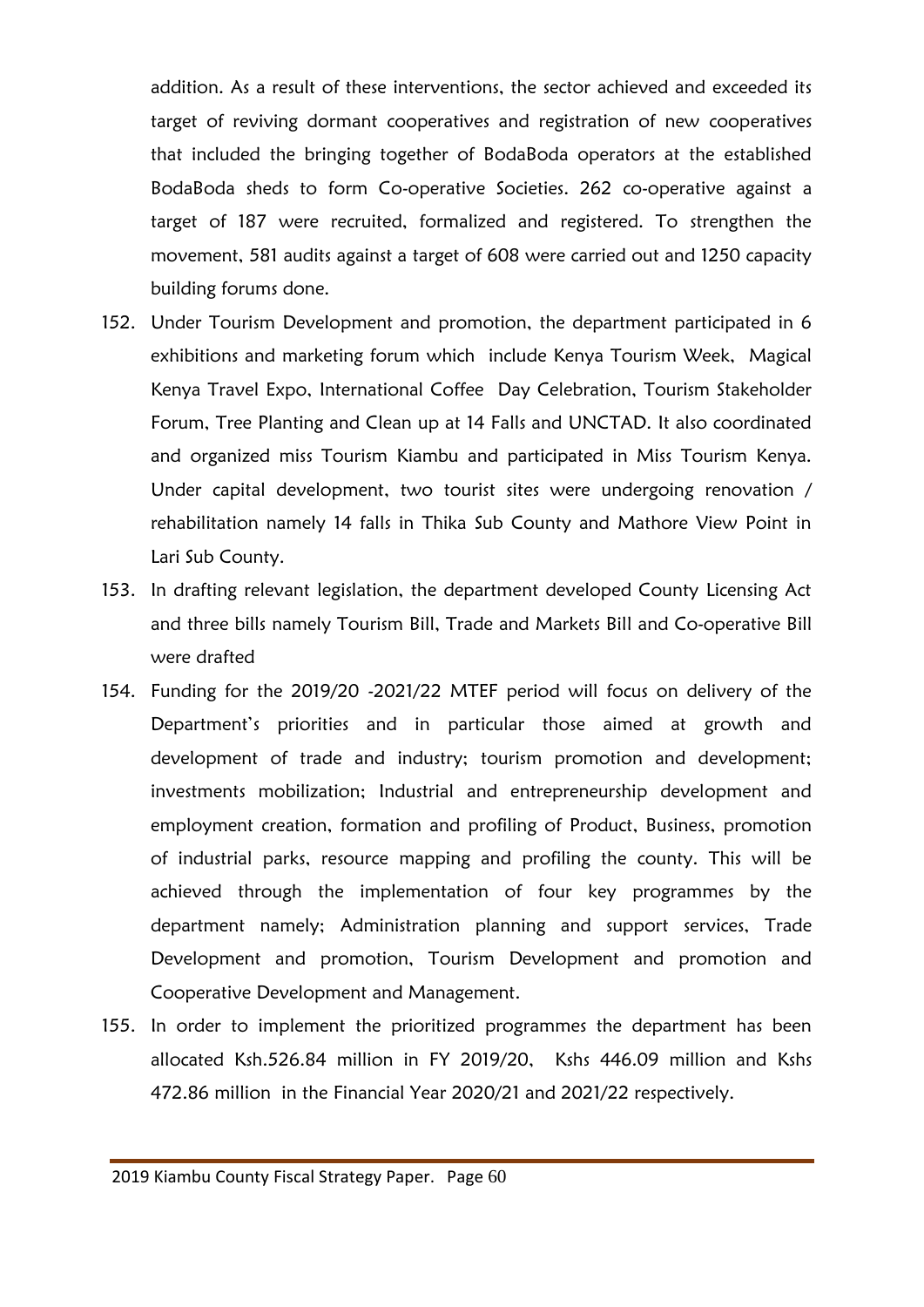## <span id="page-60-0"></span>5.13 Roads Transport and Public Works

- 156. The Roads, Transport & Public Works Department consists of three (3) directorates namely: Roads, Transport, Public Works and Utilities. The Department plays key roles in planning, development and maintenance of County roads and transport infrastructure, County Public works buildings and other installations, County lighting and promotion of renewable energy, fire prevention, emergency and disaster response.
- 157. The department registered various achievements in all its directorates during the period under review Construction to gravel standards over 250 km of rural access roads; rehabilitating/constructing 2No. Of bridges; rehabilitating/reconstruction of 31 Kms of bituminous roads; construction and marking of street parking in major towns; construction of 2No. Of bus parks; construction of circuit gravel roads at rural shopping centres and maintenance of over 350 Km of rural roads; and, maintenance of storm water drainage throughout the County. The Department is also constructing 3No.fire stations and is in possession of 12 No. fire engines and vehicles. With respect to lighting the County the Department has installed sixty- 15 metres high flood masts and 139 street lights funded by the county Government. The department has also acquired 2No graders which supports in roads opening and maintenance
- 158. The department has planned to carry out the following works; In the Roads and Transport directorate, Construction 15Km of bituminous road, Construction of 240 KM of gravel roads, construction of 5No. Bridges, construct 10Km of Nonmotorized transport, preparation of master plan for the roads and storm water drainage systems, construction of 50Km of storm water drainages, Construction of Bus parks, Street lighting within the county towns, purchase of vehicles and equipment; in utility directorate, construction sixty-15 meters high flood masts, construction of 300 streetlights and construction of 3 No. fire stations in Kikuyu, Ruiru and Kiambaa while in public works directorate planned construction of 6 No. footbridges and support of all the other departments in design, construction and supervision of various facilities.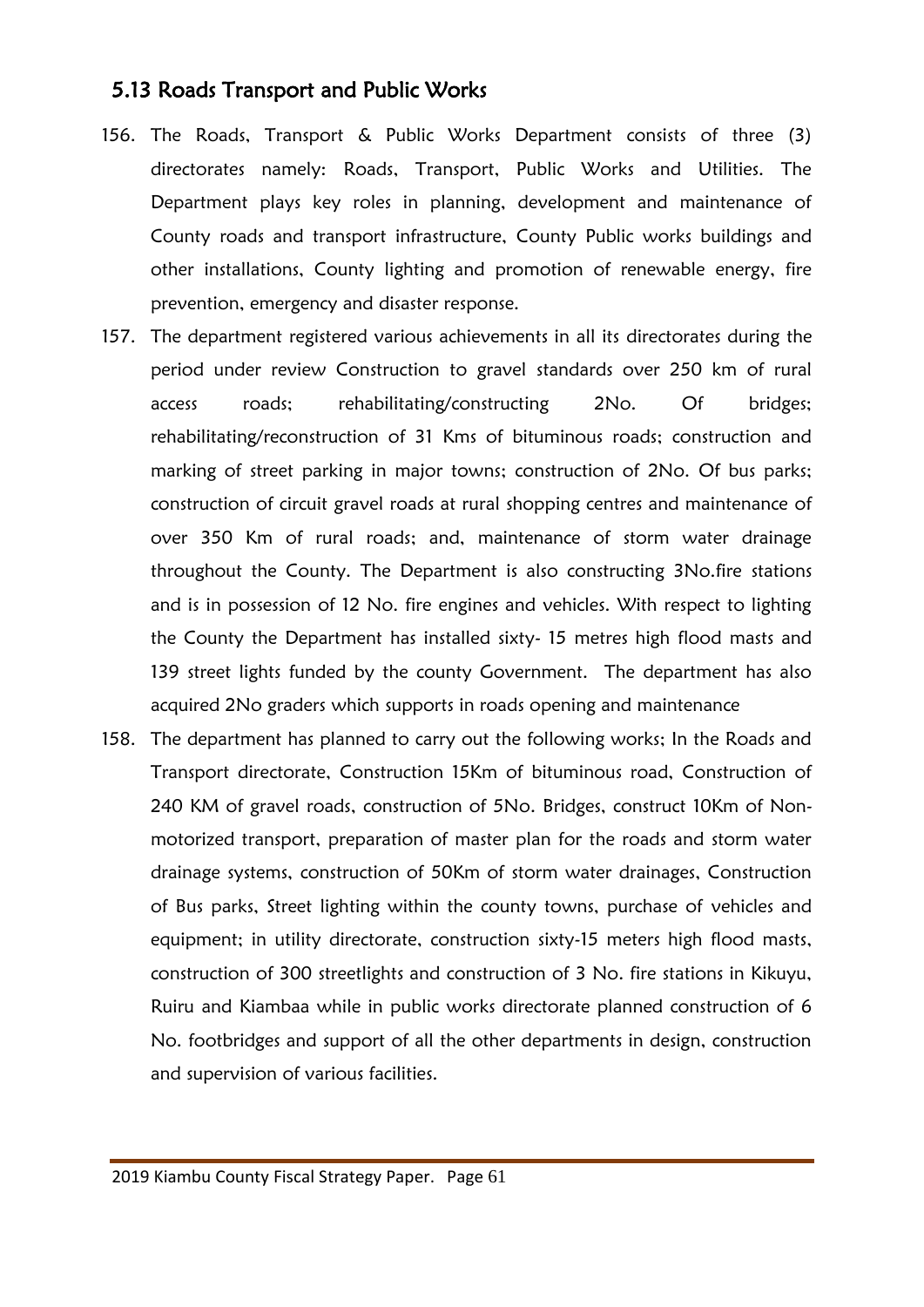159. In order to implement the prioritized programmes, the department has been allocated Kshs 1.45 billion in FY 2019/20, Ksh.1.54 billion and Kshs 1.63 billion in the Financial Year 2020/21 and 2021/22 respectively.

#### 5.14 Public Participation and Involvement of Stakeholders

160. The law requires that view from stakeholders and members of the public be taken into account before the Budget proposals are firmed up. In this regard, the county held Public Hearings for the 2019 CFSP and FY 2019/20 Budget between 11th and 14th February 2019. Views and suggestion received in those fora have been incorporated in this paper.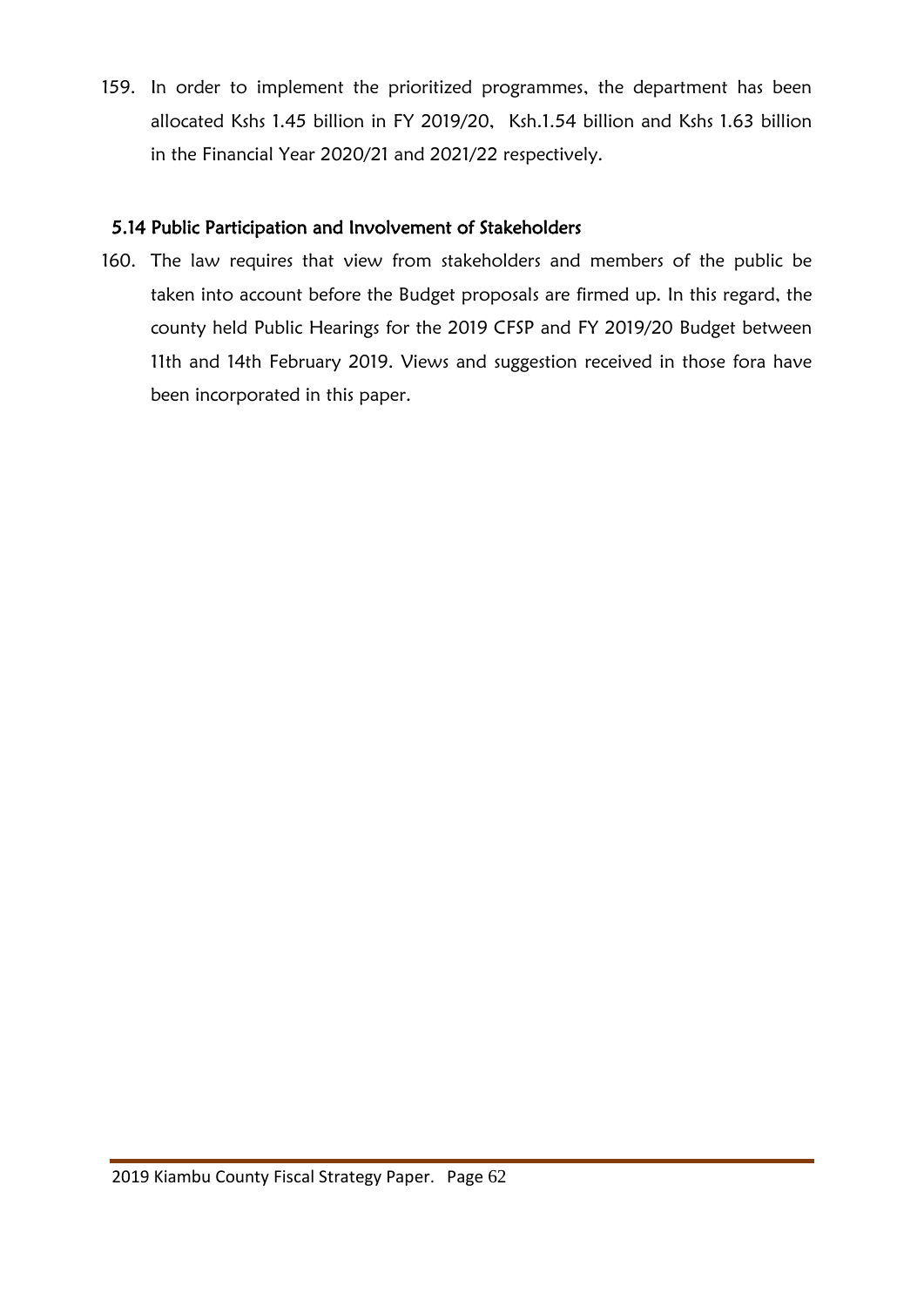### <span id="page-62-1"></span><span id="page-62-0"></span>ANNEXES Annex 1: Medium Term Department Ceilings, 2019/20 - 2021/22 (Kshs Million)

|                                    | Draft 2019 CFSP Ceilings |                    | Approved 2019 CFSP Ceilings |               | <b>Deviation</b> |               |
|------------------------------------|--------------------------|--------------------|-----------------------------|---------------|------------------|---------------|
| Vote Department                    | Reccurrent               | <b>Development</b> | Reccurrent                  | Development   | Reccurrent       | Development   |
|                                    | A                        | В                  | C                           | D             | $E = C - A$      | $F = D - B$   |
| 4061 County Assembly               | 1,200,864,621            | 55,000,000         | 1,200,864,621               | 175,000,000   |                  | 120,000,000   |
| 4062 County Executive              | 339, 107, 458            |                    | 339, 107, 458               |               |                  |               |
| <b>County Public Service</b>       |                          |                    |                             |               |                  |               |
| 4063 Board                         | 78,962,096               |                    | 78,962,096                  |               |                  |               |
| Finance & Economic                 |                          |                    |                             |               |                  |               |
| 4064 Planning                      | 1,273,000,861            | 121,708,880        | 1,252,000,861               | 121,708,880   | (21,000,000)     |               |
| <b>Administration &amp; Public</b> |                          |                    |                             |               |                  |               |
| 4065 Service                       | 554,798,619              | 135,497,949        | 554,798,619                 | 85,497,949    |                  | (50,000,000)  |
| Agriculture, Livestock and         |                          |                    |                             |               |                  |               |
| 4066 Fisheries                     | 491,320,569              | 301,636,480        | 491,320,569                 | 281,636,480   |                  | (20,000,000)  |
| Water, Environment &               |                          |                    |                             |               |                  |               |
| 4067 Natural Resources             | 241,811,792              | 325,944,735        | 241,811,792                 | 204,944,735   |                  | (121,000,000) |
| 4068 Health Services               | 3,922,705,996            | 980, 227, 676      | 4,072,705,996               | 980, 227, 676 | 150,000,000      |               |
| Education, Culture & Social        |                          |                    |                             |               |                  |               |
| 4069 Services                      | 898,096,202              | 216, 299, 402      | 998,096,202                 | 216, 299, 402 | 100,000,000      |               |
| Youth Affairs ICT and              |                          |                    |                             |               |                  |               |
| 4070 Sports                        | 159,538,962              | 197, 169, 590      | 159,538,962                 | 100, 169, 590 | $\overline{a}$   | (97,000,000)  |
| Lands, Physical Planning &         |                          |                    |                             |               |                  |               |
| 4071 Housing                       | 203,534,698              | 2,067,372,548      | 203,534,698                 | 1,900,372,548 |                  | (167,000,000) |
| Trade, Tourism, Industry &         |                          |                    |                             |               |                  |               |
| 4072 Co-Operative                  | 126,457,571              | 294,386,912        | 126,457,571                 | 400,386,912   |                  | 106,000,000   |
| Roads, Transport & Public          |                          |                    |                             |               |                  |               |
| 4073 Works                         | 305,528,910              | 1,147,827,473      | 305,528,910                 | 1,147,827,473 |                  |               |
| <b>TOTAL</b>                       | 9,795,728,355            | 5,843,071,645      | 10,024,728,355              | 5,614,071,645 | 229,000,000      | (229,000,000) |